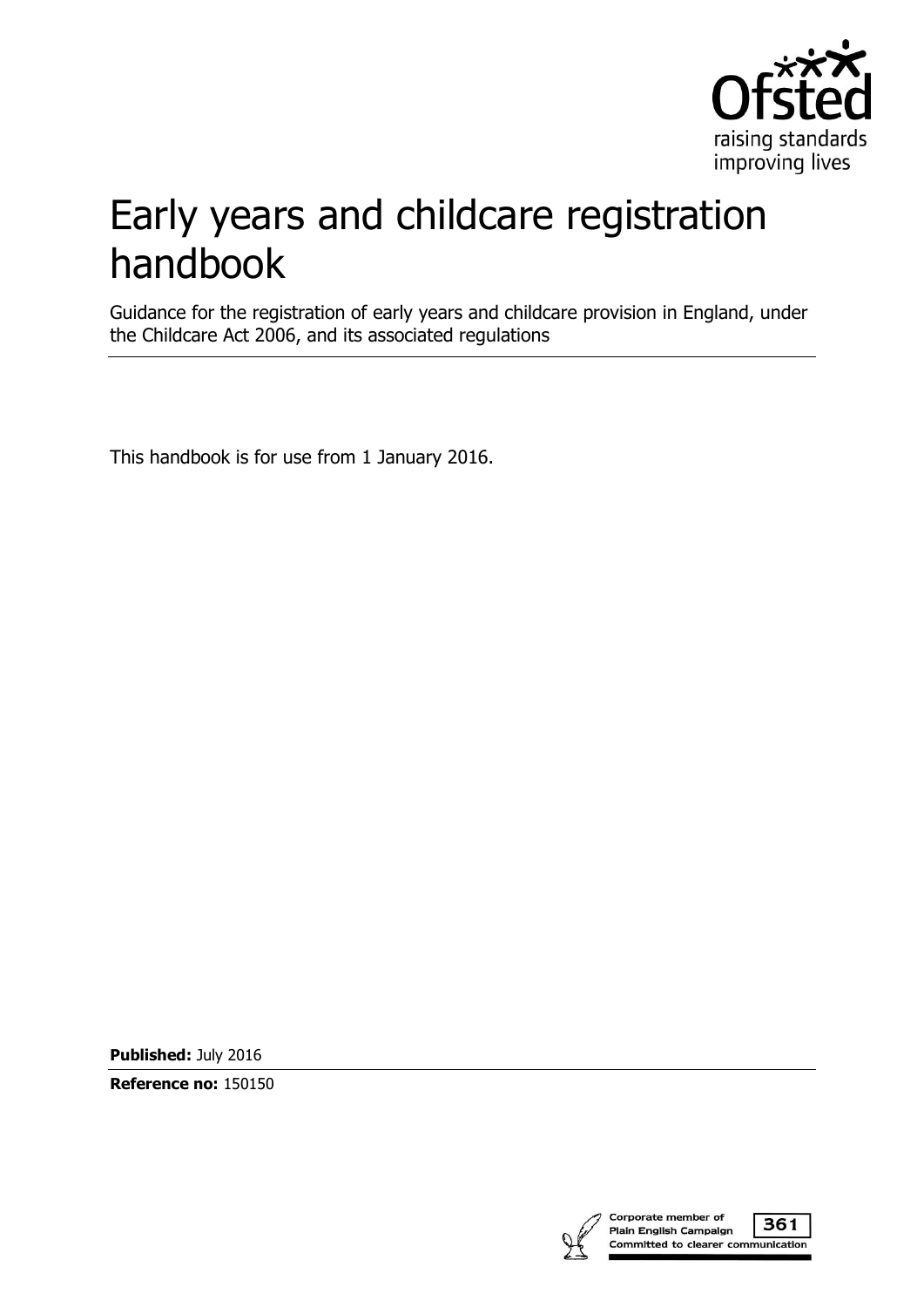The Office for Standards in Education, Children's Services and Skills (Ofsted) regulates and inspects to achieve excellence in the care of children and young people, and in education and skills for learners of all ages. It regulates and inspects childcare and children's social care, and inspects the Children and Family Court Advisory and Support Service (Cafcass), schools, colleges, initial teacher training, further education and skills, adult and community learning, and education and training in prisons and other secure establishments. It assesses council children's services, and inspects services for looked after children, safeguarding and child protection.

If you would like a copy of this document in a different format, such as large print or Braille, please telephone 0300 123 1231, or email enquiries@ofsted.gov.uk.

You may reuse this information (not including logos) free of charge in any format or medium, under the terms of the Open Government Licence. To view this licence, visit [www.nationalarchives.gov.uk/doc/open-government-licence,](http://www.nationalarchives.gov.uk/doc/open-government-licence/) write to the Information Policy Team, The National Archives, Kew, London TW9 4DU, or email: [psi@nationalarchives.gsi.gov.uk.](mailto:psi@nationalarchives.gsi.gov.uk)

This publication is available at [www.gov.uk/government/organisations/ofsted.](http://www.gov.uk/government/organisations/ofsted)

Interested in our work? You can subscribe to our monthly newsletter for more information and updates: [http://eepurl.com/iTrDn.](http://eepurl.com/iTrDn)

Piccadilly Gate Store Street Manchester M1 2WD

T: 0300 123 1231 Textphone: 0161 618 8524 E: enquiries@ofsted.gov.uk W: [www.gov.uk/government/organisations/ofsted](http://www.gov.uk/government/organisations/ofsted)

No. 150150



© Crown copyright 2016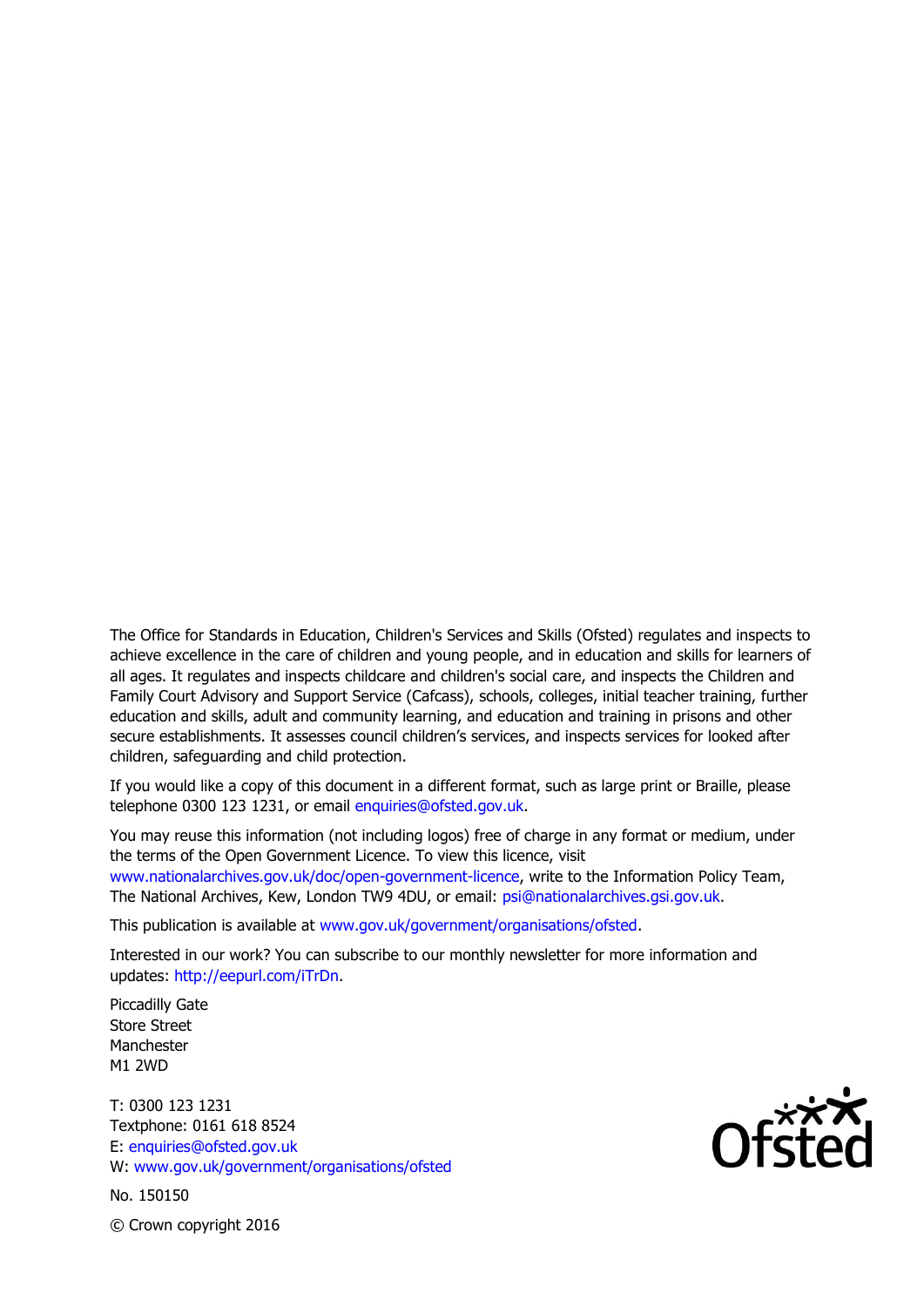# **Contents**

| <b>Introduction</b>                                                                                                                                                  | 4                                     |
|----------------------------------------------------------------------------------------------------------------------------------------------------------------------|---------------------------------------|
| Part 1: Before registration                                                                                                                                          | $\overline{\mathbf{4}}$               |
| General information                                                                                                                                                  | $\overline{4}$                        |
| Providers who are exempt from registration                                                                                                                           | $\boldsymbol{6}$                      |
| Who can and cannot apply for registration                                                                                                                            | 6                                     |
| The registers                                                                                                                                                        | 7                                     |
| The Early Years Register                                                                                                                                             | $\begin{array}{c} 7 \\ 7 \end{array}$ |
| The Childcare Register                                                                                                                                               |                                       |
| Charges applying to registration                                                                                                                                     | 8                                     |
| <b>Part 2: Registration</b>                                                                                                                                          | $\boldsymbol{9}$                      |
| Making an application to register                                                                                                                                    | 9                                     |
| Applying the 'up to 50% of time' rule                                                                                                                                | 14                                    |
| Single application for registration of multiple settings                                                                                                             | 14                                    |
| Applications for registration on both registers<br>How Ofsted assesses suitability for registration on the Early Years Register                                      | 15<br>15                              |
| The registration visit                                                                                                                                               | 166                                   |
| The registration decision                                                                                                                                            | 23                                    |
| How Ofsted assesses suitability for registration on the Childcare Register                                                                                           | 24                                    |
| Applications for approval of additional premises by registered providers                                                                                             | 25                                    |
| Circumstances where a new registration is required                                                                                                                   | 26                                    |
| Circumstances where a new registration is not required                                                                                                               | 27                                    |
| Part 3: After registration                                                                                                                                           | 27                                    |
| <b>Further information</b>                                                                                                                                           | 29                                    |
| <b>Annex A: Registration not required</b>                                                                                                                            | 30                                    |
| Annex B: Registration requirements for the Early Years Register                                                                                                      | 34                                    |
| General requirements                                                                                                                                                 | 34                                    |
| Additional requirements for childminders registering on the Early Years Register<br>Additional requirements for other early years providers registering on the Early | 34                                    |
| Years Register                                                                                                                                                       | 35                                    |
| Information that must be provided about the applicant before registration on the<br><b>Early Years Register</b>                                                      | 36                                    |
| Information that must be provided about the early years provision that the                                                                                           |                                       |
| applicant proposes to provide                                                                                                                                        | 37                                    |
| Annex C: Registration requirements for the Childcare Register                                                                                                        | 38                                    |
| <b>Annex D: Who Ofsted checks</b>                                                                                                                                    | 50                                    |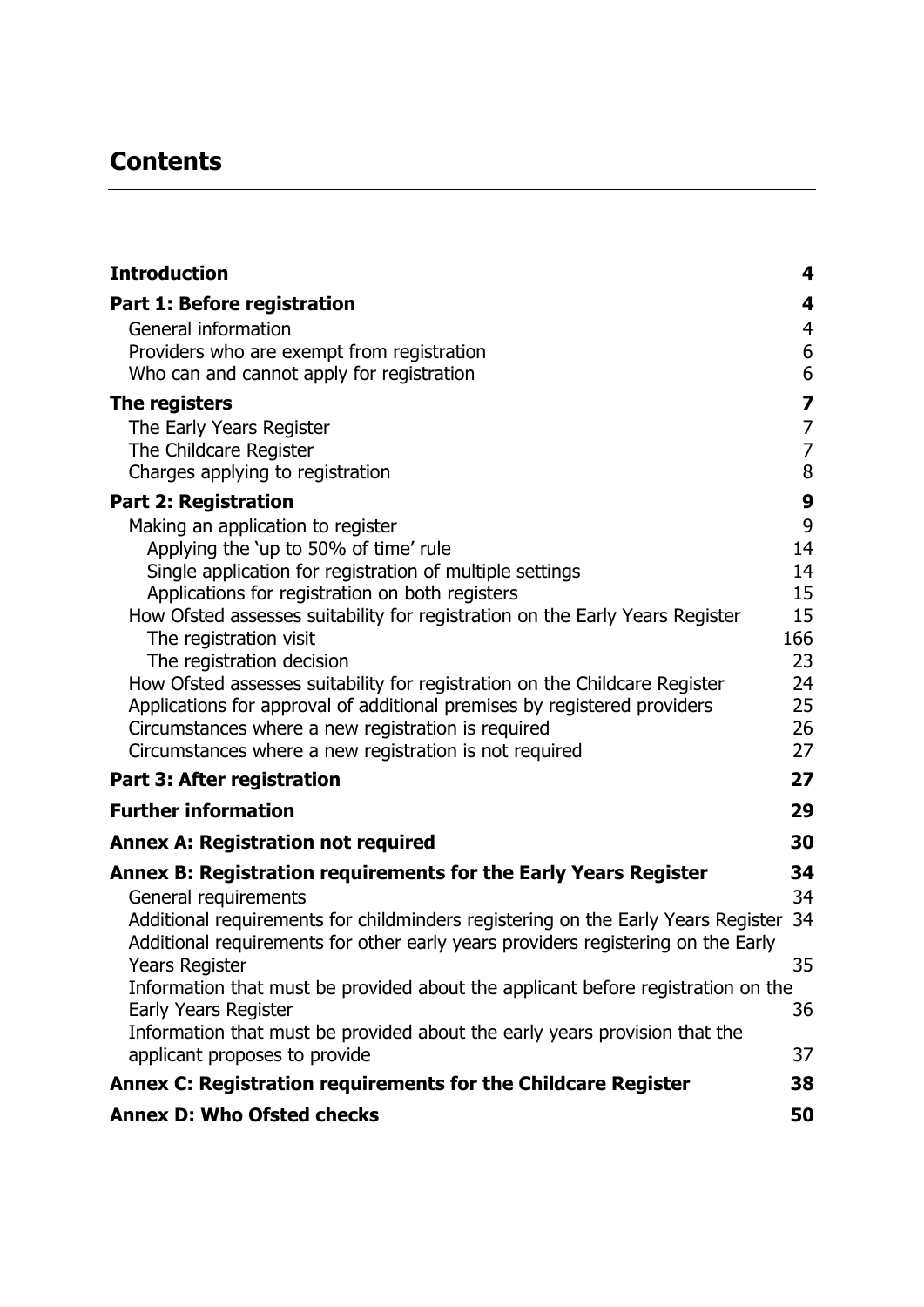

# <span id="page-3-0"></span>**Introduction**

1. This guidance sets out Ofsted's policy on registering early years and childcare provision in England. This handbook does not include guidance on registering with a childminder agency. 'The Childminder agency handbook' can be found at: [www.gov.uk/government/publications/childminder-agency-regulation](http://www.gov.uk/government/publications/childminder-agency-regulation-guidance-for-agencies-and-ofsted-staff)[guidance-for-agencies-and-ofsted-staff.](http://www.gov.uk/government/publications/childminder-agency-regulation-guidance-for-agencies-and-ofsted-staff)

### <span id="page-3-1"></span>**Part 1: Before registration**

### <span id="page-3-2"></span>**General information**

- 2. Anyone who cares for children under the age of eight **for more than two hours a day** in England must register with Ofsted unless they are exempt, as detailed in Annex A of this handbook. It is an offence to provide such childcare without being registered or on premises that have not been approved.
- 3. There are two registers:
	- the Early Years Register for providers caring for children aged from birth to 31 August following their fifth birthday; providers on this register must meet the 'Statutory framework for the Early Years Foundation Stage<sup>11</sup>
	- **the Childcare Register**, which has two parts:
		- $-$  Part A: Compulsory for providers caring for children from 1 September after the child's fifth birthday up until their eighth birthday
		- $-$  Part B: Voluntary for providers caring for children aged eight and over, and other providers who are exempt from compulsory registration, such as nannies.

| <b>Type of childcare</b> | <b>Definition</b>                                                                                                                                                                                                                                             |
|--------------------------|---------------------------------------------------------------------------------------------------------------------------------------------------------------------------------------------------------------------------------------------------------------|
| Childminding             | Childminding is provided on domestic premises<br>where up to a maximum of three people work<br>together at any one time. They look after one or<br>more children to whom they are not related, for<br>reward.<br>'Domestic premises' means premises which are |
|                          | wholly or mainly a private dwelling.                                                                                                                                                                                                                          |
|                          | It does not count as childminding if it is the home of<br>one of the children being cared for, unless the care<br>is for more than two different families at the same                                                                                         |

4. The registration requirements and the processes will differ depending on the type of childcare provided and the ages of the children looked after.

<sup>&</sup>lt;sup>1</sup> 'Statutory framework for the early years foundation stage', Ofsted, 2014; [www.gov.uk/government/publications/early-years-foundation-stage-framework.](https://www.gov.uk/government/publications/early-years-foundation-stage-framework--2)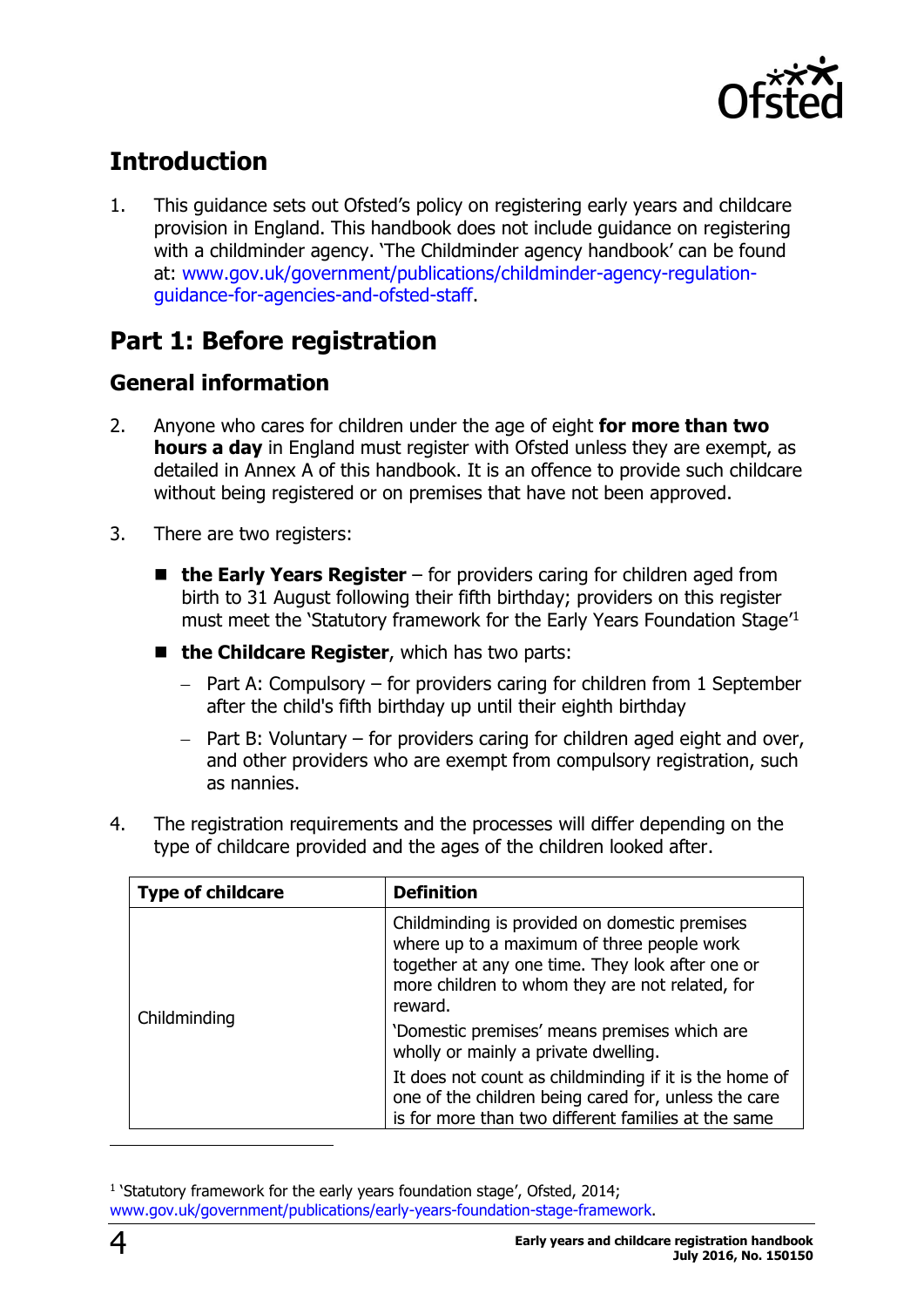|                                                            | time.<br>A childminder can spend up to 50% of their time<br>working on approved non-domestic premises under<br>their childminding registration.                                                                                                                                                            |
|------------------------------------------------------------|------------------------------------------------------------------------------------------------------------------------------------------------------------------------------------------------------------------------------------------------------------------------------------------------------------|
| Childcare on domestic                                      | Childcare on domestic is where there are four or<br>more people working together, for example four<br>childminders, or two childminders and two<br>assistants, or one childminder and three assistants.<br>These providers can spend up to 50% of their time<br>working on approved non-domestic premises. |
| Childcare on non-domestic<br>premises                      | This is where childcare is provided on premises<br>which are not somebody's home, for example in<br>purpose-built premises, village halls, school<br>premises.<br>Such childcare normally includes nurseries, pre-<br>/after-school clubs and holiday clubs.                                               |
| Home childcarer (sometimes<br>known as a nanny or au pair) | Home childcarers care for children from birth<br>upwards in the child's own home. Home childcarers<br>may care for children from two different families at<br>the home of one of the families.<br>If more than two families use the care at the same<br>time, then it is classed as childminding.          |

| Ages of children being cared for                                                    | <b>Type of register</b>                          |  |
|-------------------------------------------------------------------------------------|--------------------------------------------------|--|
| Birth to 31 August after their fifth birthday                                       | The Early Years Register                         |  |
| From 1 September after their fifth<br>birthday up to their eighth birthday          | The compulsory part of the Childcare<br>Register |  |
| Eight years and over                                                                | The voluntary part of the Childcare<br>Register  |  |
| Children from birth up to age 17 where<br>the provision is exempt from registration | The voluntary part of the Childcare<br>Register  |  |

- 5. Providers may need or wish to register on one, all, or any combination of the registers and their parts. Part two of this handbook provides information about registering on both registers.
- 6. Childminders and childcare on domestic premises providers can offer care on approved non-domestic premises for up to 50% of the time. Part two of this handbook gives more information about how Ofsted defines 'up to 50% of the time'.
- 7. An organisation or sole trader that provides childcare from multiple premises must register all their settings under a single registration with Ofsted. Once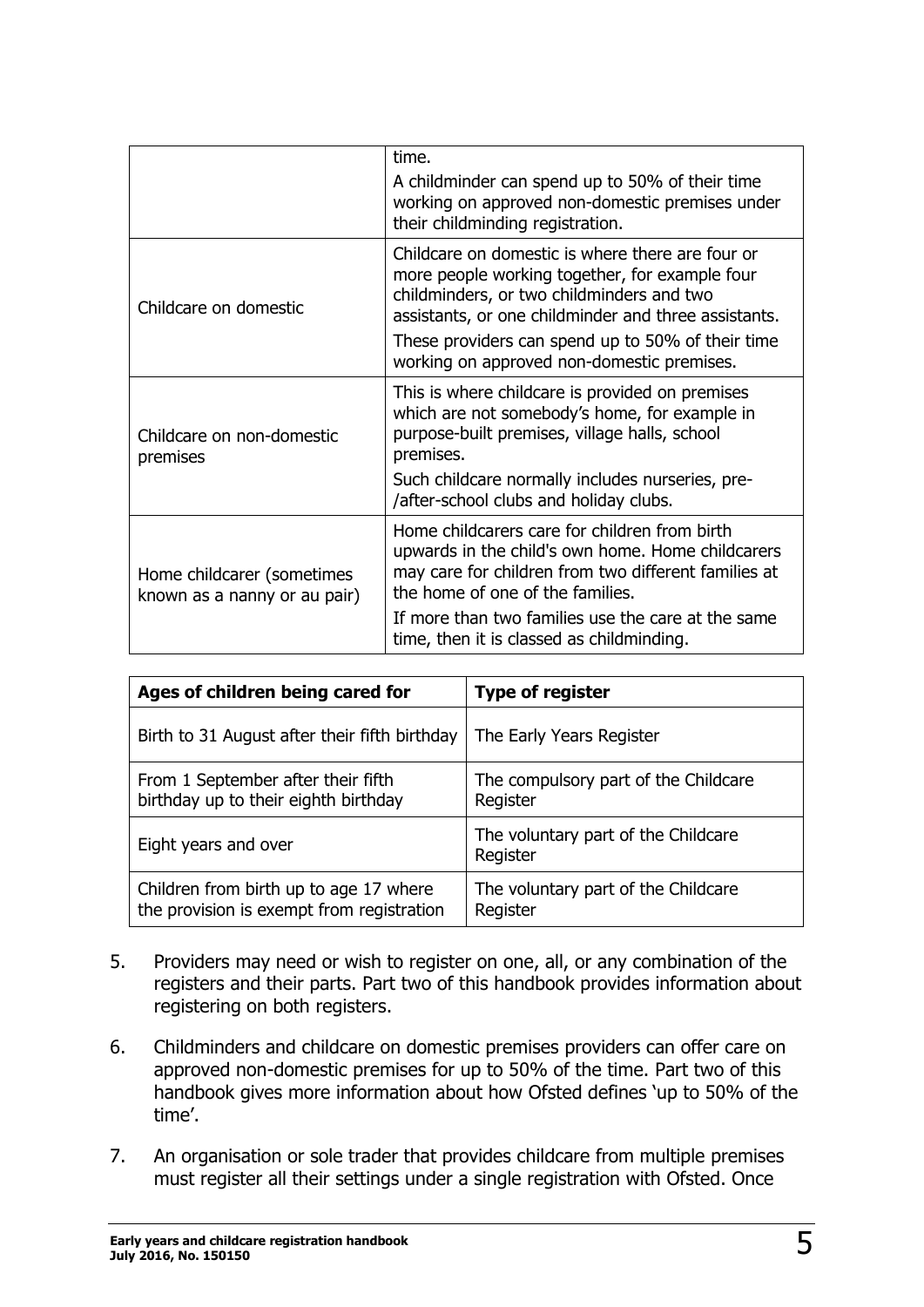

registered, a provider can apply for approval to add settings to that registration at any time.

8. All applicants who wish to register with Ofsted should first contact their local authority for information and advice. Local authorities are under a legal duty to provide such advice to applicants.

#### <span id="page-5-0"></span>**Providers who are exempt from registration**

9. Most providers caring for children under eight years old must register with Ofsted or as applicable, a childminder agency, unless the law states otherwise. These exemptions are set out in the Childcare (Exemptions from Registration) Order (SI 2008/ No 979)<sup>2</sup> and are summarised in Annex A. Providers who are exempt from compulsory registration may still apply to register on the voluntary part of the Childcare Register.

#### <span id="page-5-1"></span>**Who can and cannot apply for registration**

- 10. Applicants for registration must be aged 18 or over and have the right to work in the United Kingdom. Further information on the right to work in the UK is available from the UK Border Agency. <sup>3</sup> They must also undergo a Disclosure and Barring Service (DBS) check.
- 11. Applicants will register either as individuals or as an organisation. In either case, once registered they are referred to as 'the registered person'. Part two of this handbook provides further information on the types of registered person and their responsibilities.
- 12. Ofsted will refuse applicants for registration if they are **disqualified**, for example if they are barred from working with children, have been refused registration in the past or had their registration cancelled (other than for nonpayment of fees), or if they live in the same household as someone who is disqualified. It is an offence to provide childminding or childcare while disqualified. It is also an offence to be directly concerned in the management of a childcare or early years provision if disqualified or to employ a disqualified person. Applicants may be able to apply to Ofsted to waive their disqualification in some circumstances. The 'Early years compliance handbook' <sup>4</sup> contains further information about disqualification.
- 13. An academy, maintained or independent school that provides education or care for children aged two and over are exempt from registration.<sup>5</sup>

<sup>2</sup> [www.legislation.gov.uk/uksi/2008/979/made.](http://www.legislation.gov.uk/uksi/2008/979/made)

<sup>3</sup> [www.bia.homeoffice.gov.uk.](http://www.bia.homeoffice.gov.uk/)

<sup>4</sup> [www.gov.uk/government/publications/early-years-provider-non-compliance-action-by-ofsted](https://www.gov.uk/government/publications/early-years-provider-non-compliance-action-by-ofsted)

<sup>&</sup>lt;sup>5</sup> At least one child in the early years provision must be a pupil of the school. For further guidance on this area see 'Registering a school based provision', available at:

[www.gov.uk/government/publications/factsheet-childcare-registering-school-based-provision.](https://www.gov.uk/government/publications/factsheet-childcare-registering-school-based-provision)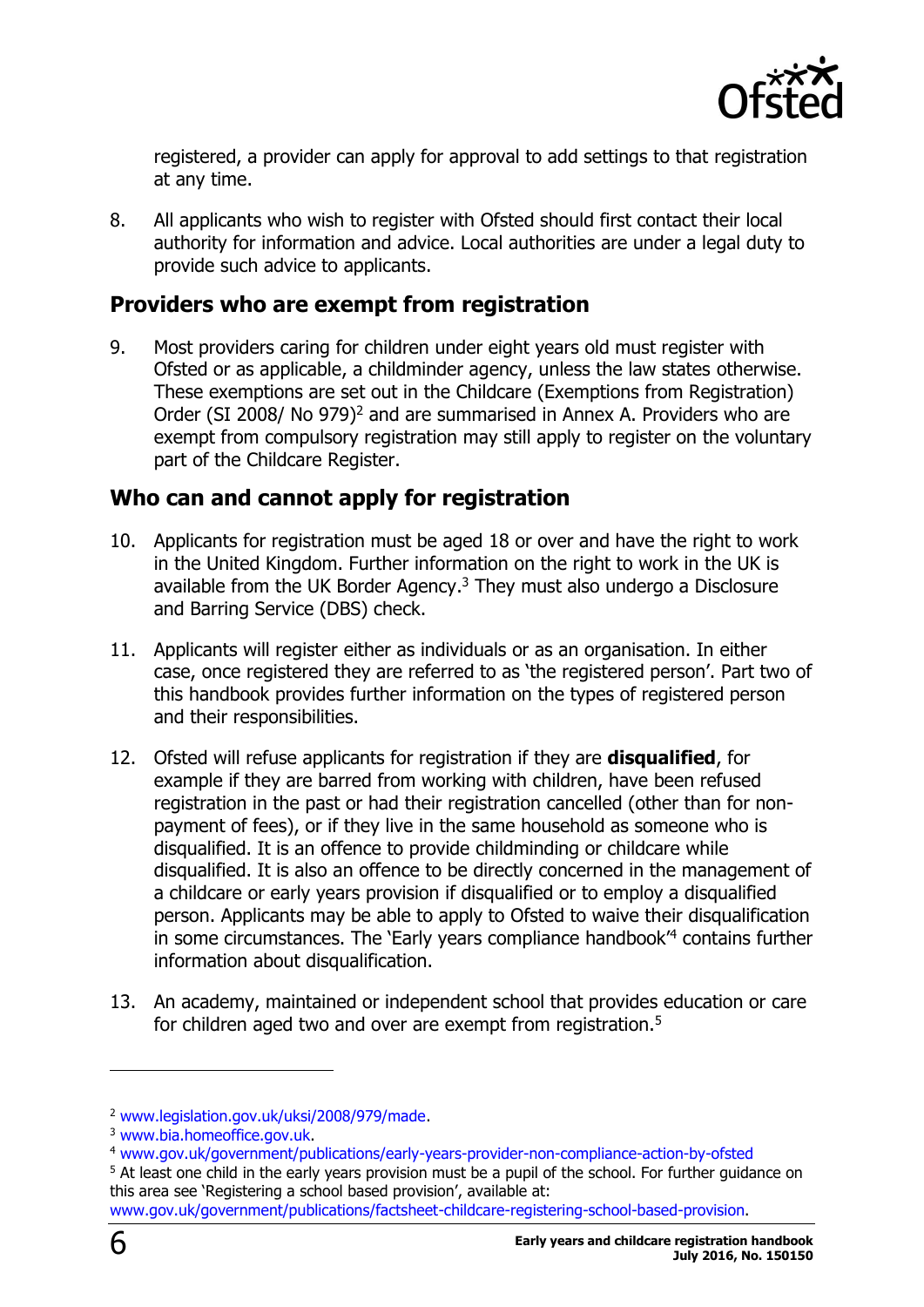- 14. Childminders and other childcare providers who are already registered with a childminder agency cannot also register with Ofsted.
- 15. Applicants cannot register if they only care for a child or children who is/are related to them for whom they have responsibility, including any foster children i.e. they are the child's parent, grandparent, aunt, uncle, brother or sister (whether full blood or half blood, or by marriage or civil partnership), or a step parent.
- 16. Applicants cannot register if they provide care as part of the provider's activities in a children's home, a care home, a hospital in which a child is a patient, a residential family centre, a young offender institution or secure training centre.

# <span id="page-6-0"></span>**The registers**

### <span id="page-6-1"></span>**The Early Years Register**

- 17. To be registered on the Early Years Register, all applicants must demonstrate that they:
	- meet all the **safeguarding and welfare** and the **learning and development requirements of** the 'Statutory requirements for the Early Years Foundation Stage' 6 , unless they are exempt
	- $\blacksquare$  ensure that every person looking after children on the premises where childcare is provided is suitable to look after young children
	- $\blacksquare$  ensure that every person living or working on the premises where and when childcare is provided is suitable to be in regular contact with young children
	- $\blacksquare$  pay the relevant application fee.

Details of the requirements for the Early Years Register, including exemption from learning and development, are provided at Annex B.

### <span id="page-6-2"></span>**The Childcare Register**

- 18. Before applying for registration on the Childcare Register, all applicants must:
	- $\blacksquare$  make a declaration that they meet, or will meet at registration, requirements relating to people, premises and provision as set out in Annex C: Registration requirements for the Childcare Register
	- give consent to Ofsted to carry out checks on the suitability of all relevant people connected with the application to work or be in regular contact with children
	- **pay the relevant application fee.**

<sup>6</sup> [www.gov.uk/government/publications/early-years-foundation-stage-framework.](https://www.gov.uk/government/publications/early-years-foundation-stage-framework--2)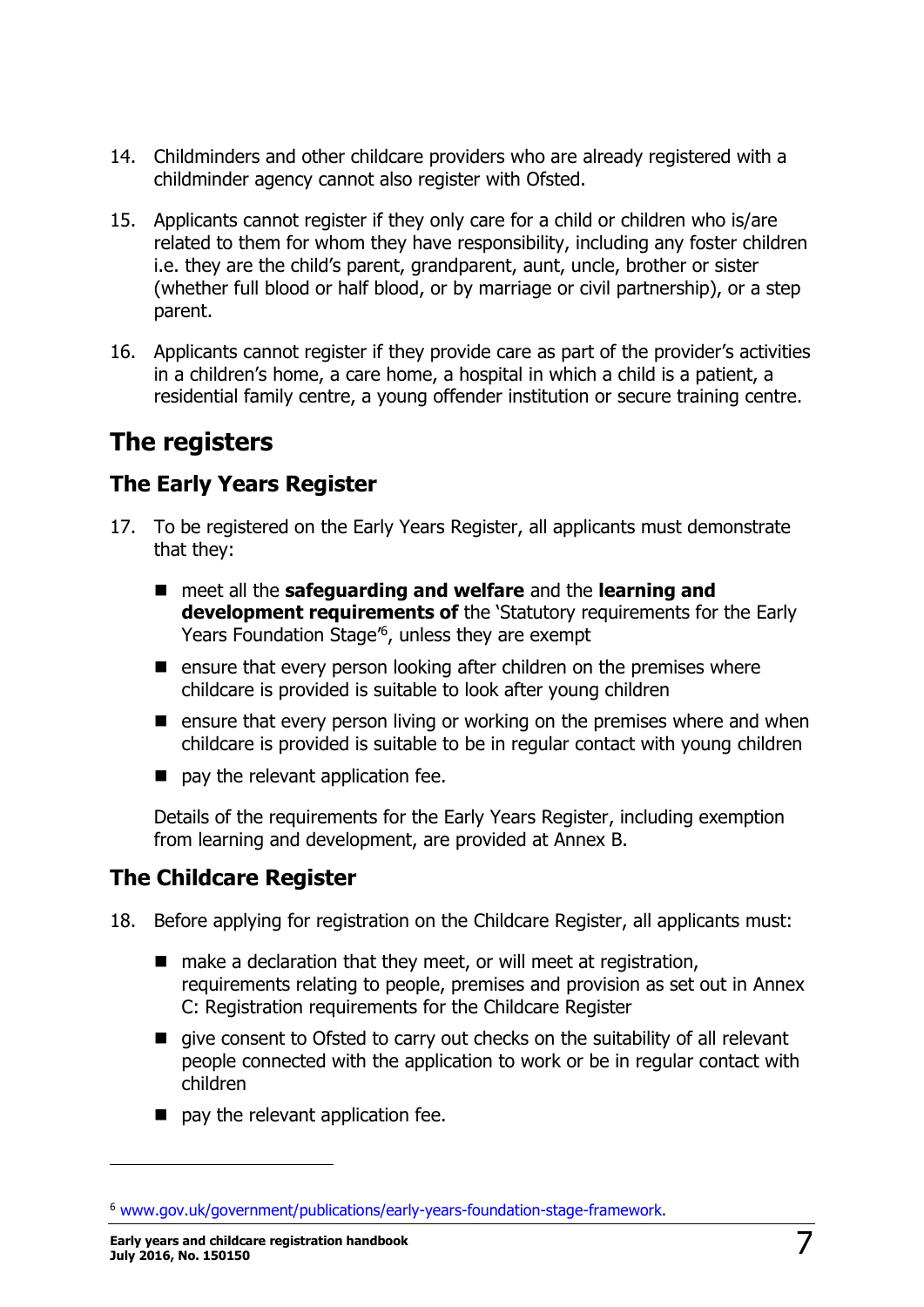

### <span id="page-7-0"></span>**Charges applying to registration**

- 19. Applicants must pay a fee for applying to register, and for the approval of any additional premises. Once registered, providers must pay an annual fee on the anniversary of the registration or the approval of additional or different premises. The Government decides on the fee amounts and the current fees are set out below. Childminders and childcare on domestic providers do not need to pay an additional fee to operate on non-domestic premises for up to 50% of the time.
- 20. Organisations or sole traders running more than one setting under a single registration must pay approval and annual fees for each setting where childcare is provided.
- 21. Ofsted cannot refund fees, even where the applicant withdraws their application to register, for approval of premises, where Ofsted refuses to grant registration and/or approval for additional or different premises, or if the applicant is disqualified from providing childcare.
- 22. If providers are applying to register, or are already registered, on the Early Years Register, they do not need to pay an additional fee to join the Childcare Register. However, if a provider is already registered on the Childcare Register and wishes to join the Early Years Register, they must make a separate application and pay the application fee.
- 23. Childcare providers on domestic or non-domestic premises pay a reduced fee of £35 for the Early Years Register if they work for less than three hours a day, or less than five days a week, or less than 45 weeks a year. This applies to both the application and annual fee.
- 24. Providers of childcare on domestic or non-domestic premises who registered on or before 1st September 2008 on the Early Years Register will continue to pay the £50 level of annual fee until 1 September 2017, unless the government changes this policy before then.

| <b>Type of Childcare</b> | <b>Early</b><br><b>Years</b><br><b>Register</b>                        | <b>Childcare Register</b><br><b>Compulsory or</b><br>voluntary | <b>Both</b><br><b>Registers</b> |  |  |  |
|--------------------------|------------------------------------------------------------------------|----------------------------------------------------------------|---------------------------------|--|--|--|
|                          | Fee levels are the same for : application/approval/annual <sup>7</sup> |                                                                |                                 |  |  |  |
| Childminder              | £35                                                                    | £103                                                           | £35                             |  |  |  |
| Childcare on domestic    | £220                                                                   | £114                                                           | £220                            |  |  |  |
| Childcare on non-        | £220                                                                   | £114                                                           | £220                            |  |  |  |
| domestic                 |                                                                        |                                                                |                                 |  |  |  |
| Home Childcare           |                                                                        | £103 (voluntary only)                                          |                                 |  |  |  |

 $<sup>7</sup>$  The level of fees are correct at the date of publication and may be subject to change in the future.</sup>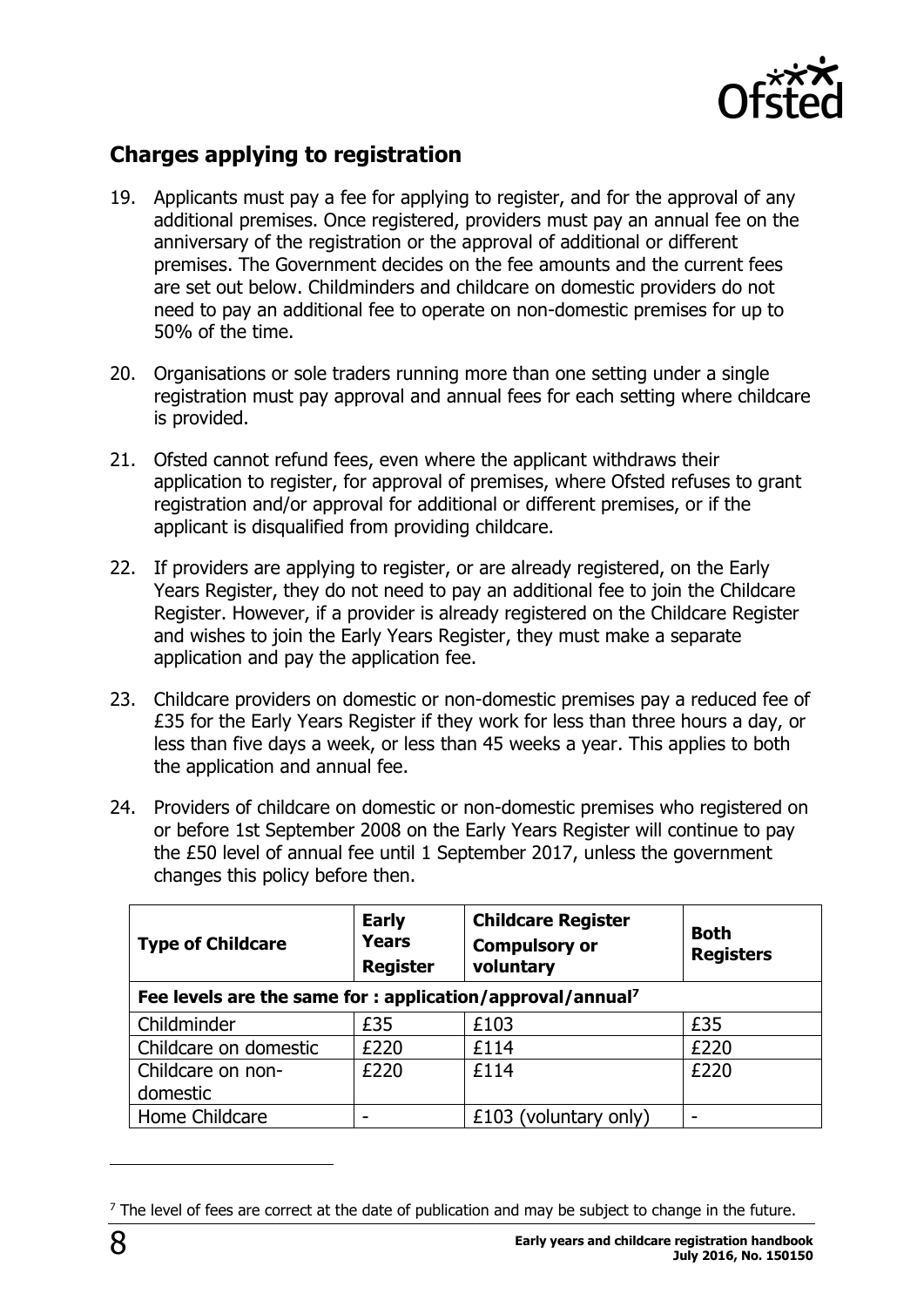# <span id="page-8-0"></span>**Part 2: Registration**

25. Registration allows an individual or organisation to provide care for children. It is Ofsted's responsibility to ensure that only those who are suitable and ready to provide childcare are registered. If Ofsted has concerns about an applicant's suitability, registration will be refused unless those concerns have been resolved to Ofsted's satisfaction. It is an offence to knowingly make a false or misleading statement in an application to register.

### <span id="page-8-1"></span>**Making an application to register**

- 26. Applicants must apply to register online at [https://online.ofsted.gov.uk/OnlineOfsted/default.aspx.](https://online.ofsted.gov.uk/OnlineOfsted/default.aspx) <sup>8</sup> The application forms contain guidance notes throughout to help the applicant to complete the required sections. Ofsted's online service is managed via the Government Gateway, which is a secure system to protect the data and information provided. Applicants must sign up for a Government Gateway account so that they can communicate and transact securely via email with Ofsted.
- 27. Ofsted carries out a series of checks on applicants and other individuals connected with the application to register on either register. All applicants and anyone associated with the application must give Ofsted their consent to carry out those checks.
- 28. Before submitting their application to Ofsted, all applicants and any other individuals connected with the application must complete a Disclosure and Barring Service (DBS) check online. They are also required to join the DBS update service: [www.gov.uk/dbs-update-service.](http://www.gov.uk/dbs-update-service)
- 29. Ofsted's DBS checks are processed by Capita. The website provides guidance on how to apply for a check and assists with any related questions. Applicants must only use this service if they wish to apply for the childcare roles as set out in this guidance.
- 30. Information on who must provide a DBS certificate is provided under Annex B for registrations on the Early Years Register and Annex C for the Childcare Register. A list of who Ofsted checks is provided under Annex D.
- 31. Applicants must have a DBS certificate number and have registered with the update service within 19 days from the date the DBS application number was issued to them. Ofsted will not accept any application without a DBS certificate number or confirmation that the applicant has subscribed to the update service.

<sup>&</sup>lt;sup>8</sup> If anyone has any problem with accessibility to the application forms, they should contact Ofsted for assistance.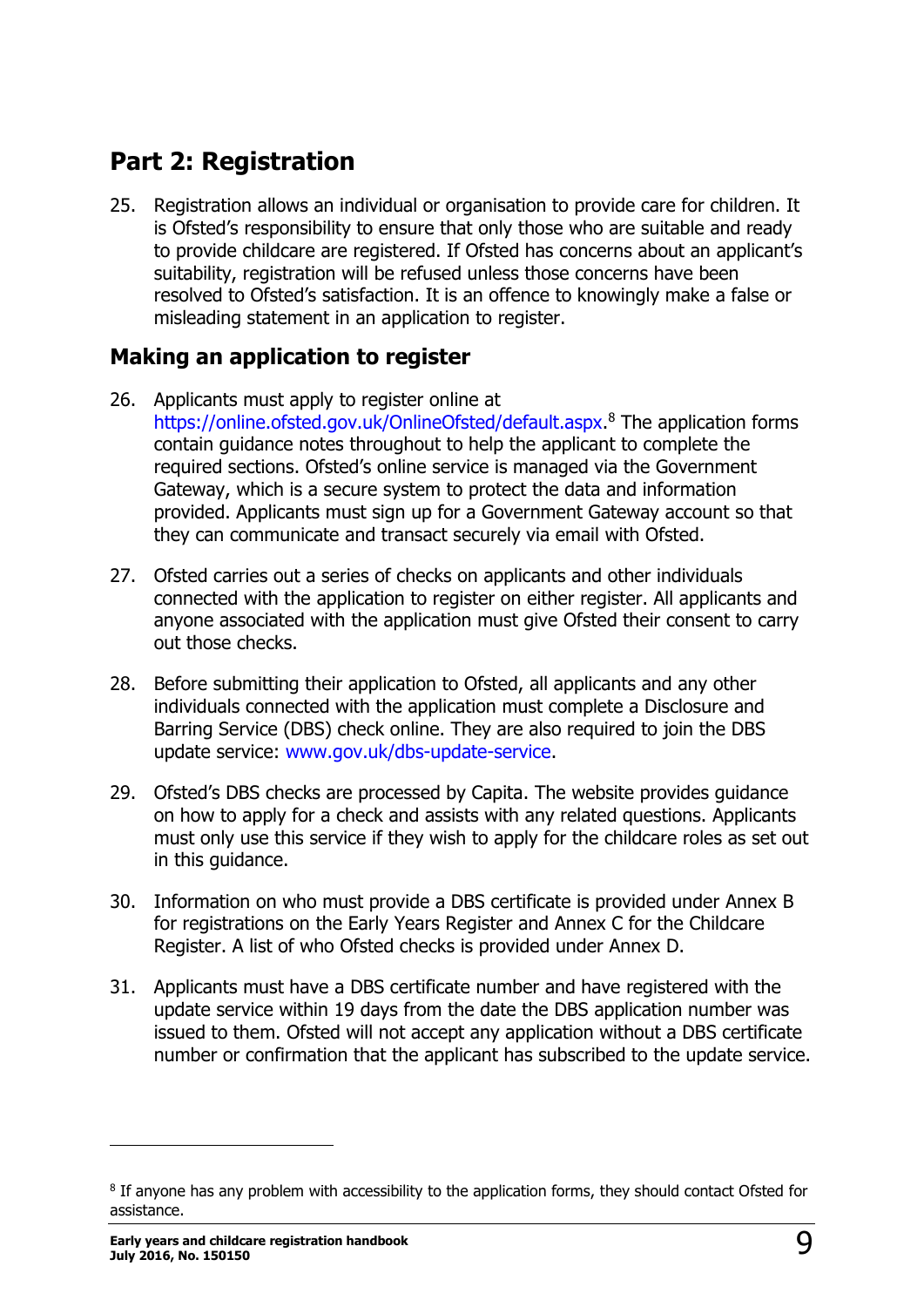

- 32. Ofsted can only undertake criminal record checks through the DBS route. However, where the applicant has made any voluntary disclosures, Ofsted may request further information about the disclosures, which may include questions about spent convictions. If applicants already hold a DBS check through another organisation, this check must be an enhanced DBS with list checks. In many cases, individual checks are transferable but Ofsted retains the right to request new checks where it deems this necessary.
- 33. Through the DBS check Ofsted determines whether the individual:
	- $\blacksquare$  has a criminal conviction or caution that will disqualify them from registering as a childcare provider
	- $\blacksquare$  is barred from working with children, because they are on the list held by the Independent Safeguarding Authority
	- has any other conviction or caution that would make them unsuitable to work with children
	- has lived outside the United Kingdom in the past five years.
- 34. If the applicant or any other person connected with the application has lived abroad in the past five years they must tell us the countries they have lived in on the application form or declaration and consent form.
- 35. Where there is no reciprocal arrangement with the country of residence, we require extra evidence of people's suitability. The types of evidence we require depend on the person's history and what they can supply to demonstrate their suitability.
- 36. A certificate of good conduct is the most common form of evidence we require where people have lived abroad. We need a certificate of good conduct from the embassy of every country in which the person has resided.
- 37. We do not require such a certificate where:
	- $\blacksquare$  a person is a refugee
	- $\blacksquare$  a person is a UK resident who has been working or travelling abroad, for example on a gap year
	- **a** a person has travelled extensively and has not remained in any country for sufficient time to establish a history.
- 38. Where we cannot obtain a certificate, we must consider what other information is available. These might include:
	- **E** a reference from 'a person of good standing in their community' in the country in which they lived, such as a doctor or lawyer
	- $\blacksquare$  employer references, particularly those relating to childcare
	- $\blacksquare$  evidence to support any work permit.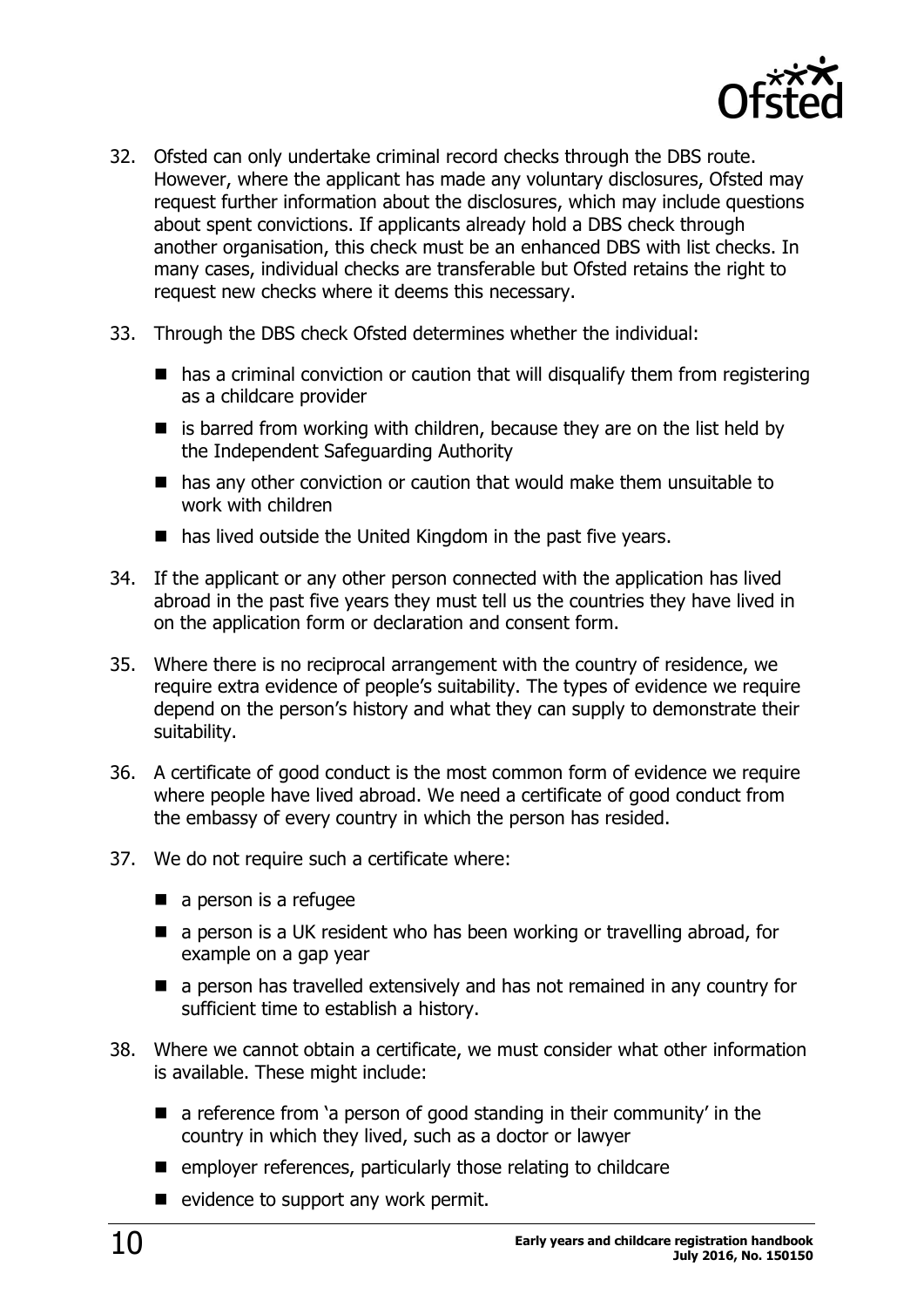- 39. Under the European Union (EU) Services Directive, applicants from other EU countries are entitled to apply to register with Ofsted before leaving their home country. Such people can apply through our online system from their home country. In the case of childcare providers other than childminders, it may be that one or more of the people who make up the registered person live abroad, even though the organisation running the childcare is established in England.
- 40. Under the EU Services Directive, we are not required to set aside our normal registration processes, including carrying out relevant checks and conducting registration and suitable person interviews.
- 41. Ofsted will also carry out a check with the local authority children's services department to see if the applicant, or others connected with the registration, are known to them in connection with care orders or other information that might bring into doubt their suitability to work, or be in regular contact, with children.
- 42. For applicants to the Early Years Register, Ofsted carries out a health check on the applicant and others associated with the application. This is to identify whether there are any causes for concern about their health that might affect their suitability to look after, or be in contact with, children. Health checks will routinely be carried out on:
	- all applicants for registration as a childminder
	- all childcare applicants who intend to work directly with children as part of the staff ratios.
- 43. A health check may also be carried out on a childminder assistant or a staff member on domestic premises if there are concerns about his or her health.
- 44. Ofsted carries out a 'known to Ofsted' check to establish whether the applicant and/or any individual connected with the application for registration was previously known to Ofsted in any capacity associated with the provision of childcare. If it becomes clear that there were previous concerns about the person's suitability Ofsted will take these into account in deciding whether to grant or refuse the application to register. Information on how Ofsted manages previous concerns is available in the 'Early years compliance handbook.'<sup>9</sup>
- 45. For applicants to the Early Years Register who have lived or worked on a United Kingdom military base overseas, Ofsted has protocols in place with the Ministry of Defence setting out arrangements for conducting checks. These allow us to check that there are no issues relating to a person's time at a military base overseas that might impact on their suitability to care for children.

<sup>9</sup> [www.gov.uk/government/publications/early-years-provider-non-compliance-action-by-ofsted](https://www.gov.uk/government/publications/early-years-provider-non-compliance-action-by-ofsted)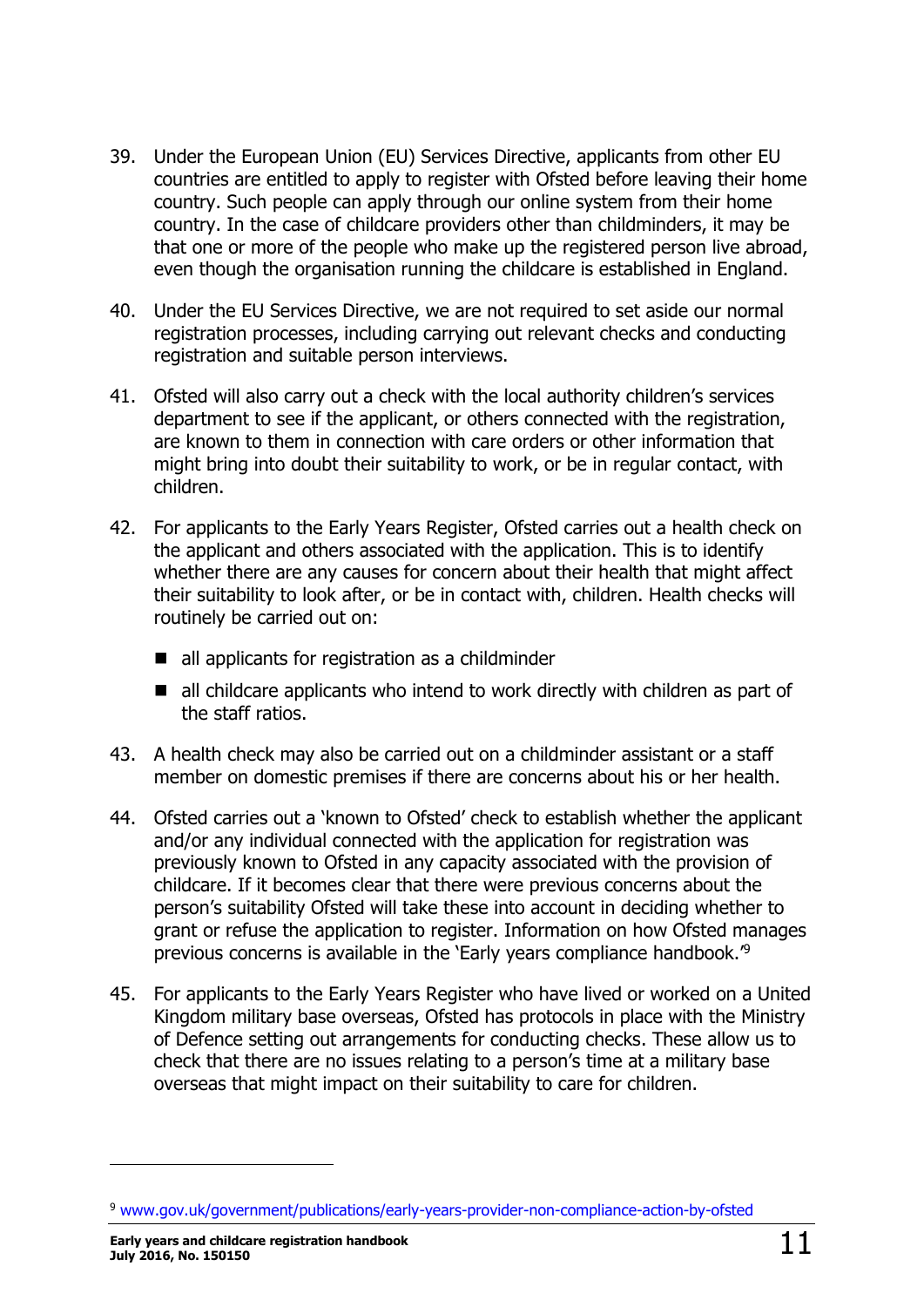

- 46. Where the registered person is an organisation, it must appoint a 'nominated individual' who will be responsible for all matters relating to the registration and who will act on behalf of the organisation in its dealings with Ofsted. The nominated individual must be a member of the organisation's governing body. This person cannot be the appointed manager, unless the manager is also a member of the governing body<sup>10</sup>.
- 47. There are three categories of registered person.
	- **Individual.** The sole owner of a provision. S/he is solely responsible and accountable for the provision and s/he must sign the application form
	- **Organisations whose sole or main purpose is provision of childcare**. The organisation is accountable for the registration and the application must be signed by a member of the organisation's governing body. In some instances, this person may also be the nominated individual.
	- **Organisations whose sole or main purpose is not the provision of childcare**. The organisation is accountable for the registration and the application must be signed by the most senior person in the organisation who has delegated, clearly identifiable and direct responsibility for managing, planning and monitoring the childcare, on behalf of the organisation. In some instances, this person may also be the nominated individual.
- 48. Examples of 'organisations' include formal or informal partnerships, a body corporate such as a limited company or an unincorporated association, such as a registered charity or a school governing body.
- 49. **Applicants for childminding** may apply either as an individual or as an organisation (e.g. Jenny Smith or Jenny Smith trading as SuperStars (Ltd)) but for registration purposes will be treated as an individual registered person. Childminding applicants only need to make one application regardless of the number of domestic premises they work from, but must notify Ofsted of all premises used. Childminders who work together (often known as cochildminders) must each make a separate application. Childminders who use assistants may only leave assistants alone with children for up to two hours a day with parental permission. If they wish to leave children alone with assistants for longer periods, the assistants must register as childminders in their own right.
- 50. Childminding applicants who, at the point of registration or at any time during their active registration, wish to work on non-domestic premises for up to 50%

-

<sup>&</sup>lt;sup>10</sup> A member of an organisation's 'governing body' is responsible and accountable for the governance of that organisation. This does not apply to members, the organisationsuch as shareholders, who only have voting and attendance rights.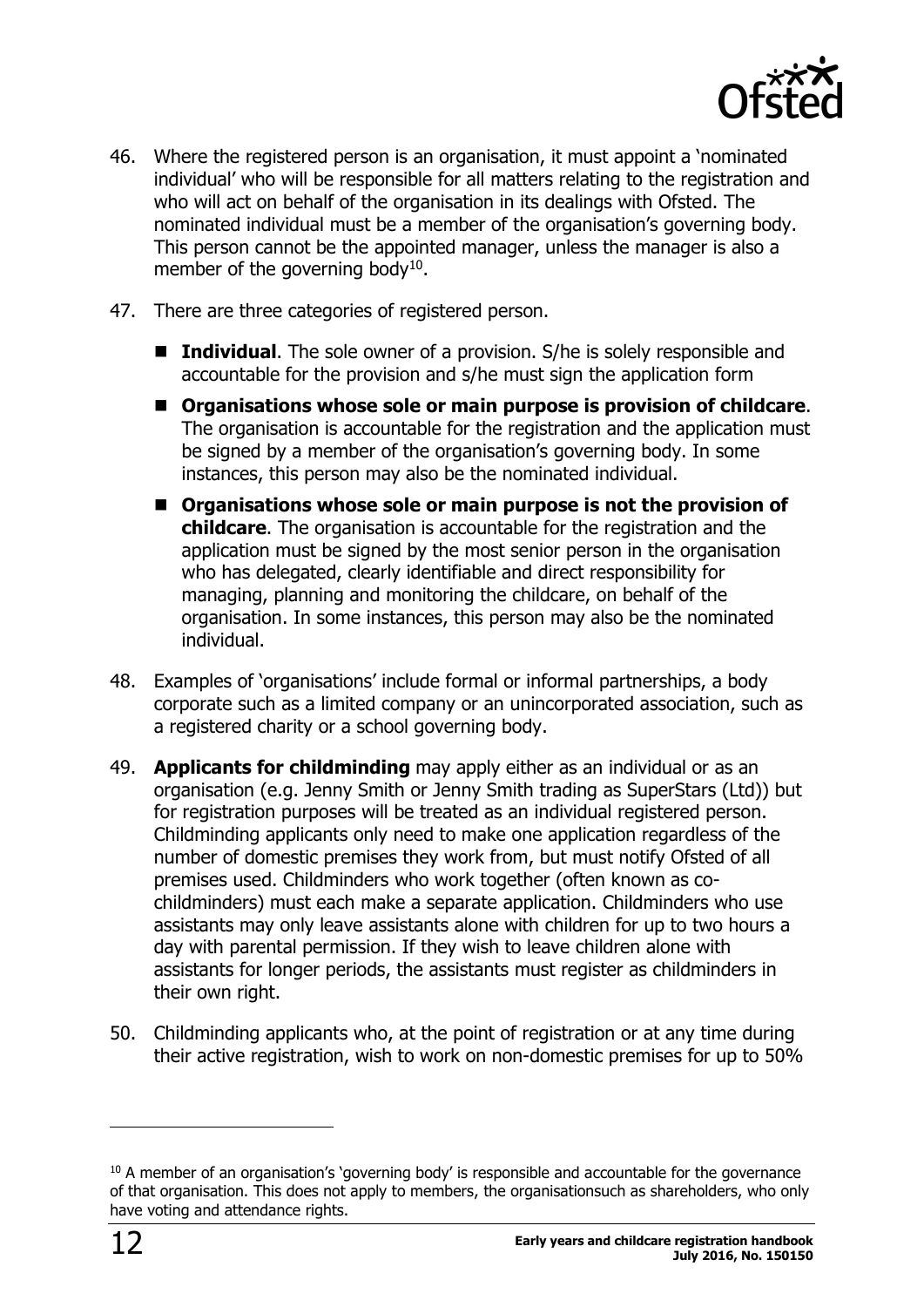of their time, must apply to Ofsted for approval of the suitability of the nondomestic premises, using the application form on the website.<sup>11</sup>

- 51. Applicants must first have their childminding registration confirmed before Ofsted will assess the suitability of additional non-domestic premises. However, applicants may apply for childminding registration and for approval of nondomestic premises at the same time. Applicants must meet the requirements related to the non-domestic premises as detailed in Annexes B and C. They must also continue to meet all requirements for childminding while operating on the non-domestic premises.
- 52. **Applicants for childcare on domestic premises, where there are more than three people working together** may apply as individuals or as an organisation. However, they must meet the requirements for this type of care at all times, not the requirements for childminding. This includes meeting the qualification requirements for group care and appointing a manager before registration is granted. Please refer to the 'Statutory framework for the Early Years Foundation Stage<sup>'12</sup>, to Annex B for Early Years Register requirements and Annex C for Childcare Register requirements.
- 53. If any person providing childcare on domestic premises decides instead to hold a registration as a childminder for any days they operate with fewer than four people on the same premises, they may do so. They must apply again to register as a childminder. These people must pay two fees and have separate inspections and inspection reports. The law does not permit them to act as a childminder and childcarer on domestic premises on the same premises at the same time.
- 54. We aim to register applicants for childminding within 12 weeks and childcare providers within 25 weeks. We may put an application 'on hold' where there is a delay that is caused by the applicant but we can only put an application on hold once. Putting an application on hold allows us to stop the process for a maximum of 16 weeks in exceptional circumstances. After this period, an applicant must either continue with their application or withdraw their application.
- 55. The reasons why an application can be put on hold are:
	- short-term illness, injury or hospitalisation for surgery
	- moving premises (childminding)
	- $\blacksquare$  death in the family
	- $\blacksquare$  significant building work or planning difficulties
	- $\blacksquare$  pregnancy

<sup>11</sup> <https://online.ofsted.gov.uk/OnlineOfsted/default.aspx>

<sup>12</sup> [www.gov.uk/government/publications/early-years-foundation-stage-framework.](https://www.gov.uk/government/publications/early-years-foundation-stage-framework--2)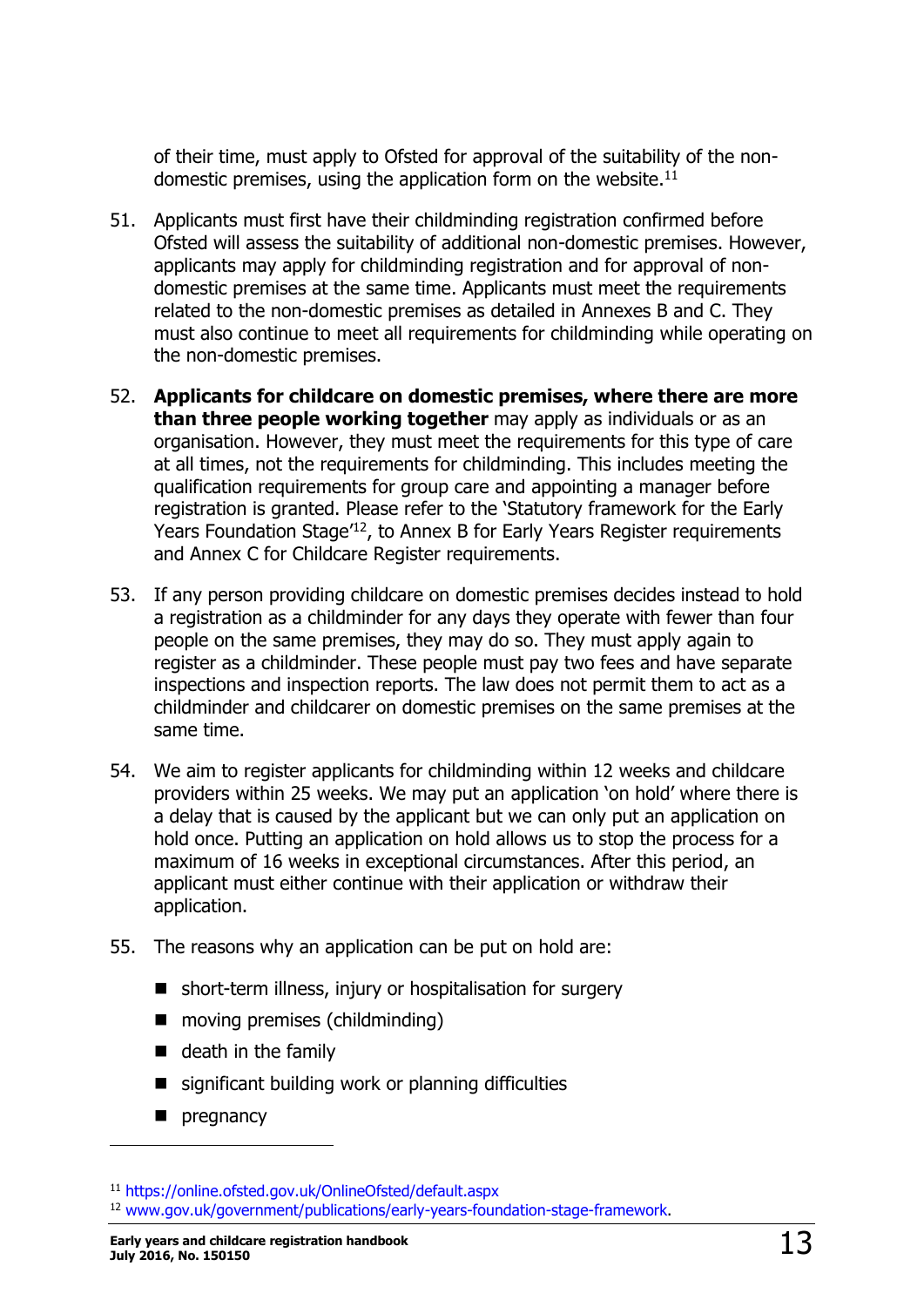

- $\blacksquare$  personal circumstances where an applicant informs us that they are unavailable for a visit, for example because they are on holiday, or where they are experiencing personal difficulties such as divorce
- $\blacksquare$  training they have not been able to complete training and or a first aid course because the training course was cancelled
- $\blacksquare$  staffing because the applicant for childcare on domestic or non-domestic premises has not yet appointed a manager
- disqualification waiver applied for.

#### <span id="page-13-0"></span>**Applying the 'up to 50% of time' rule**

- 56. Childminders and childcare on domestic premises providers must decide for themselves how they will divide their care between domestic and non-domestic premises. As long as providers do not exceed the 50% rule, they will be acting in line with the requirements of their registration. For example, they may choose to operate from both domestic and non-domestic premises on a daily basis. Alternatively, they may choose to operate between both types of premises on a weekly, monthly or yearly basis. Whichever way they choose to operate, they must be clear as to how they divide the care between each type of premises at the point of application to work from non-domestic premises as part of their childminding registration. If they want to work on non-domestic premises for more than 50% of their time, they will need to make a separate application to register as childcare on non-domestic premises.
- 57. Ofsted will ask for a written statement on how providers will divide their time and it is this statement against which Ofsted will regulate to ensure that providers do not exceed the 50% of time when providing care on non-domestic premises.
- 58. If providers exceed the 50% of time providing care on non-domestic premises under their childminding/on domestic registration they will be committing an offence unless they hold a separate registration. For information about outcomes of non-compliance please refer to Ofsted's 'Early years compliance handbook'.
- 59. Should Ofsted not approve the suitability of non-domestic premises under the 50% time rule, childminders and childcare on domestic premises providers must not offer care on those premises. They may still offer childminding/childcare on domestic premises under their childminding registration.

#### <span id="page-13-1"></span>**Single application for registration of multiple settings**

60. Providers of childcare on domestic and non-domestic premises, who wish to provide childcare at multiple premises, must apply to register the entire provision under a single registration and complete one application form using the online application facility. At the point of application, they must have at least one premise that meets the requirements for the provision of childcare.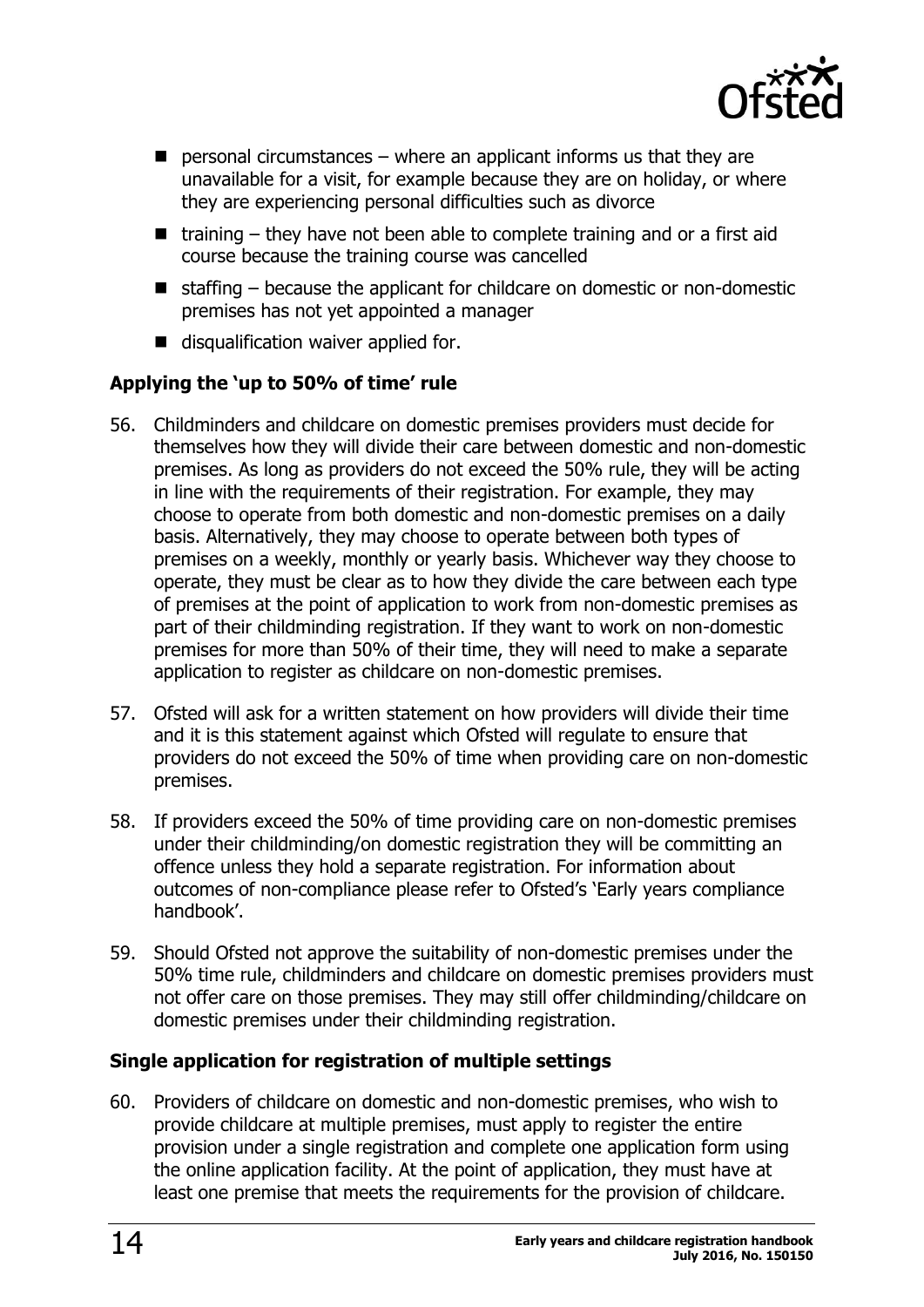- 61. Where the applicant is an organisation, which also operates **separate legal entities** that provide childcare, the organisation must apply to register each separate legal entity. Each legal entity will then be treated as the registered person. A 'legal entity' is an association, corporation, partnership, proprietorship, trust, or individual that has legal standing in the eyes of the  $law<sup>13</sup>$
- 62. On application, multiple-setting applicants must provide details of any additional premises which are ready to be used for the provision of childcare as well as information relating to all relevant people, including details of the nominated individual for the registration where applicable. Once Ofsted grants registration, which will include approval of the premises, Ofsted will process the application for approval of any additional premises. All correspondence relating to the registration will be sent to the nominated individual at the registered person's business address either electronically or by post.
- 63. Providers may apply for approval to add additional or different premises to their single registration at any time, using the online application system. There is no limit to the number of additional premises which can be added.

#### <span id="page-14-0"></span>**Applications for registration on both registers**

- 64. Applicants wishing to register on the Early Years Register may choose to be placed on the Childcare Register as well. They may choose to do so at application or at any time after registration on the Early Years Register is granted. They will only pay one application fee – for the Early Years Register.
- 65. A person who is registered on the Childcare Register only, and wishes to join the Early Years register, must make a separate application to join the Early Years Register and pay a separate fee. This is because the law requires Ofsted to operate a more stringent registration and regulation system for those looking after the youngest children.
- 66. Providers who wish to change which parts of the Childcare Register they are on should contact the Ofsted contact centre on 0300 123 1231 for guidance.

#### <span id="page-14-1"></span>**How Ofsted assesses suitability for registration on the Early Years Register**

67. The registration process for new applicants to the Early Years Register involves a detailed online application, suitability checks, interviews and visits to premises.

<sup>&</sup>lt;sup>13</sup> A legal entity has legal capacity to enter into agreements or contracts, assume obligations, incur and pay debts, sue and be sued in its own right, and to be held responsible for its actions.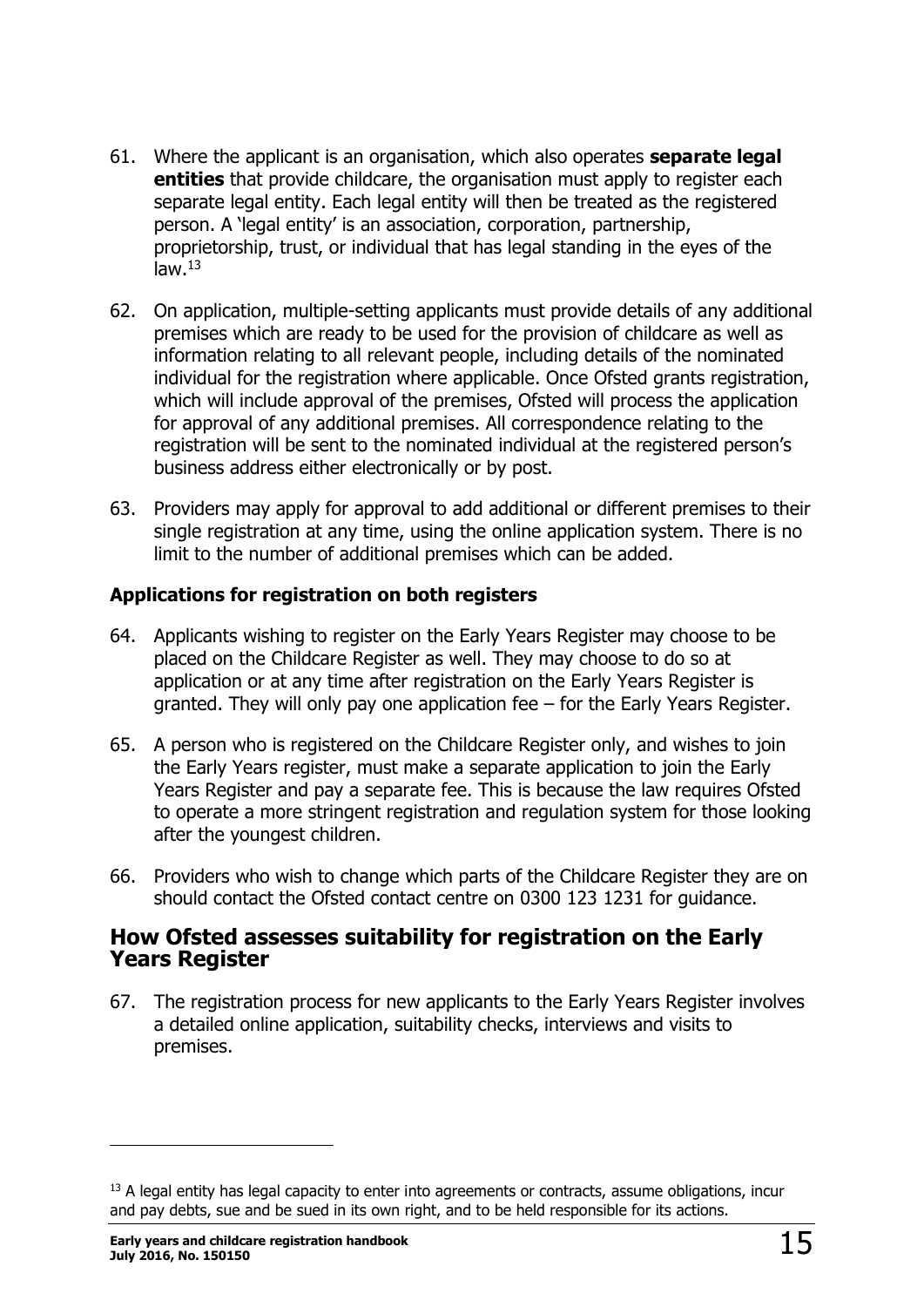

#### <span id="page-15-0"></span>**The registration visit**

- 68. The registration visit is an important part of the registration process. It will normally take place once all checks are complete but may take place earlier. During the registration visit the inspector must:
	- check that the application has been made correctly
	- check the applicant's identity (this **must** be a full-face identity check so applicants must ensure that the face is clearly visible) and qualifications where appropriate, including for childminders, and evidence that they have completed a training course and first aid training
	- $\blacksquare$  interview the applicant or their nominee and assess their suitability to provide childcare, and to deliver the Early Years Foundation Stage, including both the safeguarding and welfare requirements and the learning and development requirements
	- check that the applicant's risk assessment is sufficient to assure that the equipment and resources, such as high chairs, cots, buggies and car seats, are safe and suitable for children
	- check that the applicant has fully considered that all parts of the premises used for childcare are safe, secure and suitable for their purpose
	- be confident by the end of the visit that the applicant's assessment of the risks, and their proposals for managing the risks, are acceptable.
- 69. If the applicant has changed his or her name by marriage, deed poll, adoption, statutory declaration or any other means, inspectors need to see evidence of this change, for example a marriage certificate or decree absolutes.
- 70. The inspector should record evidence of the identity documents seen at the registration visit. If a person refuses to provide evidence of their identity, the inspector should record this in their evidence and recommend refusing registration.
- 71. In addition, the inspector will need to see two pieces of evidence confirming the current address, for example:
	- $\blacksquare$  a utility bill (gas, landline telephone, electricity)
	- a credit card, bank or mortgage statement
	- any recent communication from the local authority or a government agency such as the Department for Work and Pensions (DWP).
- 72. In the case of childminders, the registration visit may be deferred in exceptional circumstances, for example if, at the point of contact, the childminder has not yet completed the required first aid training because this has been cancelled or postponed. In such instances, the registration will be put on hold until the training has been completed. Registration applications will not normally be held open for longer than six weeks pending completion of training. If the training is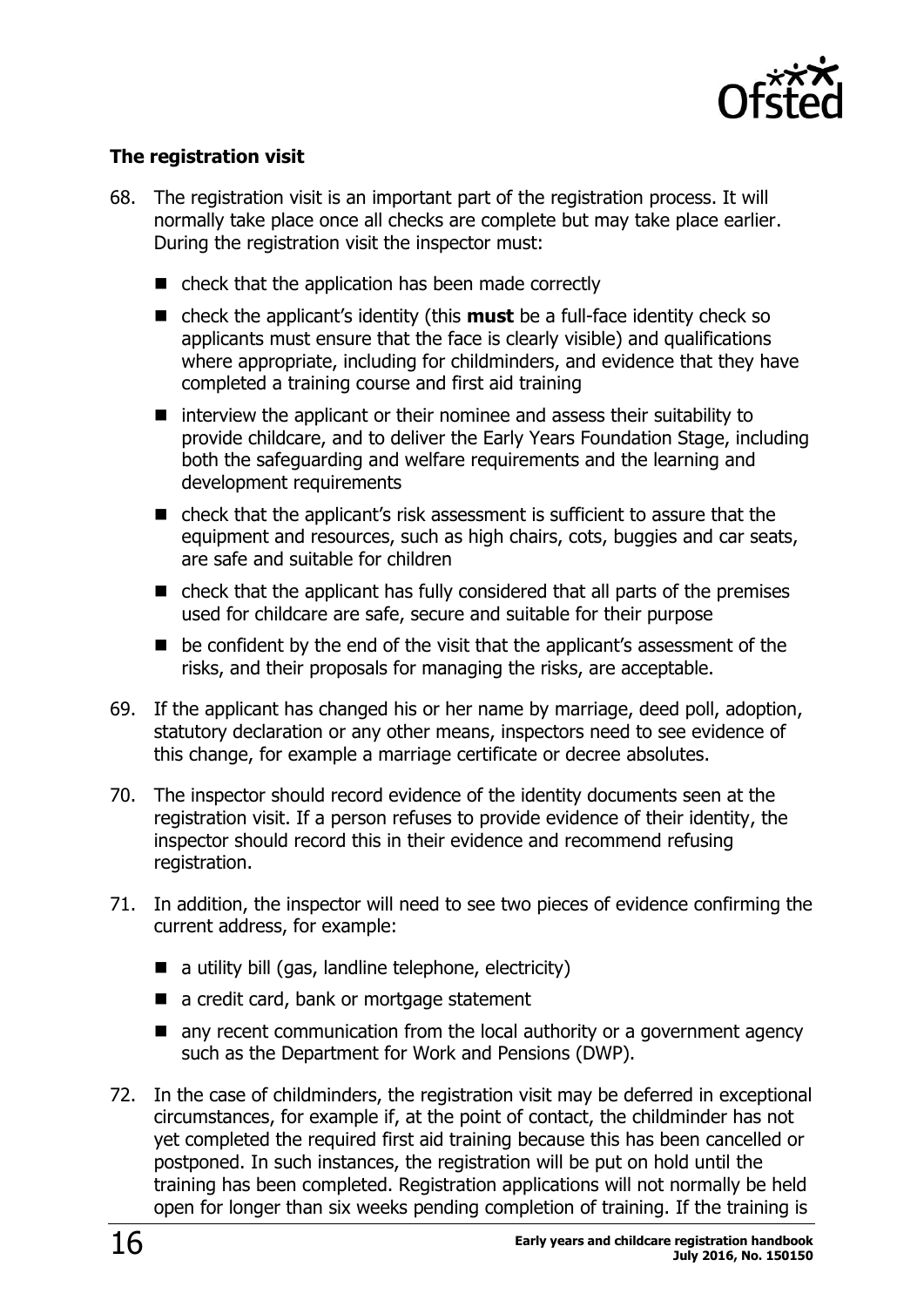not due for completion within this timescale, the applicant will be able to withdraw their application, otherwise we will refuse it.

- 73. The legislation defines 'premises' for childcare as being 'any area or vehicle', so childcare can take place in outdoor settings such as woodlands, providing there is a defined area that is for the sole use of the children. If care is only offered from a play bus and not in conjunction with any separate premises, the vehicle will only be registered once, and not at each location it may operate from. If the play bus also uses additional premises at a location such as a community centre then a separate registration is required. 'Sole use of premises' means that the premises are used solely for children in the early years age group or for older children where the provision is also registered on the Childcare Register.
- 74. During the registration visit, the inspector must be satisfied that the applicant has identified any risks associated with the premises and equipment, and knows what they need to do to reduce or eliminate these risks. This also applies to areas that are out of bounds, but where children could access them, such as bedrooms. If the applicant has not covered all relevant risks and identified steps to deal with them, then the inspector must record this in their evidence and will normally recommend that registration is refused.
- 75. The inspector must consider the impact on children relating to:
	- available space for each child (and the applicant's assessment of the maximum number of children to be cared for)
	- how space will be organised to meet the children's learning, development and welfare needs
	- heating, ventilation, natural light and the general state of repair and cleanliness
	- $\blacksquare$  access to outdoor play (not necessarily on the premises), including the arrangements for outdoor play where there is no dedicated outdoor space on the premises
	- whether there are suitable and sufficient toilet and nappy-changing facilities
	- whether arrangements for settings sharing facilities such as the kitchen or toilets with other users of the premises are suitable for ensuring the safety of the children.
- 76. It is not necessary for the applicant to have a full range of equipment at the time of the visit. However, they must be able to demonstrate how they will obtain sufficient equipment to meet the needs of the children they may care for and the inspector must record this in their registration visit evidence.
- 77. Registered childcare providers on non-domestic premises are responsible for determining that the staff they employ, and others who live or work on the premises where childcare takes place, are suitable. The inspector must check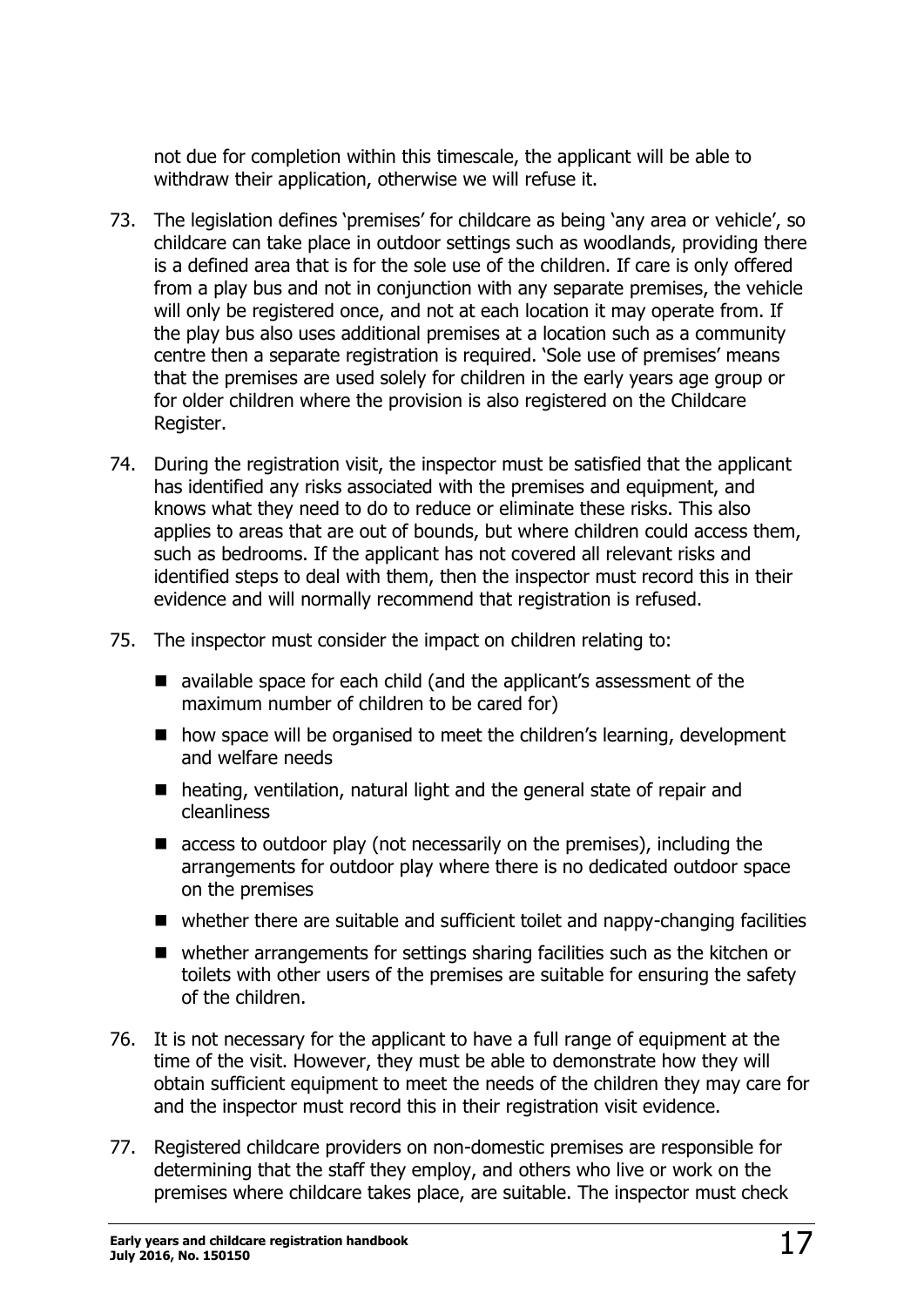

the applicant's decision-making process for suitability, including whether he or she has, or will have, robust procedures for:

- recruitment by following proper application and selection procedures
- obtaining an enhanced Disclosure and Barring Service check and the associated identity check, including compliance with the Disclosure and Barring Service's guidance<sup>14</sup>
- obtaining details of employment history, references and any other necessary checks, such as an employee's physical and mental health.
- 78. The inspector must see and record in their evidence certificates of childcare qualifications held by the applicant if he or she intends to work directly with children. If these are not sufficient, the inspector must recommend refusing registration.
- 79. Childcare providers on non-domestic premises must meet the qualification requirements for childcare providers set out in the 'Statutory framework for the Early Years Foundation Stage' <sup>15</sup> and must hold these at the point of registration.
- 80. The childminder applicant or at least one person in group settings must have successfully completed first aid training at the point of registration. The inspector must see proof of a first aid qualification. Where a childminder applicant indicates that they intend to leave an assistant in sole charge of children, then the inspector will also need to see proof that the assistant has a valid first aid certificate. The inspector must record details of all certificates in their evidence.
- 81. The inspector must always check the applicant's understanding of the number and ages of children they may care for, using appropriate scenarios to test their understanding.
- 82. During the visit, inspectors will make sure that:
	- $\blacksquare$  the premises being visited are safe and suitable for children
	- $\blacksquare$  the registered person and staff concerned with the registration deliver the educational programmes to help children learn and develop
	- all of the requirements of the 'Statutory framework for the Early Years Foundation Stage' are met, or will be met when caring for children.
- 83. In relation to the learning and development requirements, the applicant must be able to demonstrate:

<sup>14</sup> [www.gov.uk/government/organisations/disclosure-and-barring-service.](http://www.gov.uk/government/organisations/disclosure-and-barring-service)

<sup>15</sup> [www.gov.uk/government/publications/early-years-foundation-stage-framework.](https://www.gov.uk/government/publications/early-years-foundation-stage-framework--2)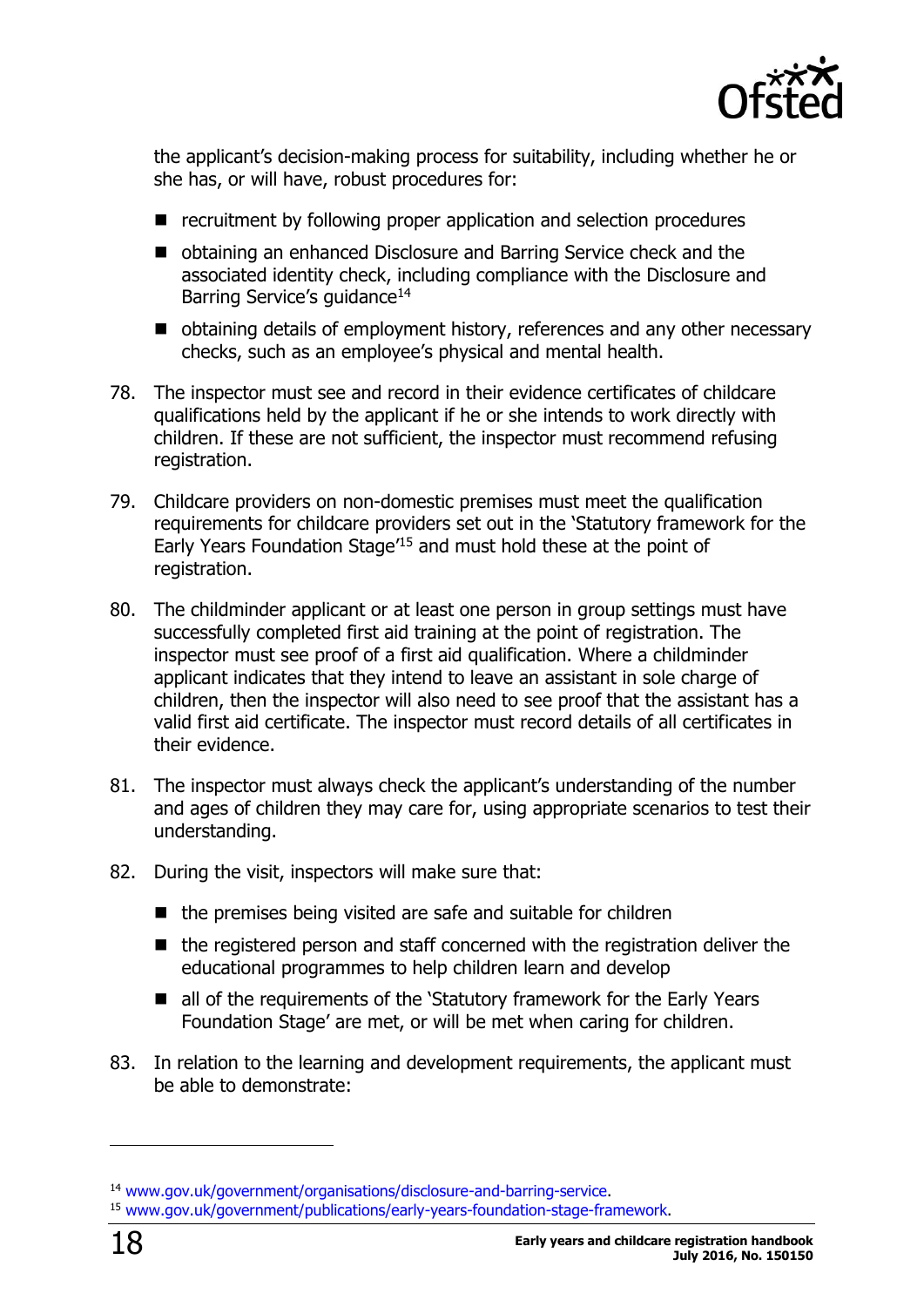- their knowledge and understanding of the seven areas of learning and development
- $\blacksquare$  how they will plan and deliver the educational programmes across these areas
- $\blacksquare$  how they will assess children's starting points and the progress they make and that they know and understand the requirement for a progress check at age two
- $\blacksquare$  how they will help children make progress towards the early learning goals
- $\blacksquare$  how they will help children become effective learners who are ready for school.
- 84. All applicants for the Early Years Register must read the requirements of the 'Statutory framework for the Early Years Foundation Stage' alongside other legal requirements. For example, the applicant is responsible for making sure that their premises comply with planning and building control regulations and they must comply with the requirements of their local authority environmental health department and local fire authority. Ofsted has a protocol with the fire service that sets out the requirements in relation to fire safety. In particular that childcare on domestic premises is treated in line with childcare on nondomestic premises, as the additional numbers of people on domestic premises are likely to pose a higher risk than traditional childminding.
- 85. The inspector must consider how the applicant has reviewed and assessed the fire safety arrangements, for example:
	- $\blacksquare$  equipment such as fire extinguishers, fire blankets and smoke detectors
	- $\blacksquare$  procedures for emergency evacuation of the premises
	- whether fire exits are clearly marked and fire doors are unobstructed.
- 86. If the applicant intends to use a motor vehicle for transporting the children in their care, the inspector must see valid insurance and MOT certificates (where applicable) for each vehicle, and the driving licences of each person driving the vehicle(s). Inspectors should record the documents seen in their evidence.
- 87. During the interview, inspectors may also pursue other issues that may have been identified from checks, other matters that the applicant has declared in their application documents and any matters that the inspector encounters during the visit. Some examples of such matters may include obvious health problems that were not mentioned in the application form and health check, regular visitors who may be on the premises when children are being looked after, or evidence of hobbies or pursuits that might be potentially harmful to young children. In the case of childminding, the inspector may need to speak to other members of the household.
- 88. If at the visit the inspector finds any individuals who are not known to Ofsted, or any individuals known to Ofsted who have yet to complete a declaration and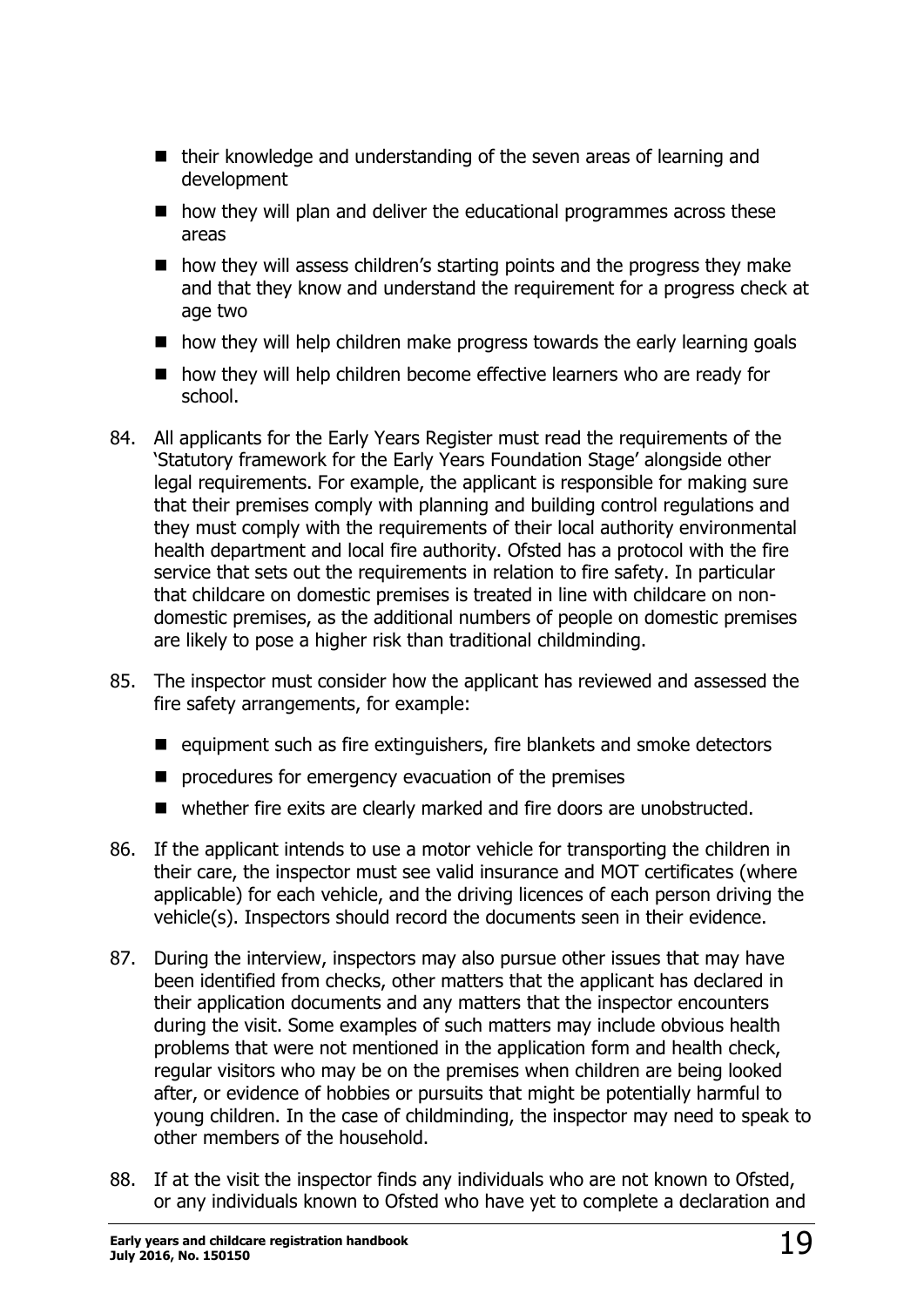

consent form, he or she should remind the applicant that Ofsted cannot make a registration decision until we are sure these individuals are suitable. The inspector must also consider why the applicant had not notified us of these individuals on the application form and whether there was any intent to mislead Ofsted at that point. If the inspector believes the applicant did omit important information from the application, he or she should record this in their evidence so that it can be taken into account in making the decision on registration.

- 89. Where the inspector identifies any issues that might cause concern, they must ensure that they:
	- $\blacksquare$  discuss these with the applicant in full during the registration visit
	- $\blacksquare$  record full details of these discussions in their evidence.
- 90. If any of the checks carried out in connection with a registration disclose evidence of health concerns, including drug or alcohol misuse, the inspector must investigate these further. They must:
	- $\blacksquare$  discuss the issues with the applicant face to face, returning to question them further where necessary and record in full the evidence. When coming to a decision on medical suitability, the medical adviser will carry out a full review of all information and make the decision based on:
		- $-$  the accuracy of the self-declaration
		- information from checks from other sources including from the inspector
		- appropriate additional tests or medical interviews from a range of sources.
- 91. The registration visit will contribute important evidence for the overall decision on registration. It is important that the applicant has a full understanding of the requirements and responsibilities of their role and the implications arising from it and is ready for the visit. The inspector will not normally make more than one registration visit. At the time of the arranged visit, the applicant is making a statement that they are ready for registration.
- 92. All applicants must be able to demonstrate that they or any assistants or employees have a sufficient grasp of English to ensure the well-being of the children in their care. Inspectors should check that they:
	- $\blacksquare$  will be able to summon emergency help where necessary
	- E keep the required records in English, as well as in their home language<sup>16</sup>

-

<sup>&</sup>lt;sup>16</sup> Paragraphs 1.8 and 3.25 of the 'Statutory Framework for the Early Years Foundation Stage 2012 / Department for Education; [www.education.gov.uk/publications/standard/publicationDetail/Page1/DFE-](http://www.education.gov.uk/publications/standard/publicationDetail/Page1/DFE-00023-2012)[00023-2012.](http://www.education.gov.uk/publications/standard/publicationDetail/Page1/DFE-00023-2012)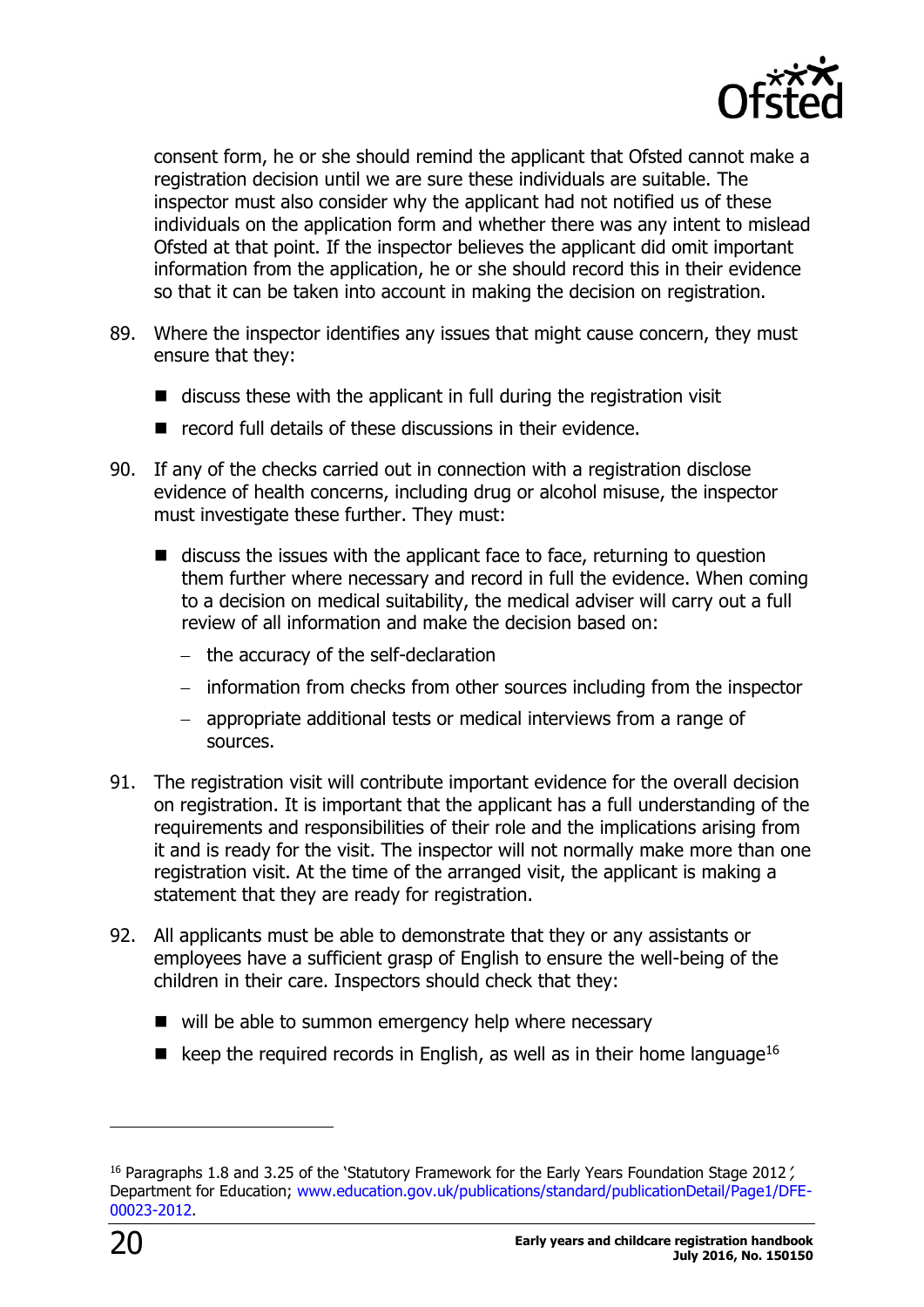- can read and understand instructions in English, such as safety instructions, information on administering medication or on food allergies.
- 93. The applicant must be able to demonstrate that he or she will be able to support children to develop their communication and language skills in English. We will refuse registration if they are unable to do so.
- 94. Where **the applicant is an organisation**, the registration visit and interview will take place with the nominated individual who represents the organisation. The inspector must ensure that the nominated individual fully understands the legal responsibilities of their role. It is the responsibility of that organisation to ensure that the nominated individual can satisfy the inspector of their understanding of the requirements for registration, including showing that they understand the 'Statutory framework for the Early Years Foundation Stage', otherwise Ofsted will refuse registration. This does not mean that the nominated individual must have a detailed and thorough knowledge of how the provision will deliver all the requirements of the Early Years Foundation Stage as this will normally be the role of their appointed manager. However, the nominated individual is still accountable for meeting the requirements for registration. They must be able to demonstrate that they will be able to assess for themselves that the manager is running the setting in line with the Early Years Foundation Stage requirements. The interview will draw out how these responsibilities are delegated and inspectors will judge whether the arrangements are suitable and sufficient.
- 95. Providers applying to join the Early Years Register may also be applying to join the Childcare Register. During the registration visit, inspectors do not need to check that an applicant is also meeting, or will meet, all the requirements of the Childcare Register. However, if it becomes clear during the registration visit that the provider is unlikely to comply with the requirements of the Childcare Register, then the inspector must note this in their evidence, so that this can be taken into account when deciding on the applicant's application to join the Childcare Register.
- 96. Inspectors will use agreed systems to record evidence, including how they have pursued any causes for concern or other issues that need to be covered at the registration visit. Such evidence will be used to support the registration recommendation.
- 97. At the end of the registration visit, the inspector will make the **registration recommendation** of **suitable or not suitable** for registration based on the evidence gathered during the visit, plus the information contained in the checks carried out. The inspector will advise the applicant or the nominated individual of their recommendation during the feedback session. Ofsted will make the final decision on registration after all matters have been taken into account.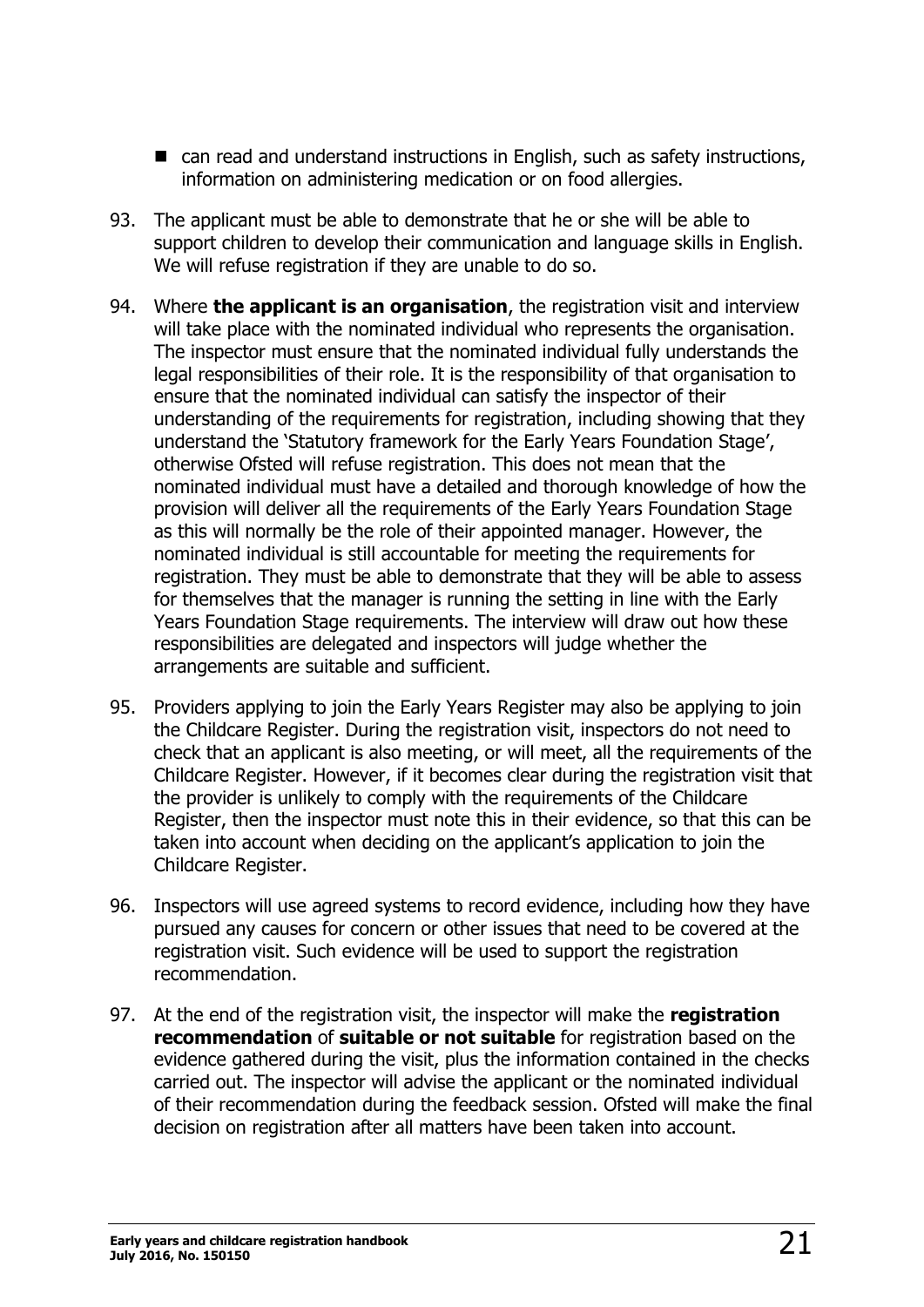

- 98. The inspector must give feedback at the end of the registration visit and include the provisional recommendation. If, rarely, the inspector needs to withdraw to seek advice before giving feedback, they must explain this briefly.
- 99. When coming to a decision about the suitability of an individual where there are offences or other information that give cause for concern, Ofsted must consider the:
	- seriousness of the offence or other information
	- accuracy of the person's self-disclosure on the application form
	- nature of the appointment, including levels of supervision
	- **E** age of the individual at the time of the offence or other information
	- $\blacksquare$  length of time that has elapsed since the offence or other information
	- $\blacksquare$  relevance of the offence or information to working or being in regular contact with children.
- 100. The inspector must ensure that the questions they ask will draw out enough information to allow proper consideration of suitability. The inspector must also look for any physical signs of drug or alcohol misuse during the visit and record full details of their interview with the applicant so that this can be considered as part of the assessment of medical suitability.
- 101. Where the inspector judges that the applicant does not meet all the requirements of the Early Years Foundation Stage, they must recommend refusing registration. The inspector should not take into account that the applicant may be able to do further work to improve their knowledge after they have begun looking after children. If applicants need a period of time to understand and embed the requirements into their practice, then they will not be ready to deliver the Early Years Foundation Stage.
- 102. Where the recommendation is to **refuse registration**, the inspector should:
	- $\blacksquare$  tell the applicant that, on the basis of their registration visit, they will be recommending that the applicant is not suitable for registration
	- $\blacksquare$  explain the reasons for their recommendation and that this recommendation is subject to review by Ofsted
	- $\blacksquare$  explain that if their application to register is refused, they will be advised in writing of their right to object to, and appeal against, Ofsted's decision to refuse registration
	- $\blacksquare$  explain that the objection and appeal process gives them the opportunity to provide additional evidence
	- $\blacksquare$  tell the applicant that they may withdraw their application if they wish to do so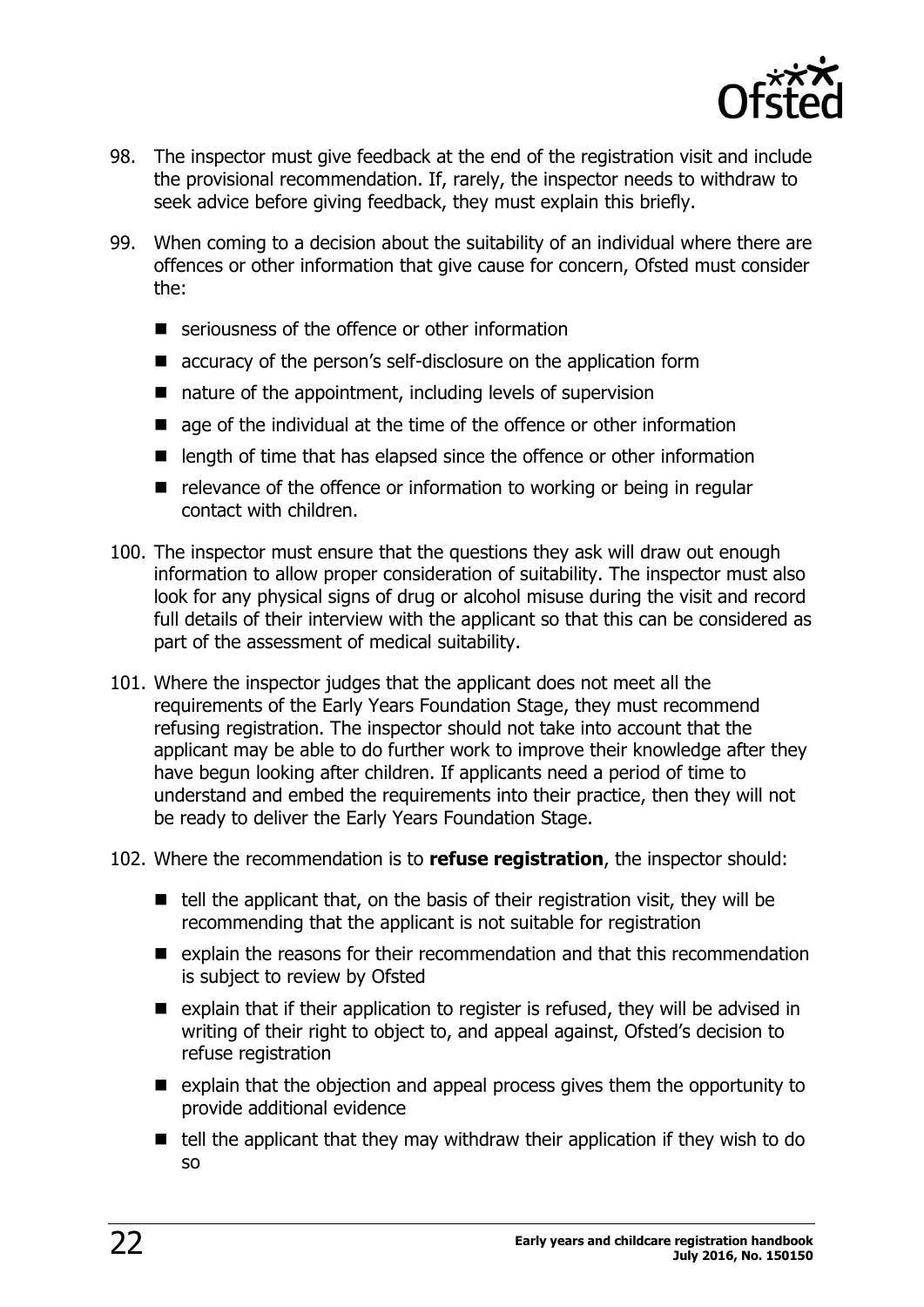- $\blacksquare$  explain that if we refuse their application to register and any objections to or appeals against the decision are unsuccessful, they will be disqualified from registration in the future, unless Ofsted agrees to waive their disqualification.
- 103. If the recommendation is 'not suitable', the applicant may choose to withdraw the application to register on the Early Years Register at this stage and this will stop the registration process. The inspector must document the reasons for the withdrawal.
- 104. Where individuals associated with the application are not suitable, the applicant must decide and demonstrate how they will deal with this as it will affect their own suitability. If the applicant continues to include people Ofsted deems unsuitable, Ofsted will consider refusing registration. Should applicants pursue the registration and Ofsted refuses registration because the applicant has not met all the necessary requirements, this will automatically disqualify the applicant from providing childcare in the future.

#### <span id="page-22-0"></span>**The registration decision**

- 105. The registration decision is crucial because registration is the gateway that allows the individual(s) to have unsupervised access to children, including very young children who cannot speak for themselves. In making that decision, Ofsted will be mindful of the fact that, at registration, it is up to the applicant to demonstrate that they are suitable for registration; it is not up to Ofsted to prove them unsuitable. Where the person has not satisfactorily demonstrated their suitability, taking into account all the information obtained during the registration process, Ofsted **must** refuse that person's application.
- 106. The regulatory decision-maker will normally make the overall decision on whether or not to grant registration. In doing so, they will review the application, all checks, memos, registration comments and the evidence leading to the recommendation by the inspector, as well as the way the registration details are captured on the Regulatory Support Application. The decision will normally be made within **five working days** of receiving the information.
- 107. Ofsted will advise any refusal through sending a 'notice of intention' to refuse registration. This is a legal document that sets out why the registration is refused. Applicants have a right to object and must indicate that they wish to do so within 14 days of the date of the notice. If, despite the objection, Ofsted decides to refuse registration, this will be confirmed through sending a 'notice of decision'. Applicants may appeal against the decision to an independent external body, the Health, Education and Social Care Chamber First-Tier Tribunal, within three months of the date of the notice decision. Applicants cannot withdraw an application once a 'notice of intention' to refuse registration has been served. However, this does not affect the applicant's right to make an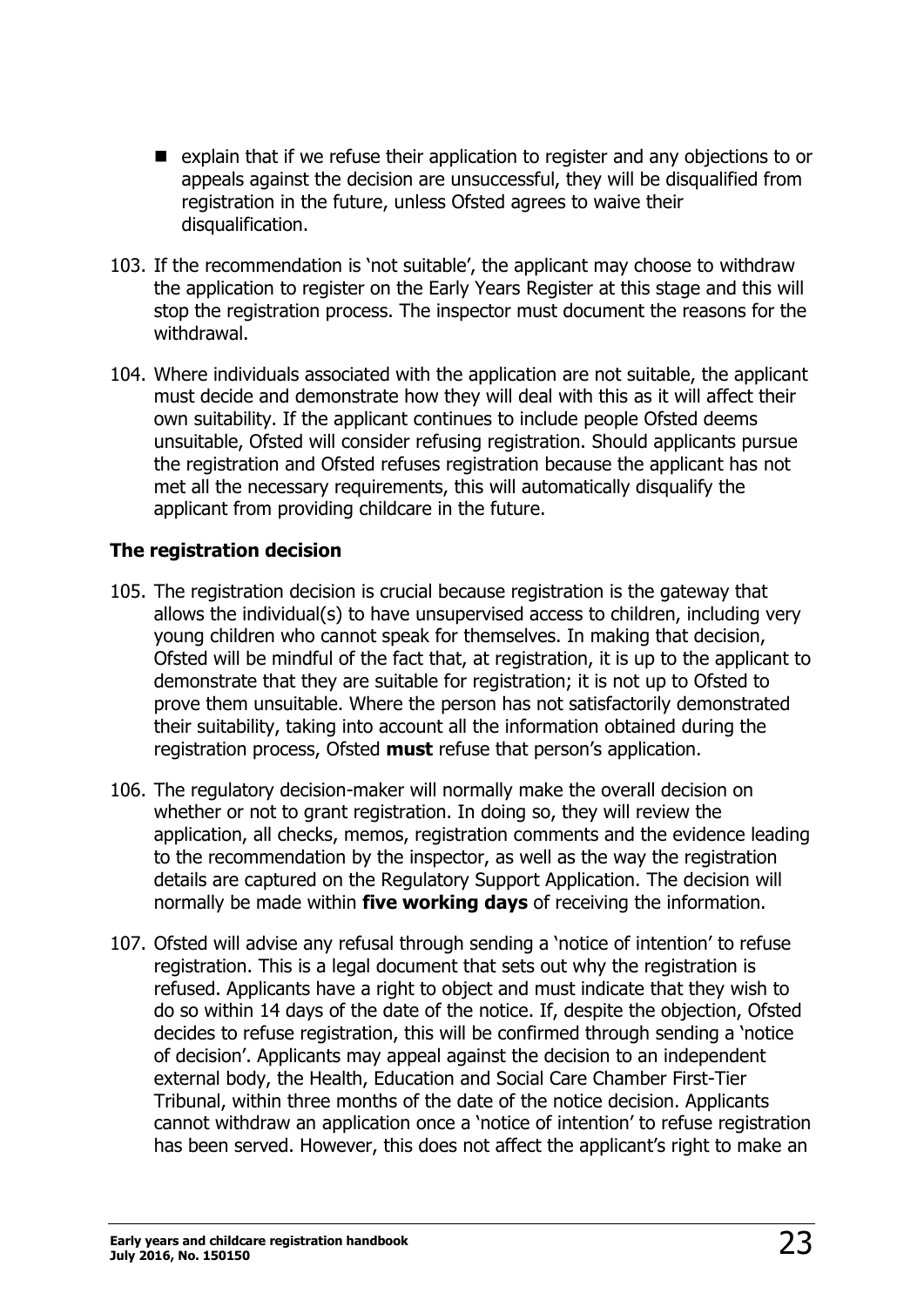

objection or to appeal against Ofsted's decision. Further information on the appeal process is provided in Ofsted's 'Early years compliance handbook'.<sup>17</sup>

108. If the recommendation is **suitable,** Ofsted will send the applicant a registration certificate together with information about the next steps.

#### <span id="page-23-0"></span>**How Ofsted assesses suitability for registration on the Childcare Register**

- 109. Applicants for the Childcare Register, compulsory and voluntary parts, make a declaration on the application that they meet, or will meet, all the requirements of the Childcare Register in relation to people, premises and provision. These requirements are set out in Annex C.
- 110. Applicants must submit the required DBS checks with their application, which Ofsted will verify. Ofsted will also undertake all other required checks, including a check of local authority children's services department records for the applicant, and all connected with the application. When all the required checks have been completed and indicate no concerns, Ofsted will review the application information to ensure that:
	- $\blacksquare$  the application was made correctly
	- $\blacksquare$  the applicant has declared that they meet or will meet all requirements
	- $\blacksquare$  the applicant has a current first aid certificate (childminders and home childcarers) or at least one person working with children has a current first aid certificate (childcare on domestic or non-domestic premises)
	- $\blacksquare$  the applicant has completed a childminder training course or provided dates when a course will be completed (childminders on the compulsory part of the Childcare Register only).
	- $\blacksquare$  there is a manager in place where it is childcare on domestic or nondomestic premises
	- no information has been overlooked.
- 111. Where Ofsted has identified a cause for concern, or the applicant has lived abroad in the last five years, Ofsted will carry out further checks, including contact with the applicant or others connected with the registration if necessary. Ofsted may also carry out an interview with the applicant or others connected with the registration. This may be done through a telephone call or through a visit, depending on the nature of the concern.
- 112. On completion of this review, if registration is granted Ofsted will issue a registration certificate to the registered person. Where individuals associated with the application are not suitable, the applicant must decide and

<sup>17</sup> [www.gov.uk/government/publications/early-years-provider-non-compliance-action-by-ofsted](https://www.gov.uk/government/publications/early-years-provider-non-compliance-action-by-ofsted)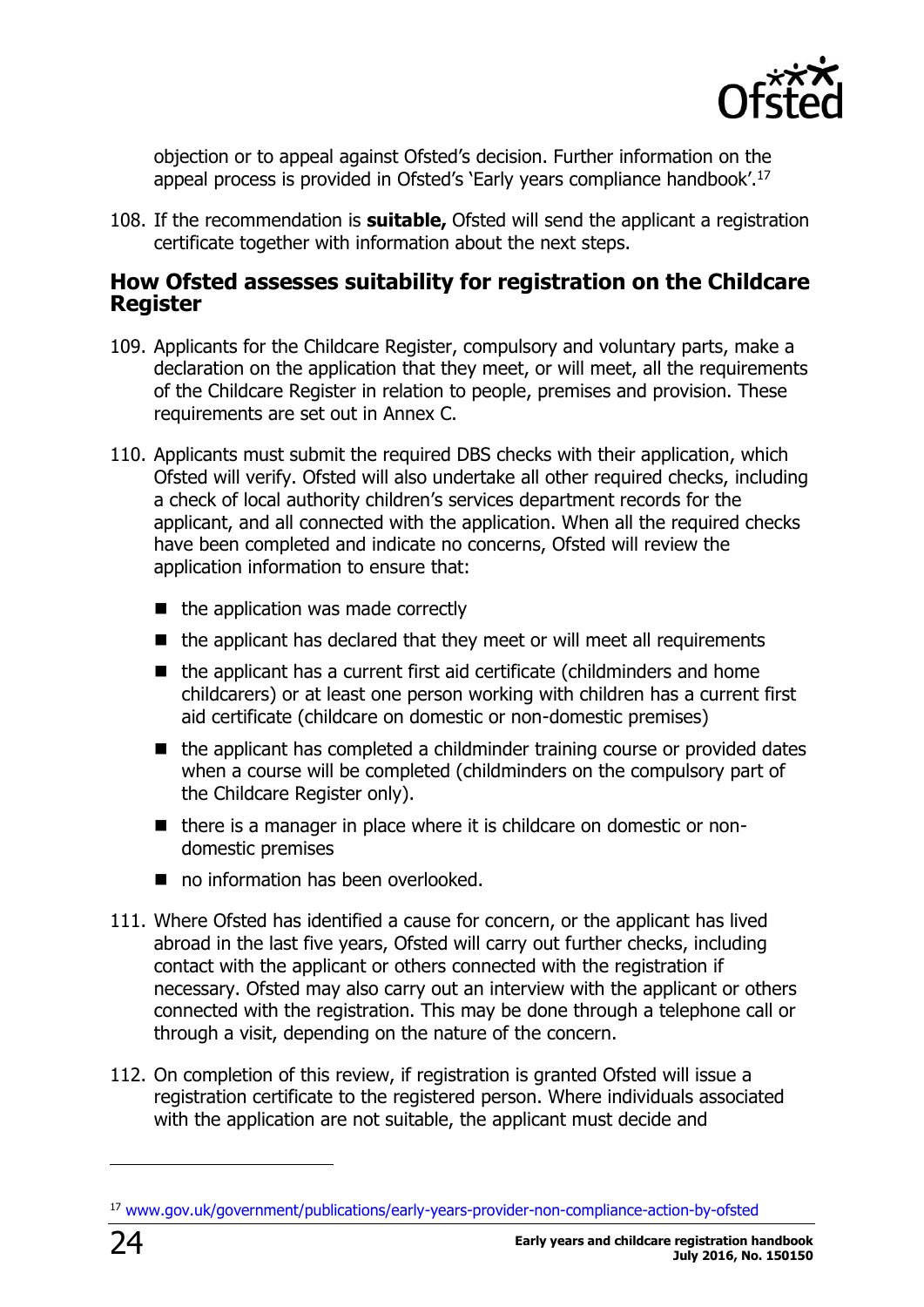demonstrate how they will deal with this as it will affect their own suitability. If the applicant continues to include people Ofsted deems unsuitable, Ofsted will consider refusing registration.

113. Should Ofsted decide to refuse registration, a 'notice of intention to refuse' will be sent to the applicant. If no response or objection is received within 14 days of the notice, a 'notice of decision to refuse registration' will be sent, together with information on how to appeal.

#### <span id="page-24-0"></span>**Applications for approval of additional premises by registered providers**

- 114. Registered providers of childcare on non-domestic and domestic premises (except childminding) who wish to add or change premises they use for childcare, must apply to Ofsted for approval of the suitability of additional premises and pay the approval fee before childcare is provided from the new premises. It is an offence to operate from non-approved premises.
- 115. Registered childminders and childcare on domestic premises applicants wishing to also provide childcare on non-domestic premises for up to 50% of their time, must apply to Ofsted for approval of the suitability of the non-domestic premises.
- 116. Domestic childcare providers wishing to operate on non-domestic premises full time, must apply for a new childcare on non-domestic premises registration.
- 117. In both circumstances, because the 'registered person' is already known to Ofsted and much of the necessary information is already held, the approval process is simpler. As with a new registration, Ofsted will advise the applicant if approval has been granted once it has undertaken the necessary checks, which may include an approval visit.
- 118. Ofsted will take account of all information held on the existing registration. Should there be any unresolved actions that were set by Ofsted during a previous inspection, or information relating to concerns raised by parents and others, or a poor inspection history, Ofsted will undertake a risk assessment to decide whether it is necessary to undertake an approval visit by an inspector.
- 119. For new applicants, where there is no previous history, Ofsted will assess the need for any approval visit to additional premises during the registration process however it is likely that an approval visit will be undertaken in most circumstances.
- 120. Where an organisation has common policies in place for all its settings, the inspector should focus on ensuring that these are understood and will be implemented for that setting. During approval visits, inspectors must focus on checking that the setting, rather than the organisation as a whole, can deliver all the elements of the Early Years Foundation Stage. This includes the setting's plans for children's learning and development.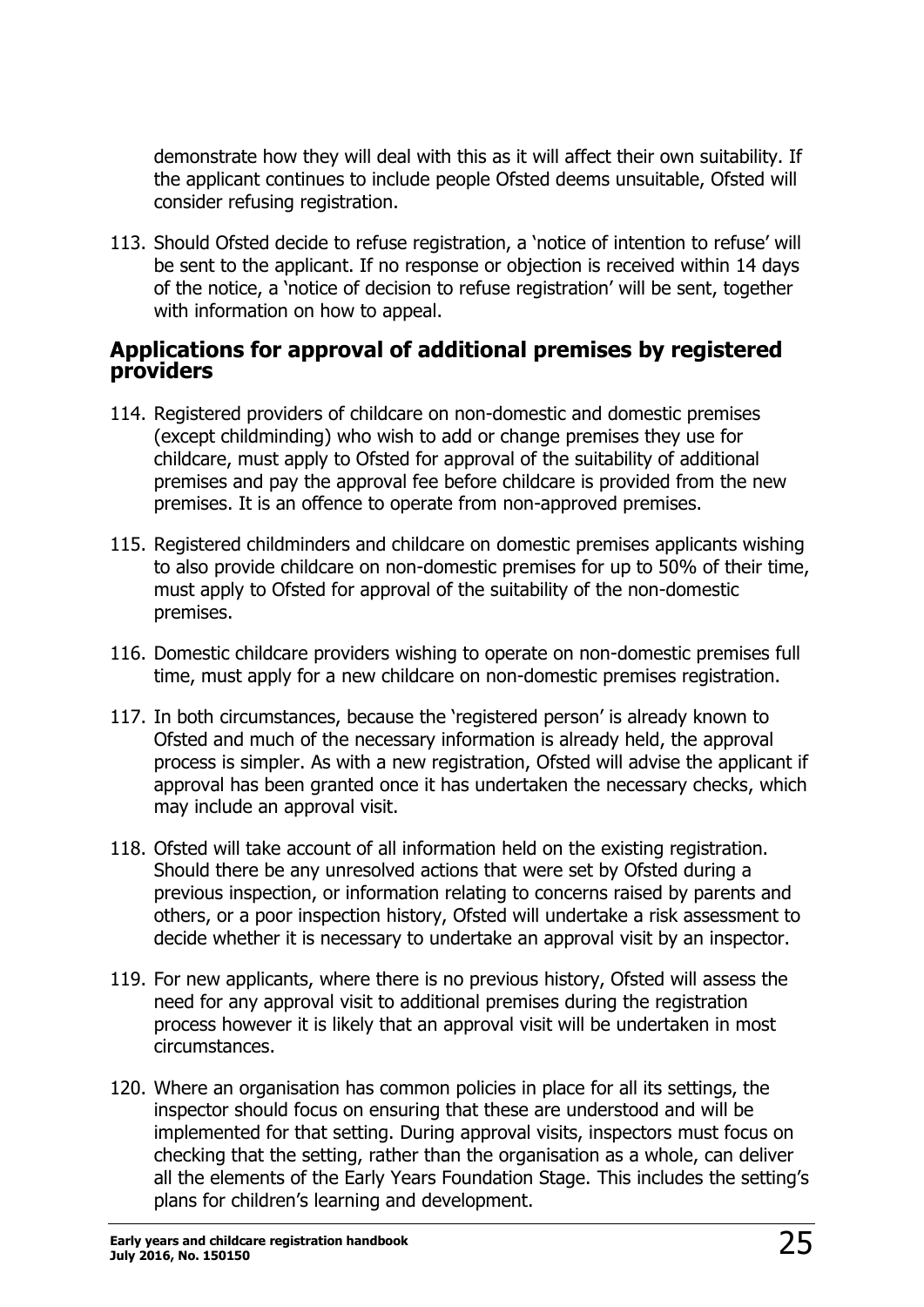

- 121. The inspector must be satisfied that the registered person or their nominated individual has all the necessary arrangements in place at the setting in relation to people, premises and provision so that the setting is ready to provide early years provision as soon as approval is granted. The inspector will need to assess whether the setting meets all the requirements in relation to premises as set out in the Early Years Foundation Stage and check that all parts of the premises used for childcare are safe, secure and suitable for that purpose. Considerations about setting specific arrangements must also include whether the child protection arrangements in that particular local authority are clearly understood, how the setting will ensure that there are adequate and appropriate resources, that risks have been identified and that appropriate plans are in place to minimise them. The inspector should also check that the information required by Ofsted with regard to setting staff qualifications and training is complete and/or whether there have been any changes to personnel since registration . If setting staff are on site during the visit, the inspector must also test communication and language skills in English.
- 122. Should Ofsted decide not to grant approval, this decision will be communicated to the registered person by letter together with details of the appeal process.

#### <span id="page-25-0"></span>**Circumstances where a new registration is required**

- 123. Where a registered childminder chooses to work with three or more other adults at the same time on domestic premises, a new registration is required. This requires a new application and fee to register as childcare on domestic premises.
- 124. Where an existing registered person (organisation or individual) acquires one or a number of already registered provisions which have a separate or different legal entity to the existing registered person, a new registration is required. In these circumstances, each separate legal entity must submit a new application for registration. Where the legal entity consists of multiple settings, the single registration application process will apply.
- 125. For mergers and acquisitions of existing childcare provision, childcare cannot be provided on the new premises until registration of the new legal entity and approval of the premises has been granted. The 'seller' remains responsible for childcare until they resign the registration in writing. Where continuity of care for children is an issue, the existing registered person may wish to consider not resigning their registration until the new registration takes effect, which is from the date on the new certificate. If they wish to resign before the new applicant is registered, the provision must stop operating. Ofsted may need to take legal advice to ensure that company mergers and acquisitions are correctly processed.
- 126. Ofsted will not need to carry out a full assessment of the premises or re-check individuals connected with the registration if: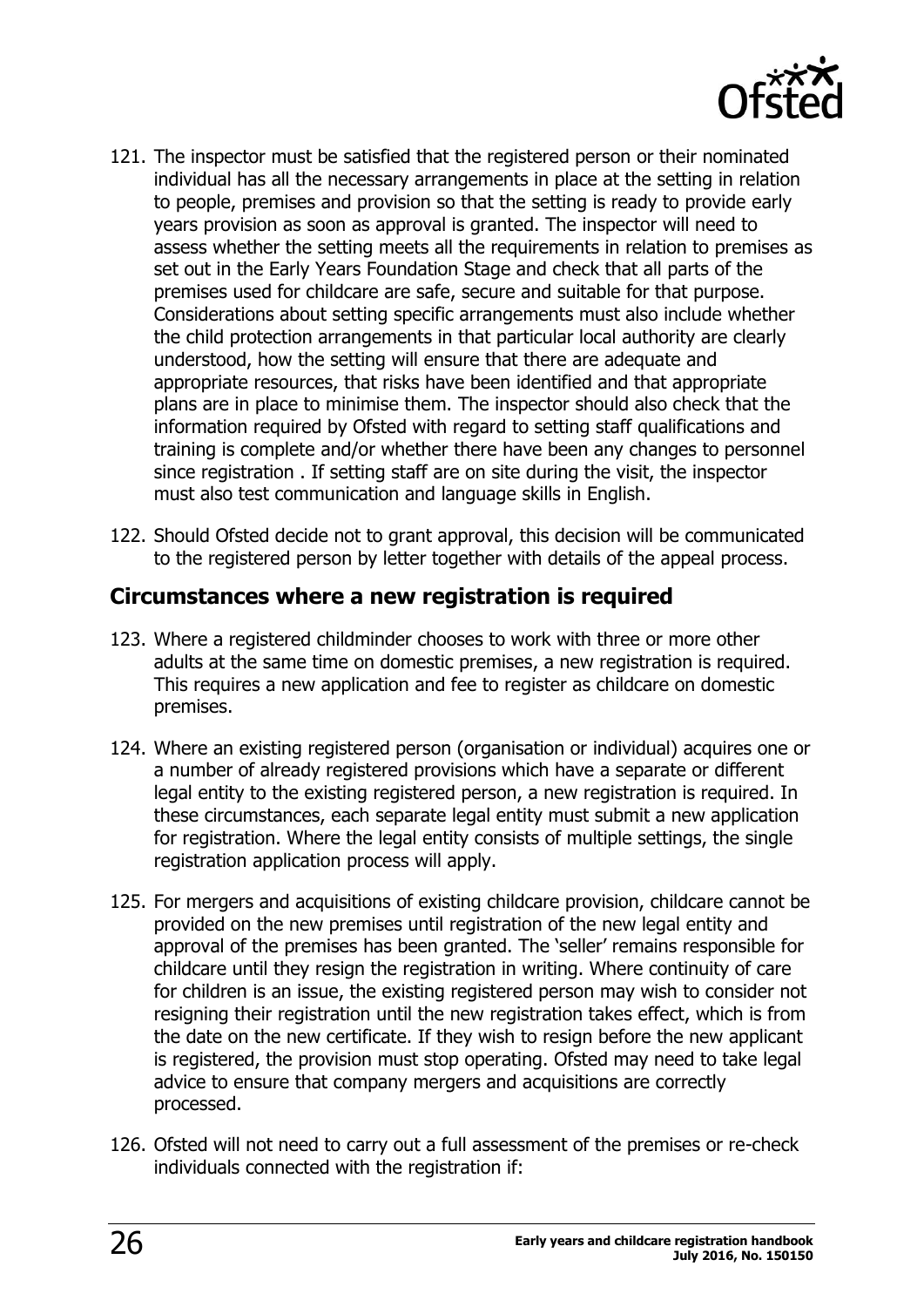- there are no changes to the premises and there were no concerns about the premises at the last inspection
- $\blacksquare$  the registered person is already suitable in respect of other provision
- there are no open compliance cases in respect of the provision being sold and/or any provision held by the purchaser
- $\blacksquare$  the purchaser has a good track record with Ofsted.
- 127. Where there is evidence of recent poor performance, Ofsted will undertake an assessment of all the information it holds and may undertake a new registration visit.
- 128. Acquiring existing provision means that there is a new published history of that provision on Ofsted's website. The existing published history will be retained for a period of three years, although there will be no explicit link to the new legal entity unless it is a re-registration.
- 129. Changes to legal entity, such as committee-run provision becoming a registered company or when an existing registered company number changes, must make a new application and pay the relevant approval fee/s for each setting. This also applies where individual owners (other than childminders) become limited companies.
- 130. Where Ofsted has completed checks on the applicant within the past three years, it will not carry out checks again unless there have been concerns or changes to people connected with the provision. The registration visit will normally concentrate on checking that the new premises are safe and how the provision may or may not be different from what is already in place.

### <span id="page-26-0"></span>**Circumstances where a new registration is not required**

- 131. Where a registered person acquires a company and that company retains the registered person's company number and continues to trade under the existing company name, Ofsted does not require a new registration application. If the individuals making up the registered person change, the registered person must notify Ofsted of such changes and all new individuals must complete a declaration and consent form to enable Ofsted to check suitability of those making up the organisation providing childcare, including the nominated individual representing the registered person.
- 132. Where sole traders or organisations change their name or the registered address (the address where Ofsted sends legal documents) and the registered person remains the same, a new application for registration is not required.

# <span id="page-26-1"></span>**Part 3: After registration**

133. Once Ofsted has granted registration, the registered person will receive a registration certificate. Under single registration, a separate certificate will also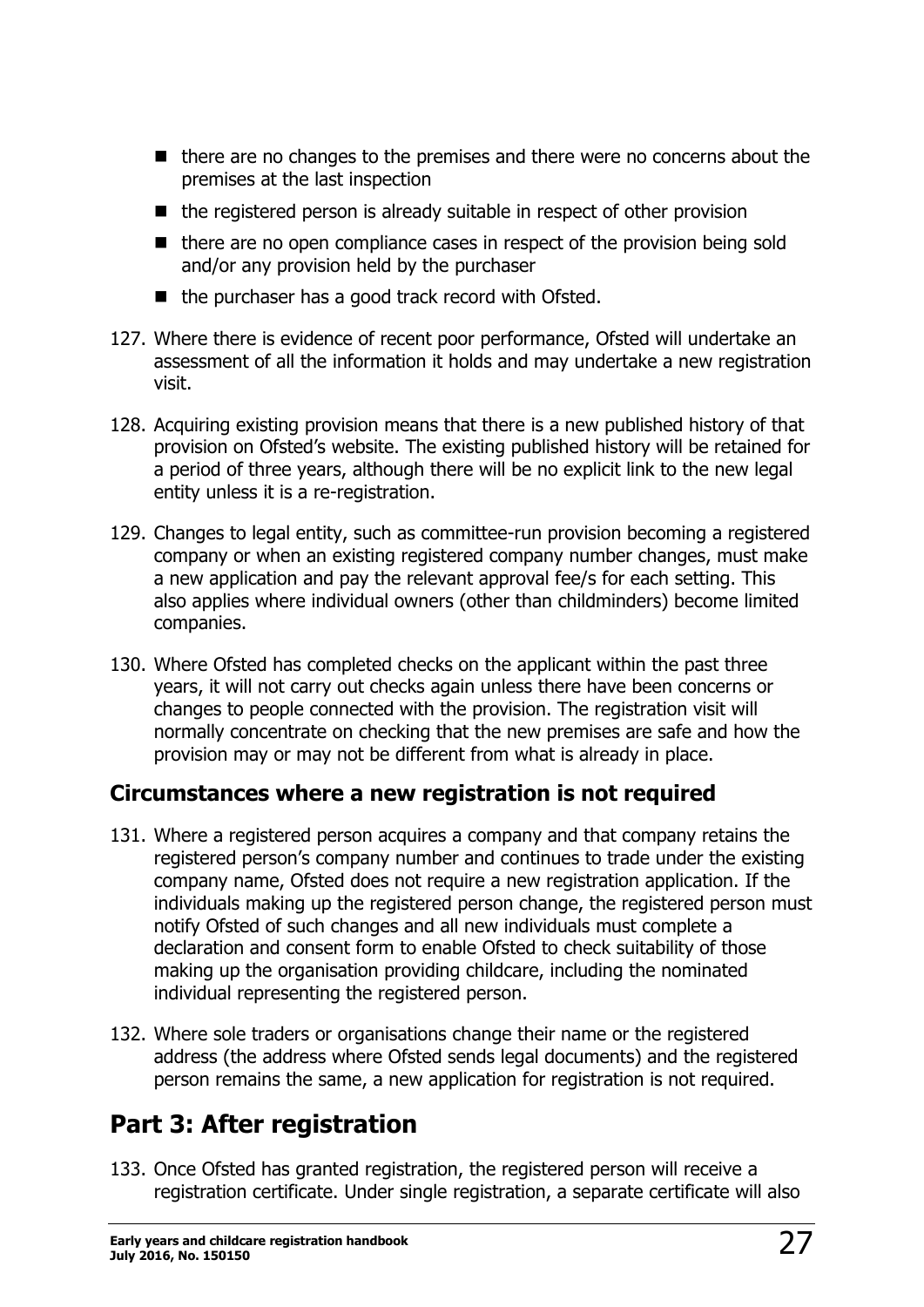

be provided to each setting. For childminders and childcare on domestic who operate on non-domestic premises for up to 50% of the time, only one certificate will be provided but this will contain the details of both sets of premises.

- 134. Providers registered on the Early Years Register must advise Ofsted of any changes as set out in the 'Statutory framework for the Early Years Foundation Stage' either in advance but no later than 14 days after the event occurs.
- 135. Providers registered on the Childcare Register, must advise Ofsted of any changes to information related to people, premises or provision. The requirements of the Childcare Register and the information which applicants must provide to Ofsted are detailed under Annex C.
- 136. All registered providers must pay an annual fee for continuing the registration. Ofsted will cancel the registration of a provider who does not pay their annual fee. Where an organisation that runs more than one setting has not paid their annual fee for one or more of their settings, any cancellation will apply to the whole registration and will include all their settings.
- 137. Registered providers must continue to demonstrate that they are suitable to look after children for the whole time they are registered. Ofsted monitors this through:
	- **P** regular inspections
	- $\blacksquare$  visits by inspectors to follow up any concerns received
	- repeat or additional checks where information is received that brings suitability into question
	- review of self-evaluation forms if completed.
- 138. Once a provider is registered on the Early Years Register, Ofsted carries out regular inspections to evaluate the overall quality and standards of the early years provision, in line with the principles and requirements of the 'Statutory framework for the Early Years Foundation Stage'. Ofsted will normally inspect providers within 30 months of their registration and at least once in every inspection cycle thereafter. Information on how Ofsted inspects providers on the Early Years Register is provided in the 'Early Years inspection handbook'.<sup>18</sup>
- 139. Providers registered on the Childcare Register are inspected on a 10% sample basis each year, using a proportionate and risk based approach. Childminders and childcare on domestic premises who operate on non-domestic premises for up to 50% of the time will have their provision inspected at either of the premises depending on where they are operating at the time the inspection is arranged. Information on how Ofsted inspects providers registered on the

<sup>18</sup> [www.gov.uk/government/publications/early-years-inspection-handbook-from-september-2015.](http://www.gov.uk/government/publications/early-years-inspection-handbook-from-september-2015)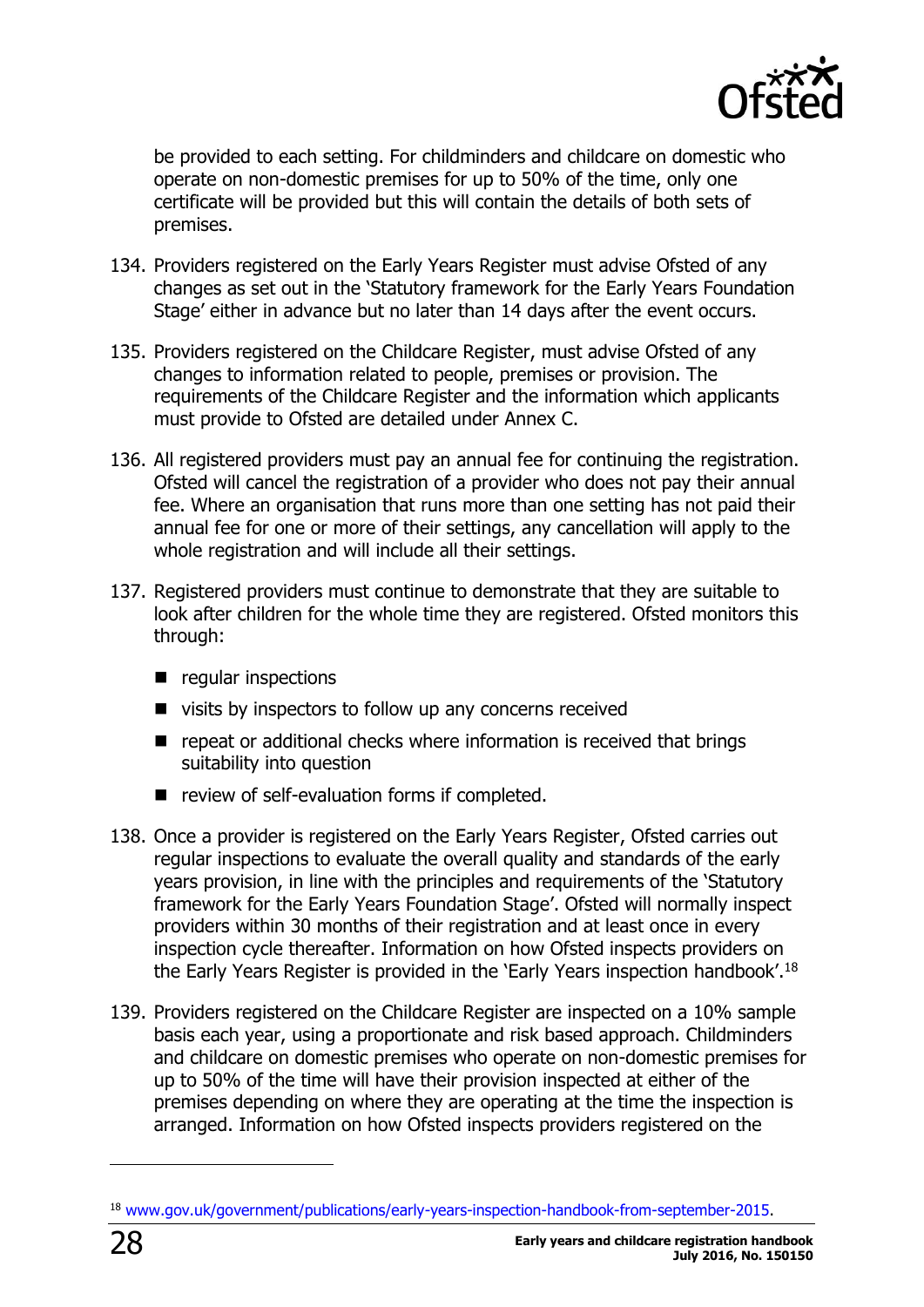Childcare Register is provided in the guidance 'Conducting Childcare Register inspections'. 19

- 140. Information on how Ofsted regulates providers on both registers is provided in the 'Early years compliance handbook'. 20
- 141. Ofsted publishes information related to registered providers on its website. Information on what is published is included in the framework documents the 'Common inspection framework'<sup>21</sup> and 'Framework for the regulation and inspection of providers on the Childcare Register'. 22
- 142. Registered providers wishing to resign their registration must advise Ofsted either online in the self-service section on Ofsted's website $^{23}$ , by calling the contact number on 0300 123 1231, or by advising an inspector during a visit. Ofsted will confirm the resignation and remove the registered person from the relevant register.

## <span id="page-28-0"></span>**Further information**

143. Further information about registration is available on Ofsted's website or via the contact centre on 0300 123 1231.

<sup>19</sup> [www.gov.uk/government/publications/conducting-childcare-register-inspections.](https://www.gov.uk/government/publications/conducting-childcare-register-inspections)

<sup>20</sup> [www.gov.uk/government/publications/early-years-provider-non-compliance-action-by-ofsted](https://www.gov.uk/government/publications/early-years-provider-non-compliance-action-by-ofsted)

<sup>21</sup> [www.gov.uk/government/publications/common-inspection-framework-education-skills-and-early](https://www.gov.uk/government/publications/common-inspection-framework-education-skills-and-early-years-from-september-2015)[years-from-september-2015.](https://www.gov.uk/government/publications/common-inspection-framework-education-skills-and-early-years-from-september-2015)

<sup>&</sup>lt;sup>22</sup> [www.gov.uk/government/publications/framework-for-the-regulation-of-provision-on-the-childcare](http://www.gov.uk/government/publications/framework-for-the-regulation-of-provision-on-the-childcare-register)[register.](http://www.gov.uk/government/publications/framework-for-the-regulation-of-provision-on-the-childcare-register)

<sup>23</sup> [online.ofsted.gov.uk/onlineofsted/Default.aspx.](https://online.ofsted.gov.uk/onlineofsted/Default.aspx)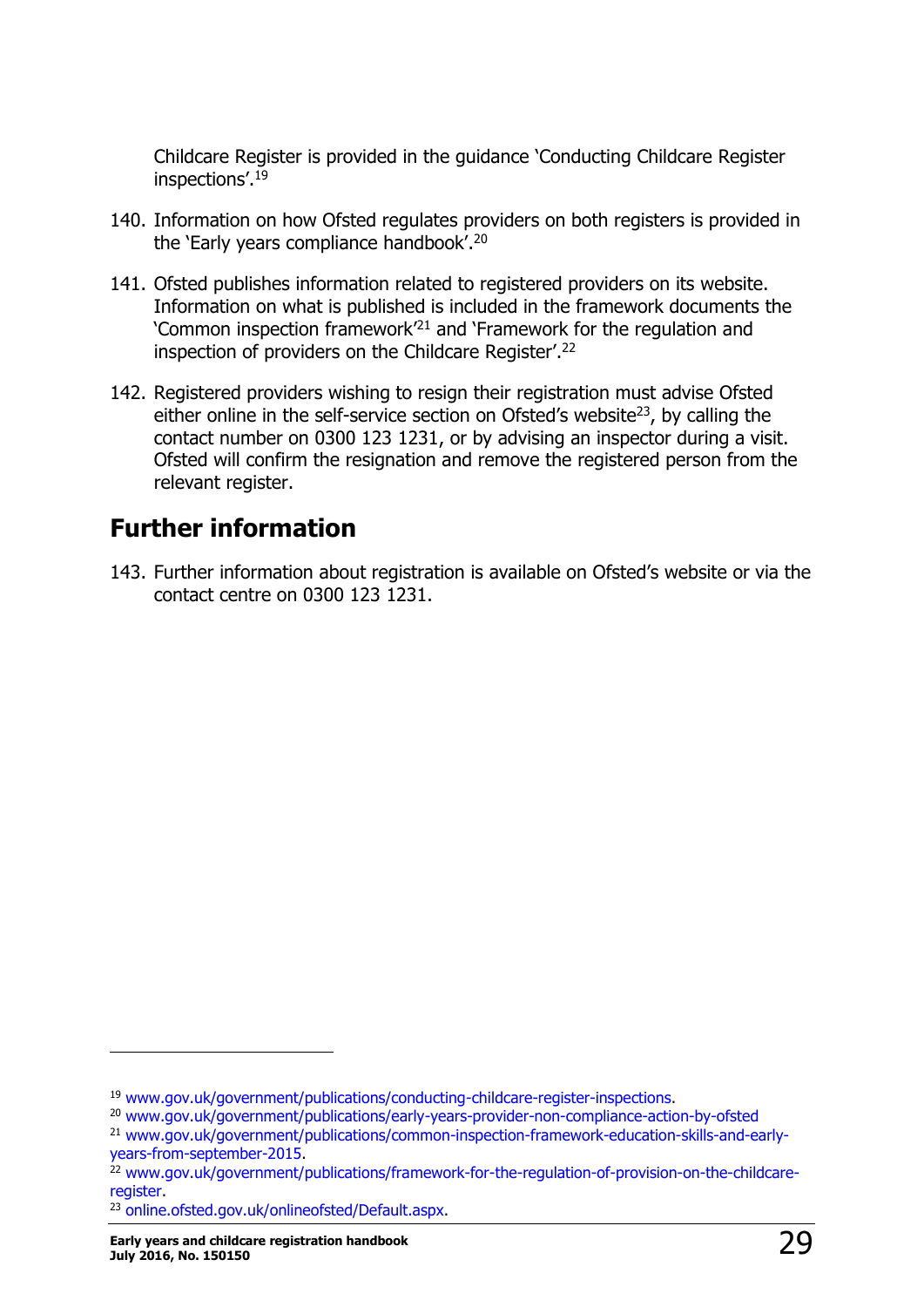

## <span id="page-29-0"></span>**Annex A: Registration not required**

The Childcare Act 2006 says childcare is 'any form of care for a child, including education or any other supervised activity'.

Most childcare providers caring for children under eight years old must register with Ofsted or as applicable, a childminder agency, unless the law says they do not need to.

The next section outlines when providers are not required to register on either the Early Years Register or on the compulsory part of the Childcare Register.

#### **Providers do not have to register with Ofsted in the following cases:**

| $\mathbf{1}$   | If they care for children who are aged eight and over.                                                                                                                                                                                                                                                                                 |  |  |  |  |
|----------------|----------------------------------------------------------------------------------------------------------------------------------------------------------------------------------------------------------------------------------------------------------------------------------------------------------------------------------------|--|--|--|--|
| $\overline{2}$ | If they provide care where a child does not stay with them for more than two hours a<br>day, even if the childcare service is open for longer than two hours.                                                                                                                                                                          |  |  |  |  |
| 3              | If they only care for a child or children aged under eight who they are related to. A<br>relative means a grandparent, aunt, uncle, brother or sister of a child (or half-brother<br>or sister) or someone they are related to through marriage or civil partnership.                                                                  |  |  |  |  |
| $\overline{4}$ | If they care for children aged under eight on domestic premises as a childminder<br>without receiving any payment or reward for the services. Domestic premises can be<br>their own home or someone else's home.                                                                                                                       |  |  |  |  |
| 5              | If they only care for a child or children as a:                                                                                                                                                                                                                                                                                        |  |  |  |  |
|                | local authority foster carer                                                                                                                                                                                                                                                                                                           |  |  |  |  |
|                | foster carer with whom the child has been placed by a voluntary<br>organisation                                                                                                                                                                                                                                                        |  |  |  |  |
|                | foster carer who fosters the child privately.                                                                                                                                                                                                                                                                                          |  |  |  |  |
| 6              | If they are a local authority approved foster carer, providing childcare for another<br>child already placed with any local authority approved foster parent.                                                                                                                                                                          |  |  |  |  |
| $\overline{7}$ | If they only care for the children of one or more friends in their own home or<br>someone else's home:                                                                                                                                                                                                                                 |  |  |  |  |
|                | ■ if no money or payment changes hands                                                                                                                                                                                                                                                                                                 |  |  |  |  |
|                | ■ for three hours or less per day, and some payment is made.                                                                                                                                                                                                                                                                           |  |  |  |  |
|                | Payment is defined as a 'payment of money or money's worth' but does not include<br>the provision of goods or services; it means payment for or towards the costs<br>involved in the childcare, such as a contribution to heating and lighting, or paying for<br>food or repairs to the place where the childminding happens.          |  |  |  |  |
| 8              | If they provide care for children in their own home. This includes caring for children<br>of up to two sets of parents completely or mainly in one or both sets of parents'<br>homes. However, they need to register as a childminder if they look after the children<br>of three sets of parents in any or all of the parents' homes. |  |  |  |  |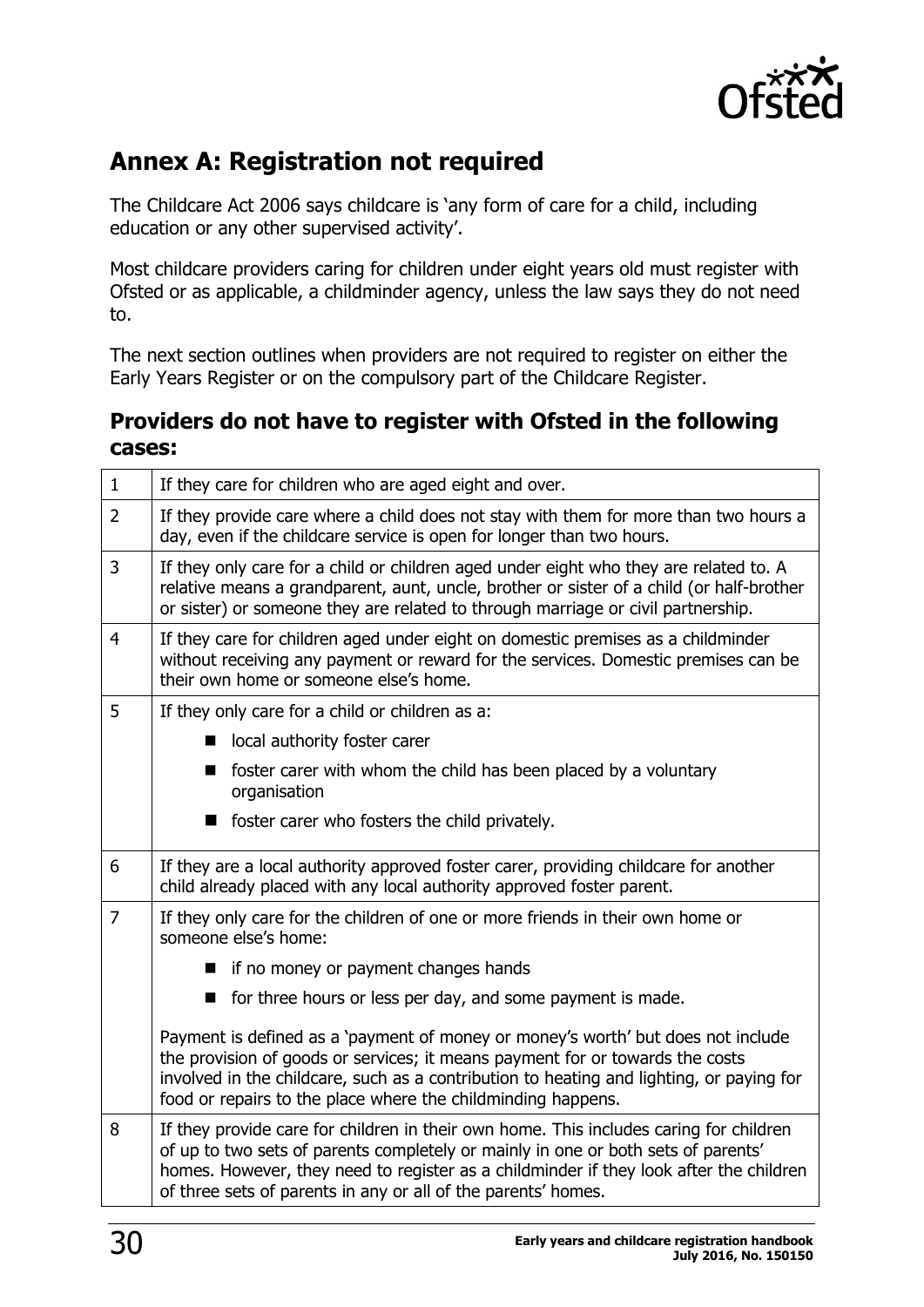| 9  | If they only provide care between 6pm and 2am on domestic premises (babysitting<br>arrangements). Domestic premises can be their own home or someone else's home.                                                                                                                                                                                                                                                                                                                                                                                                                                          |  |  |  |  |
|----|------------------------------------------------------------------------------------------------------------------------------------------------------------------------------------------------------------------------------------------------------------------------------------------------------------------------------------------------------------------------------------------------------------------------------------------------------------------------------------------------------------------------------------------------------------------------------------------------------------|--|--|--|--|
| 10 | If they are providing a home-education arrangement where a child of school age<br>receives full-time education outside school, and is partly or completely taught by a<br>person other than a parent of the child. Care provided to the child is incidental to (not<br>the main focus of) the education offered.                                                                                                                                                                                                                                                                                           |  |  |  |  |
| 11 | If they provide no more than two activities from the following list:                                                                                                                                                                                                                                                                                                                                                                                                                                                                                                                                       |  |  |  |  |
|    | school study support or homework support<br>■                                                                                                                                                                                                                                                                                                                                                                                                                                                                                                                                                              |  |  |  |  |
|    | sport<br>■                                                                                                                                                                                                                                                                                                                                                                                                                                                                                                                                                                                                 |  |  |  |  |
|    | performing arts<br>■                                                                                                                                                                                                                                                                                                                                                                                                                                                                                                                                                                                       |  |  |  |  |
|    | arts and crafts                                                                                                                                                                                                                                                                                                                                                                                                                                                                                                                                                                                            |  |  |  |  |
|    | religious, cultural or language study.<br>ш                                                                                                                                                                                                                                                                                                                                                                                                                                                                                                                                                                |  |  |  |  |
|    | This only applies if they care for children who are aged three and over, and do not<br>care for children aged under five for more than four hours in any one day.                                                                                                                                                                                                                                                                                                                                                                                                                                          |  |  |  |  |
|    | There is further information about this type of provision below.                                                                                                                                                                                                                                                                                                                                                                                                                                                                                                                                           |  |  |  |  |
| 12 | If they provide care as part of their organisation's activities in any of the following<br>places:                                                                                                                                                                                                                                                                                                                                                                                                                                                                                                         |  |  |  |  |
|    | a children's home                                                                                                                                                                                                                                                                                                                                                                                                                                                                                                                                                                                          |  |  |  |  |
|    | a care home                                                                                                                                                                                                                                                                                                                                                                                                                                                                                                                                                                                                |  |  |  |  |
|    | a hospital in which a child is a patient                                                                                                                                                                                                                                                                                                                                                                                                                                                                                                                                                                   |  |  |  |  |
|    | a residential family centre<br>▬                                                                                                                                                                                                                                                                                                                                                                                                                                                                                                                                                                           |  |  |  |  |
|    | a young offenders institution or secure training centre                                                                                                                                                                                                                                                                                                                                                                                                                                                                                                                                                    |  |  |  |  |
|    | a residential holiday scheme for disabled children.<br>■                                                                                                                                                                                                                                                                                                                                                                                                                                                                                                                                                   |  |  |  |  |
| 13 | If they are a school or academy that provides education or care for children aged two<br>and over, where at least one child being cared for is a pupil of the school.                                                                                                                                                                                                                                                                                                                                                                                                                                      |  |  |  |  |
| 14 | If (excluding childminders) they care for children under eight for four hours or less<br>each day and the care is for the convenience of parents who plan to stay on the<br>premises where they are providing care or within the immediate area. This type of<br>provision has no long-term commitment to provide care for children - for example, a<br>shoppers' crèche, a crèche attached to a sports centre or adult learning centre, or an<br>exhibition - and covers services where children do not necessarily attend every day.<br>There is further information about this type of provision below. |  |  |  |  |
| 15 | If they provide an open-access scheme <sup>24</sup> for children who are not in the early years<br>age group <sup>25</sup> . However, if they also offer provision for children in the early years age                                                                                                                                                                                                                                                                                                                                                                                                     |  |  |  |  |

 $24$  An open access scheme offers play-based provision for children in the later years age group only, that is, from 1 September following their fifth birthday. This type of provision is exempt from registration.

 $\overline{a}$ 

<sup>&</sup>lt;sup>25</sup> The early years age group is children aged from birth until the 31 August following their fifth birthday who go to early years settings that deliver the Early Years Foundation Stage.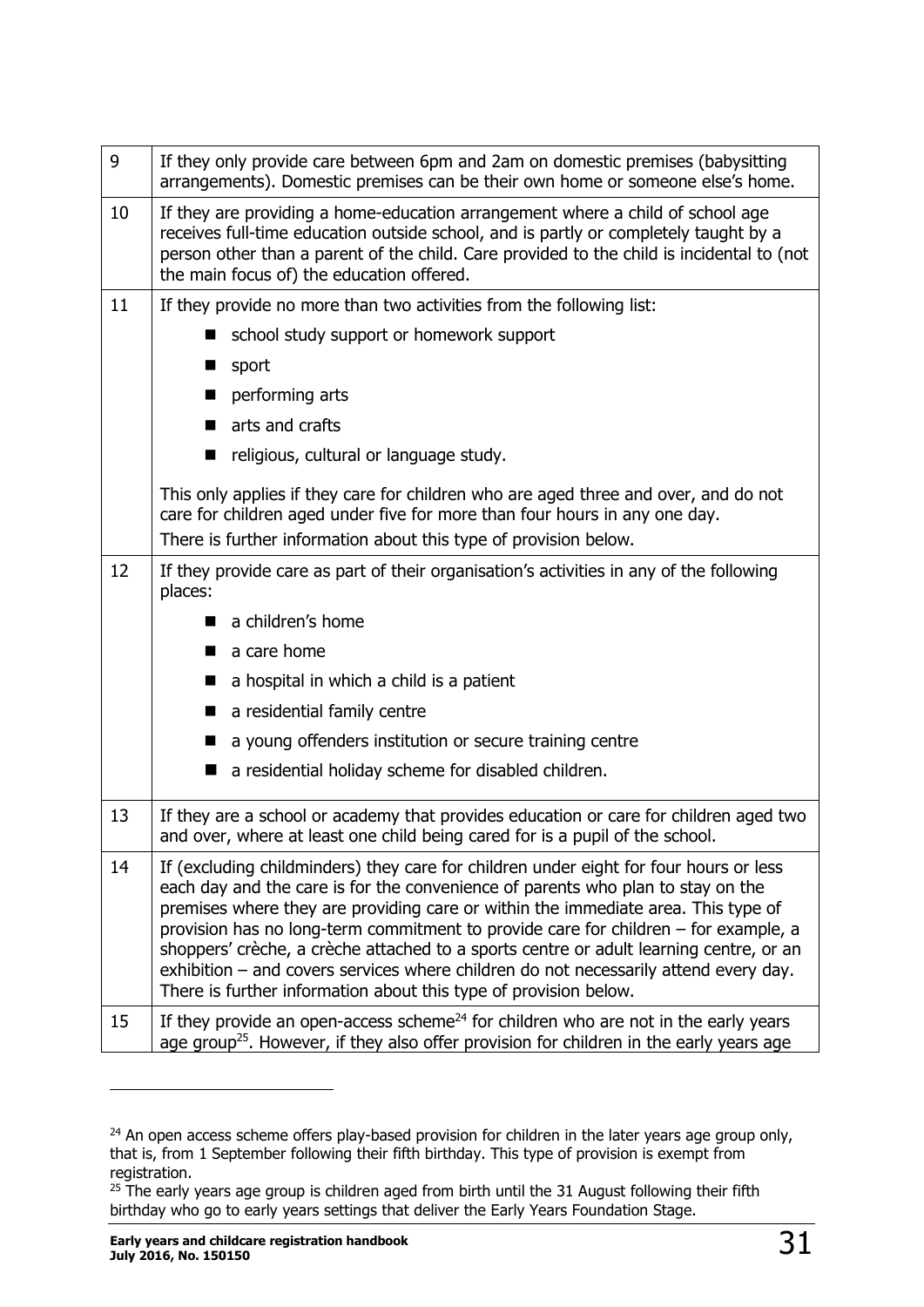

|    | group who attend for more than two hours in any one day, they must register on the<br>Early Years Register and meet its requirements. Childminders are not allowed to<br>provide an open access scheme for children under eight.             |
|----|----------------------------------------------------------------------------------------------------------------------------------------------------------------------------------------------------------------------------------------------|
| 16 | If (excluding childminders) they care for children under eight from specific premises<br>for 14 days or less in any year, and they let Ofsted know in writing at least 14 days<br>before starting the service.                               |
| 17 | If they care for children between 6pm and 2am in hotels, guest houses or similar<br>places. The care is for children of no more than two different clients, staying at the<br>same place at the same time (babysitting arrangements).        |
| 18 | If they wish to operate from an open space or other area with no building (for<br>example as a forest school) they must still register with Ofsted unless they meet one<br>or more of the exemption criteria outlined above in numbers 1-17. |

### **Further information on items 11 and 14**

#### **Providing no more than two activities (11)**

This exemption applies where the main purpose of what providers intend to offer is to give instruction or tuition in the activities, such as football coaching or art classes. Ofsted would not necessarily expect all those working with children to be specialist coaches, but it would expect them to have particular skills in the activities they were providing that would help children get better at them. For example, Ofsted would make a distinction between sports and physical activity for children. If providers offer a bouncy castle or activities like racquets and balls, bikes or roller skates for children to choose from then Ofsted would normally decide that these offered children physical exercise rather than being a sports activity. Similarly, the provision of pens, paints and paper does not fall under the exemption for arts and crafts. Ofsted looks for specific tuition or coaching to help children improve their skills.

Providers cannot claim this exemption where the main purpose of what they provide is childcare for working parents. Clearly if children are present for longer periods of time, Ofsted would expect them to have a break or rest time or if children are disabled or have special educational needs, Ofsted would expect them to have their needs met. But this must not be the main reason that the scheme or club exists. There is no reason why the specific care needs of disabled children or those with special educational needs cannot be met by attending sessions where the prime purpose is instruction. Those providing such activities may wish to give extra support and instruction to disabled children and those with special educational needs, or make arrangements for them to have their own carer present with them.

#### **Care where parents remain in the immediate area (14)**

The law sets out that this type of provision does not need to register with Ofsted, but it does not explain what is meant by the immediate area. Ofsted interprets this as meaning 'premises where care is provided and where parents can be summoned immediately'. Examples include crèches in a college where parents are taking part in adult learning classes, in a sports centre where parents are playing sports, or in a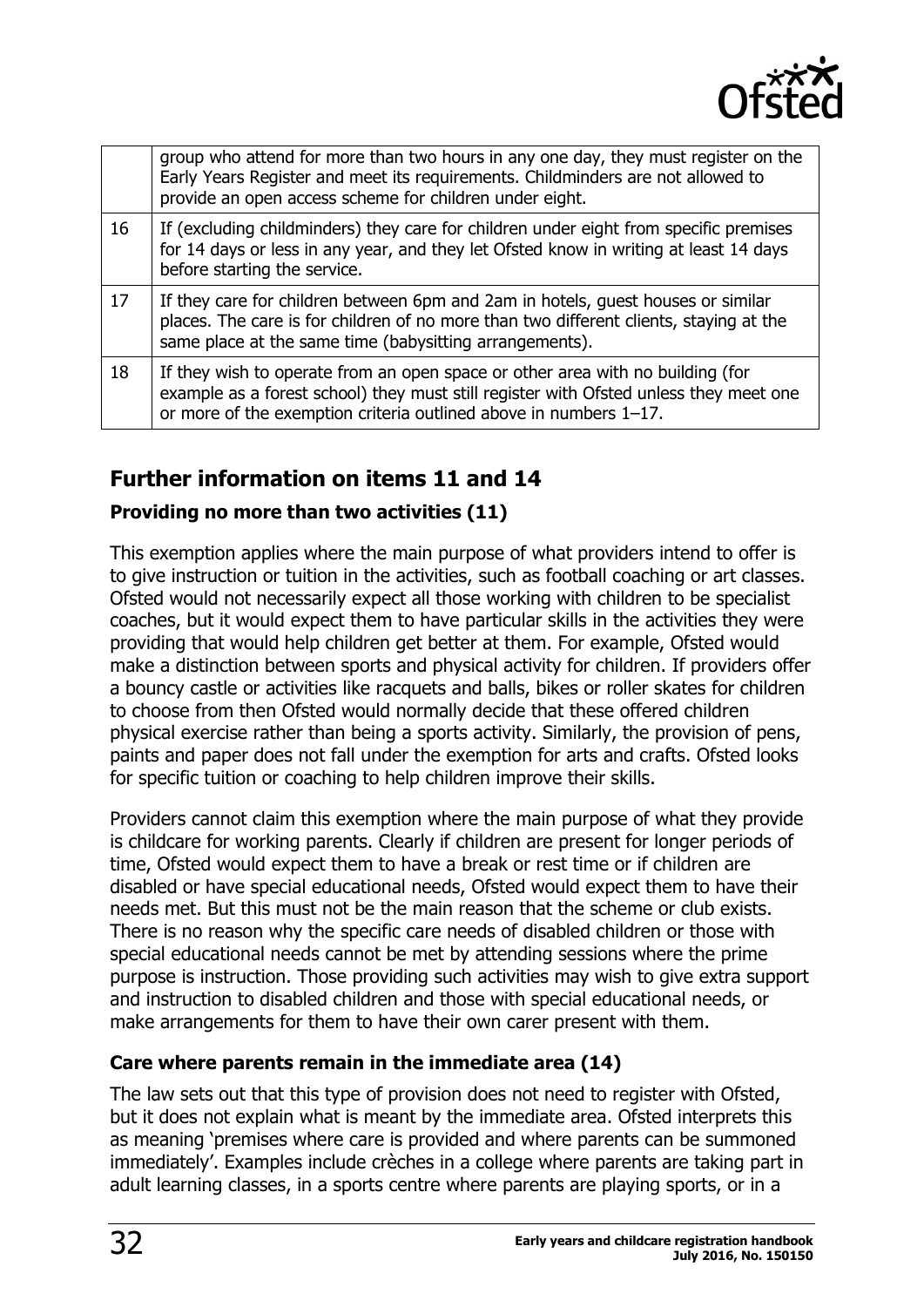purpose-built shopping centre in enclosed premises. There are two separate exemptions that apply to crèches.

Exemption one, if:

- $\blacksquare$  the crèche offers services for a particular child for four hours or less per day
- $\blacksquare$  the provision is offered to parents or carers as a convenience
- there is no longer-term commitment
- $\blacksquare$  the parents or carers intend to remain on the premises.

Exemption two, if:

- $\blacksquare$  the crèche is operating for 14 days or less in a year at a particular premises
- $\blacksquare$  the provider has notified Ofsted at least 14 days in advance of the first day they want to operate from a particular premises.

In each of these exemptions, **all of the criteria** need to be satisfied for the crèche to be exempt. If any part of the criteria is not met, the crèche will not be exempt and registration is required. It is important that inspectors and administrators ask sufficient questions to ensure that the crèche meets all the criteria before advising the provider that they do not need to register. For example:

- a mobile crèche that offers full daycare for children at different venues **is not exempt** under the first exemption, because children stay for longer than four hours. The provision **may be exempt** if it only operates from each venue for no more than 14 days per year, as long as the provider has notified Ofsted in advance
- a crèche where parents can leave their children while they undertake work or training **is not exempt** under the first criteria. This is because it is offering a longer-term commitment to parents so they can undertake work or training
- a crèche that operates from different venues, but has failed to notify Ofsted at least 14 days in advance of operating at each venue, **is not exempt** under the second exemption. It is only exempt if it has notified Ofsted in advance.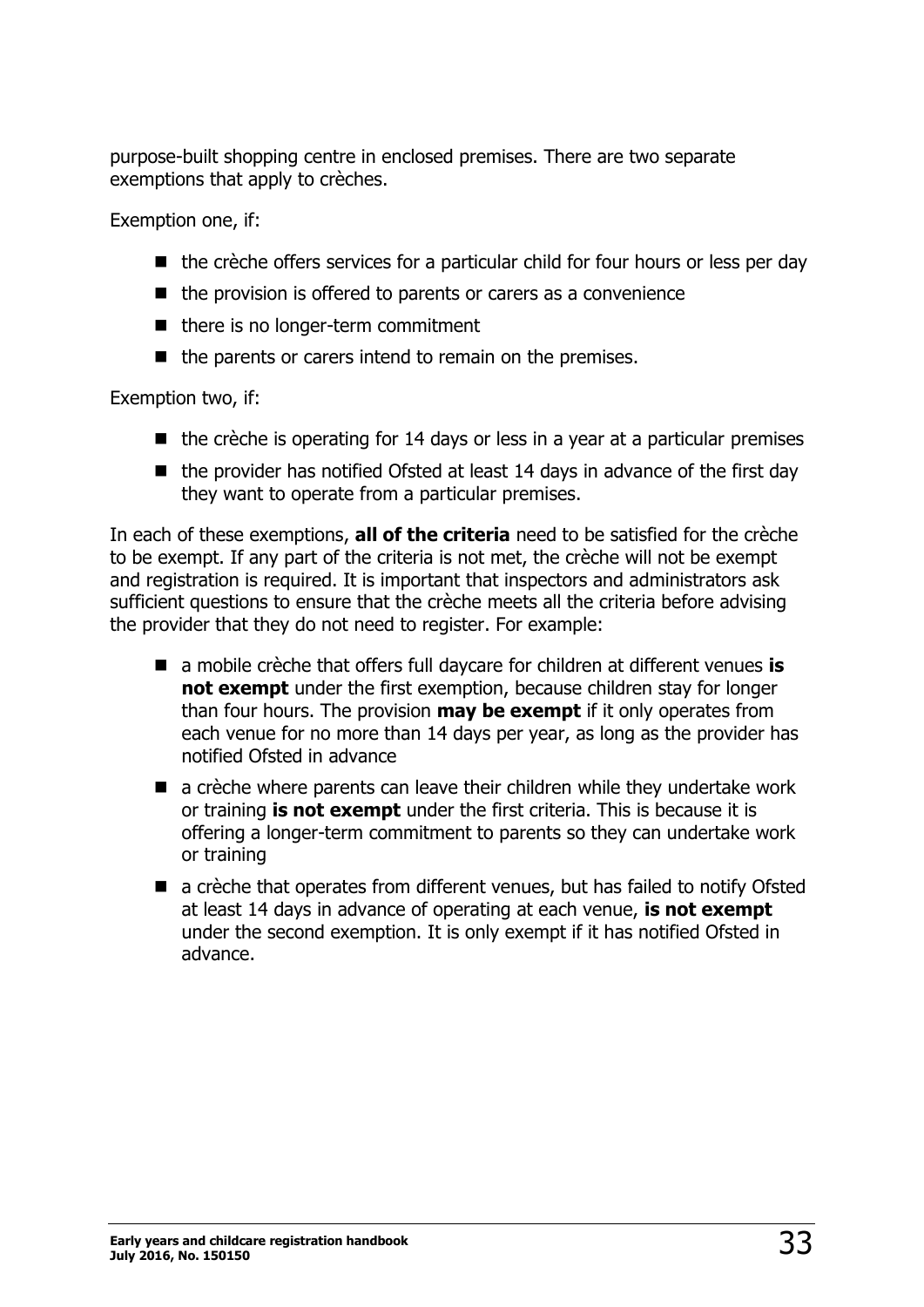

## <span id="page-33-0"></span>**Annex B: Registration requirements for the Early Years Register**

This guidance should be read in conjunction with the detailed requirements for registration as provided for in the Childcare Act  $2006^{26}$  and in supporting regulations The Childcare (Early Years Register) regulations 2008<sup>27</sup> and The Childcare (Early Years and General Childcare Register) (Common Provisions) regulations 2008<sup>28</sup>, as amended.

#### <span id="page-33-1"></span>**General requirements**

- All childcare providers who are registered on the Early Years Register **must deliver the Early Years Foundation Stage (EYFS)**<sup>29</sup> **,** which is the statutory framework for the early education and care of children in the early age group.
- The **EYFS**, which is produced by the Department for Education (DfE), includes requirements for the provision of young children's safeguarding and welfare, and their learning and development, which all providers on the Early Years Register must meet. It also provides guidance on good practice.
- **Providers may apply to the DfE for exemption** from elements of the learning and development requirements in certain circumstances. Where exemptions are granted, Ofsted will disregard those elements when deciding whether to grant registration. Out-of-school provision and holiday clubs will be exempt from learning and development requirements for those children that attend reception or nursery classes.
- $\blacksquare$  There is no exemption from the safeguarding and welfare requirements as these deal with child safety.

#### <span id="page-33-2"></span>**Additional requirements for childminders registering on the Early Years Register**

Childminder applicants must:

- complete a health declaration questionnaire
- complete a course designed to enable them to meet the EYFS learning and development and welfare requirements. Details of courses, information and advice are available from local authorities
- have an appropriate first aid qualification

<sup>26</sup> [www.legislation.gov.uk/ukpga/2006/21/contents.](http://www.legislation.gov.uk/ukpga/2006/21/contents)

<sup>27</sup> [www.legislation.gov.uk/uksi/2008/974/contents/made,](http://www.legislation.gov.uk/uksi/2008/974/contents/made)

[www.legislation.gov.uk/changes/affected/uksi/2008/974.](http://www.legislation.gov.uk/changes/affected/uksi/2008/974)

<sup>28</sup> [www.legislation.gov.uk/uksi/2008/976/contents/made,](http://www.legislation.gov.uk/uksi/2008/976/contents/made)

[www.legislation.gov.uk/changes/affected/uksi/2008/976.](http://www.legislation.gov.uk/changes/affected/uksi/2008/976)

<sup>29</sup> [www.gov.uk/government/publications/early-years-foundation-stage-framework.](https://www.gov.uk/government/publications/early-years-foundation-stage-framework--2)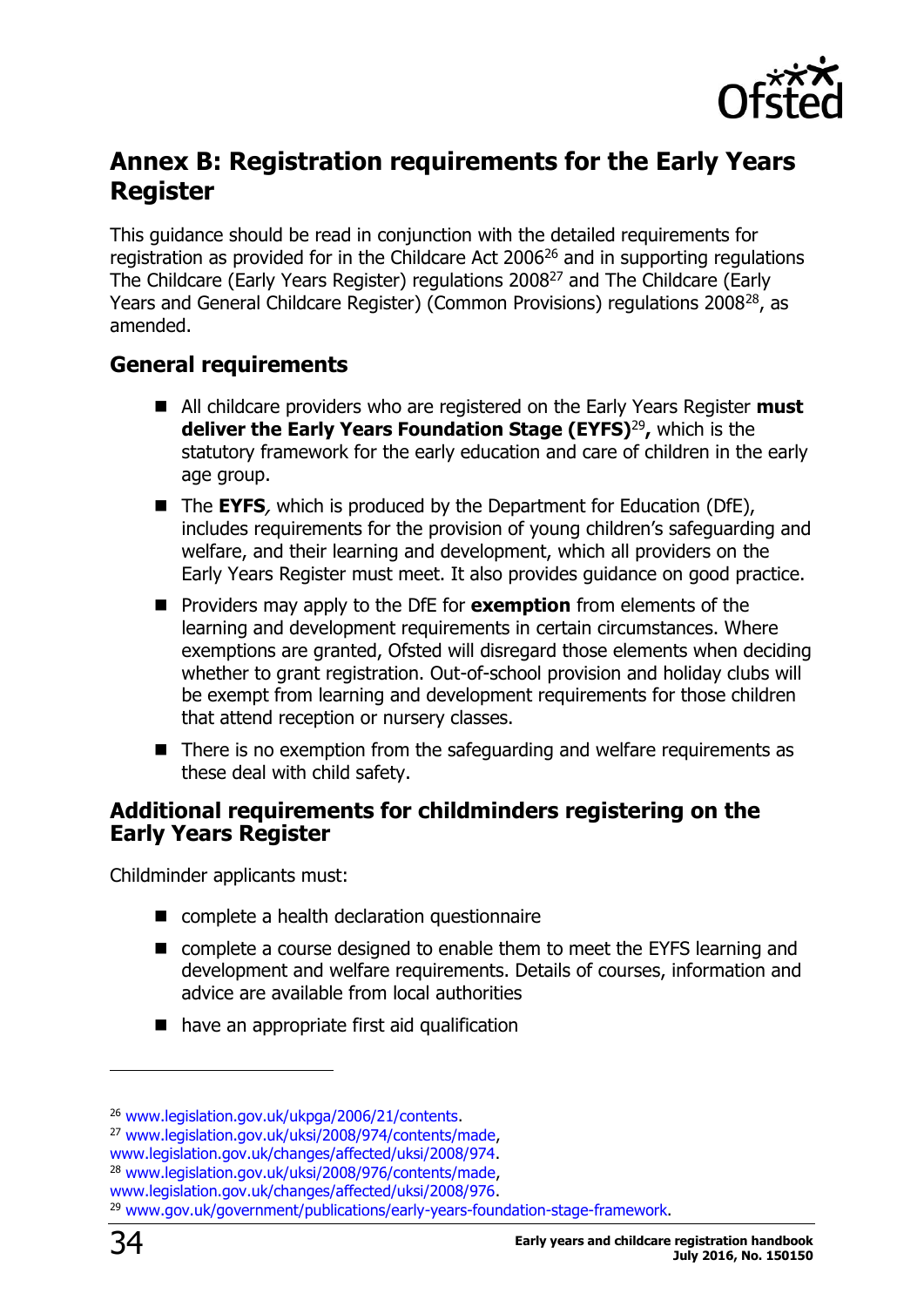- **P** provide an application for an enhanced DBS with list checks for themselves and any persons associated with the application
- carry out an assessment to identify any risks to the health or safety of children arising from relevant premises, equipment and activities to be provided on those premises
- demonstrate that every person who is looking after children on the relevant premises where childminding is provided is suitable to care for young children, and provide an application for an enhanced DBS check in respect of every person
- $\blacksquare$  where those premises are domestic premises, demonstrate that every person over the age of 16 who lives, works or is to work (whether as an employee or on a voluntary basis), on the premises where, and at the time when, childminding is provided, is suitable to be in regular contact with young children. They must also provide an application for an enhanced DBS check in respect of every person. This requirement does not apply where those premises are non-domestic under the 50% rule. Please refer to Part 2 of this handbook for definition of the 50% rule
- have the suitability of each non-domestic premises approved by Ofsted before early years childminding is provided there.

#### <span id="page-34-0"></span>**Additional requirements for other early years providers registering on the Early Years Register**

In addition to the general requirements, other early years providers registering on the early years register must:

- $\blacksquare$  appoint an individual to manage the early years provision (the manager)
- $\blacksquare$  demonstrate that the manager is suitable to care for young children
- obtain an enhanced DBS with list checks or, in the case of childcare on domestic premises, provide an application for this in respect of the manager
- demonstrate that at least one person who is to care for children for whom the early years provision is to be provided on the relevant premises has an appropriate first aid qualification
- where the applicant is a partnership, body corporate, or unincorporated association applying to provide childcare on domestic or non-domestic premises, nominate an individual ('the nominated individual') to represent the organisation in its dealings with Ofsted relating to the registration. The nominated individual must be a partner, director, secretary, other officer or member of the governing body of the organisation. The nominated individual may also act as the manager of the provision as long as he or she is a member of the governing body
- $\blacksquare$  demonstrate that the nominated individual is suitable to be in regular contact with young children and **where the sole or main purpose of the organisation is not the provision of childcare**, the corporate applicant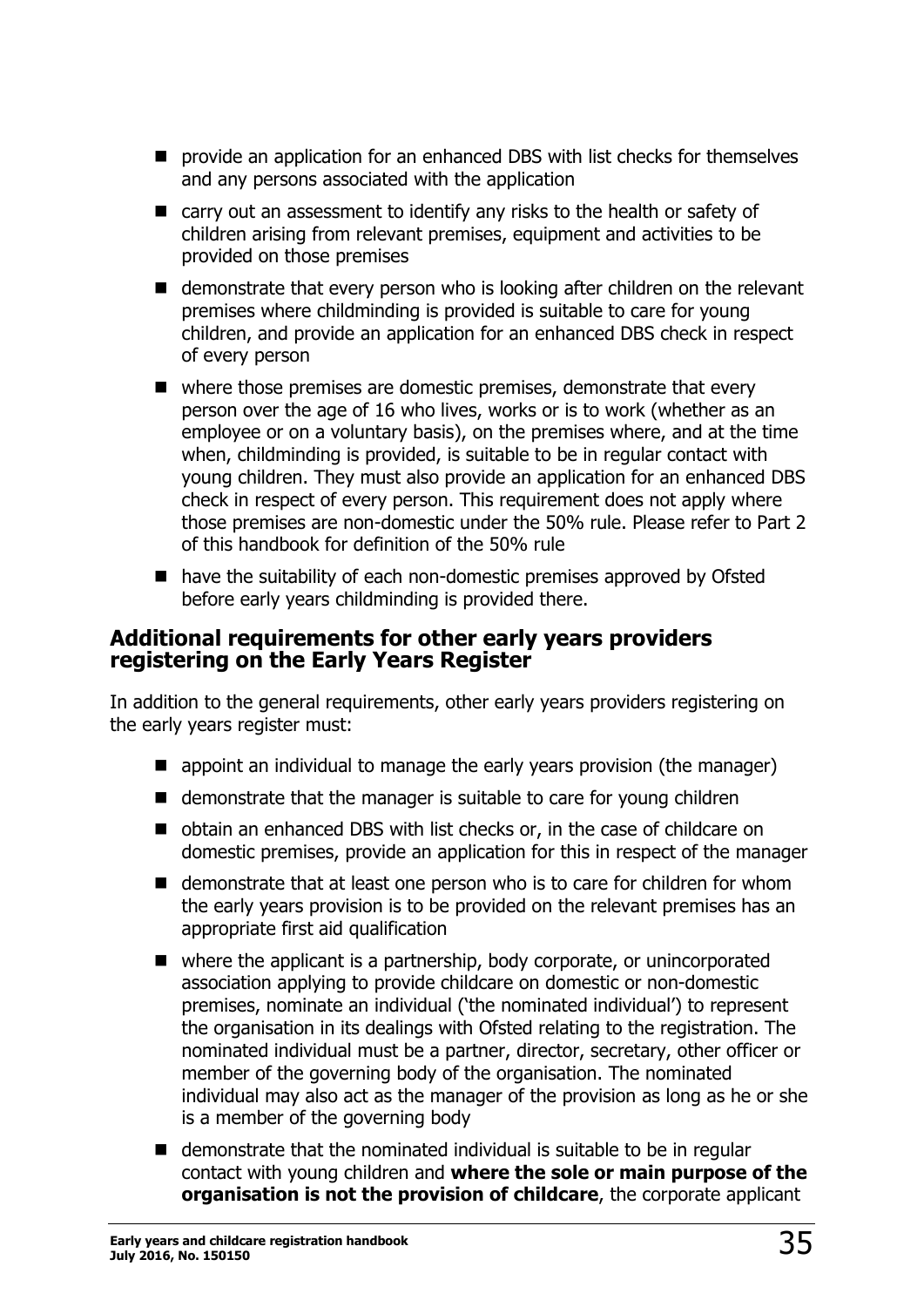

must provide an application for an enhanced DBS check in respect of the nominated individual

 **where the sole or main purpose of the organisation is the provision of childcare**, demonstrate that every person who is a partner in, or a director, secretary, other officer or member of the governing body is suitable to be in regular contact with young children and provide an application for an enhanced DBS with list checks in respect of every such person.

#### <span id="page-35-0"></span>**Information that must be provided about the applicant before registration on the Early Years Register**

Where the **applicant is an individual**, they must provide their full name, any alias and former name, date of birth, address and telephone number.

Where the **applicant is a partnership, body corporate or unincorporated association**, they must provide:

- $\blacksquare$  the name, address and telephone number of the applicant
- $\blacksquare$  the body corporate or charity registered number
- $\blacksquare$  the full name, any alias and former name, date of birth, address and telephone number of the nominated individual
- $\blacksquare$  where the sole or main purpose of the applicant is the provision of childcare, the full name, any alias and former name, date of birth, address and telephone number of every person who is a partner in, or a director, secretary, other officer or a member of the governing body of the applicant.
- details about any criminal convictions and cautions of the applicant and the nominated individual, including the:
	- $-$  date of the offence
	- nature of the offence
	- $-$  place at which the offence was committed and either
	- $-$  name of the court by or before which the person was convicted, the date of the conviction and the penalty imposed, or
	- $-$  date of the caution.

Where the applicant is a provider of childcare on domestic premises, they must provide:

- the full name and any alias and former name, date of birth and address of every person who is to care for the children for whom the early years provision is to be provided
- the full name and any alias and former name, date of birth and address of every person aged 16 and over who works, or is to work, (whether as an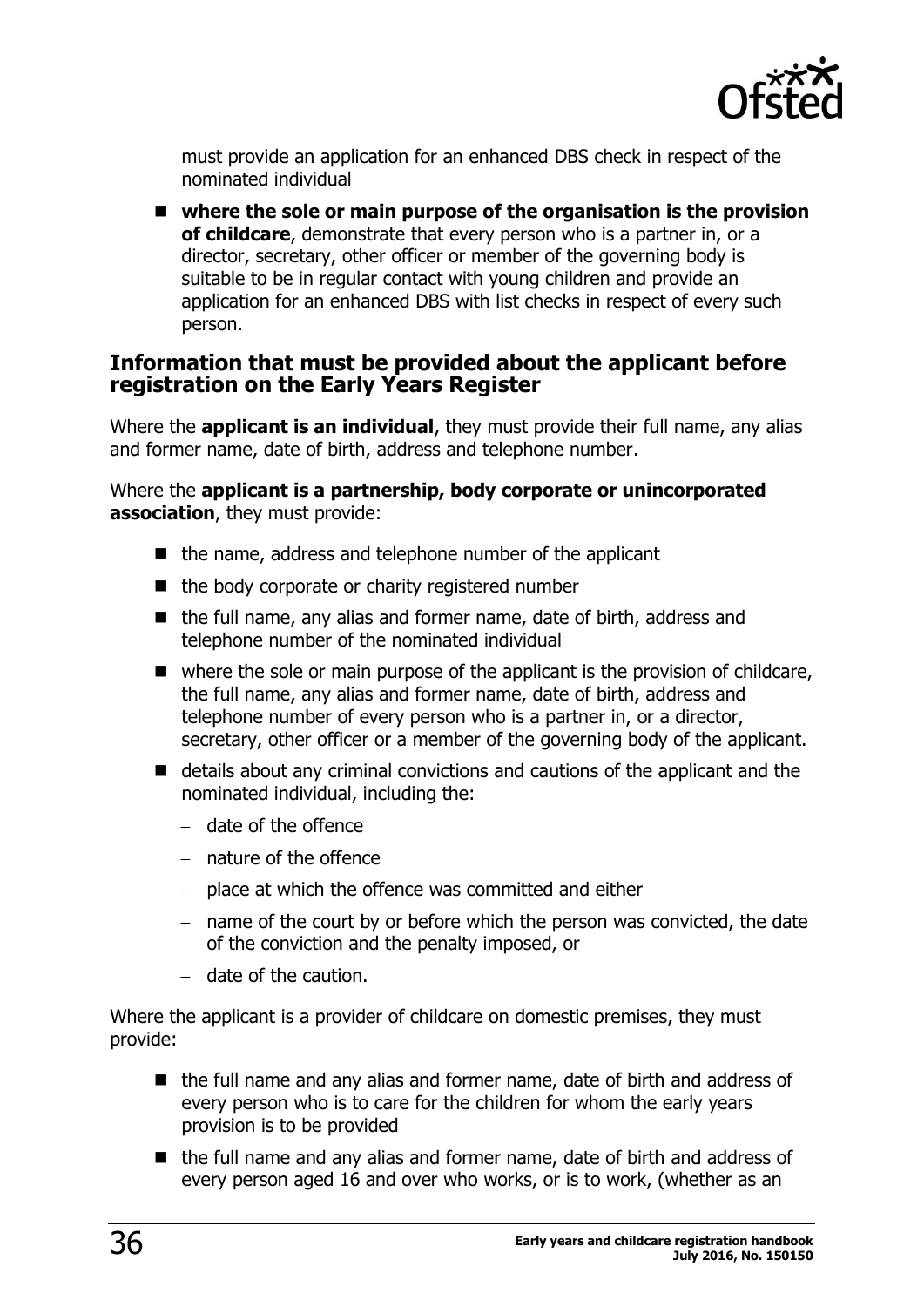employee or on a voluntary basis), on the relevant premises where, and at the time when, childminding is provided

 $\blacksquare$  the full name and any alias and former name and date of birth of every person aged 16 and over who lives on the relevant premises.

#### <span id="page-36-0"></span>**Information that must be provided about the early years provision that the applicant proposes to provide**

The applicant must provide:

- $\blacksquare$  the address of the relevant premises. Under single registration for multiple setting providers, this must be the address of the registered person where Ofsted will send all legal documents and the address(es) of all individualsetting premises that operate childcare
- $\blacksquare$  a description of the relevant premises, including a description of why the relevant premises are considered to be suitable for the early years provision
- $\blacksquare$  the days on which, and hours during which, the early years provision is to be provided
- $\blacksquare$  the number of children for whom it is to be provided, and their ages.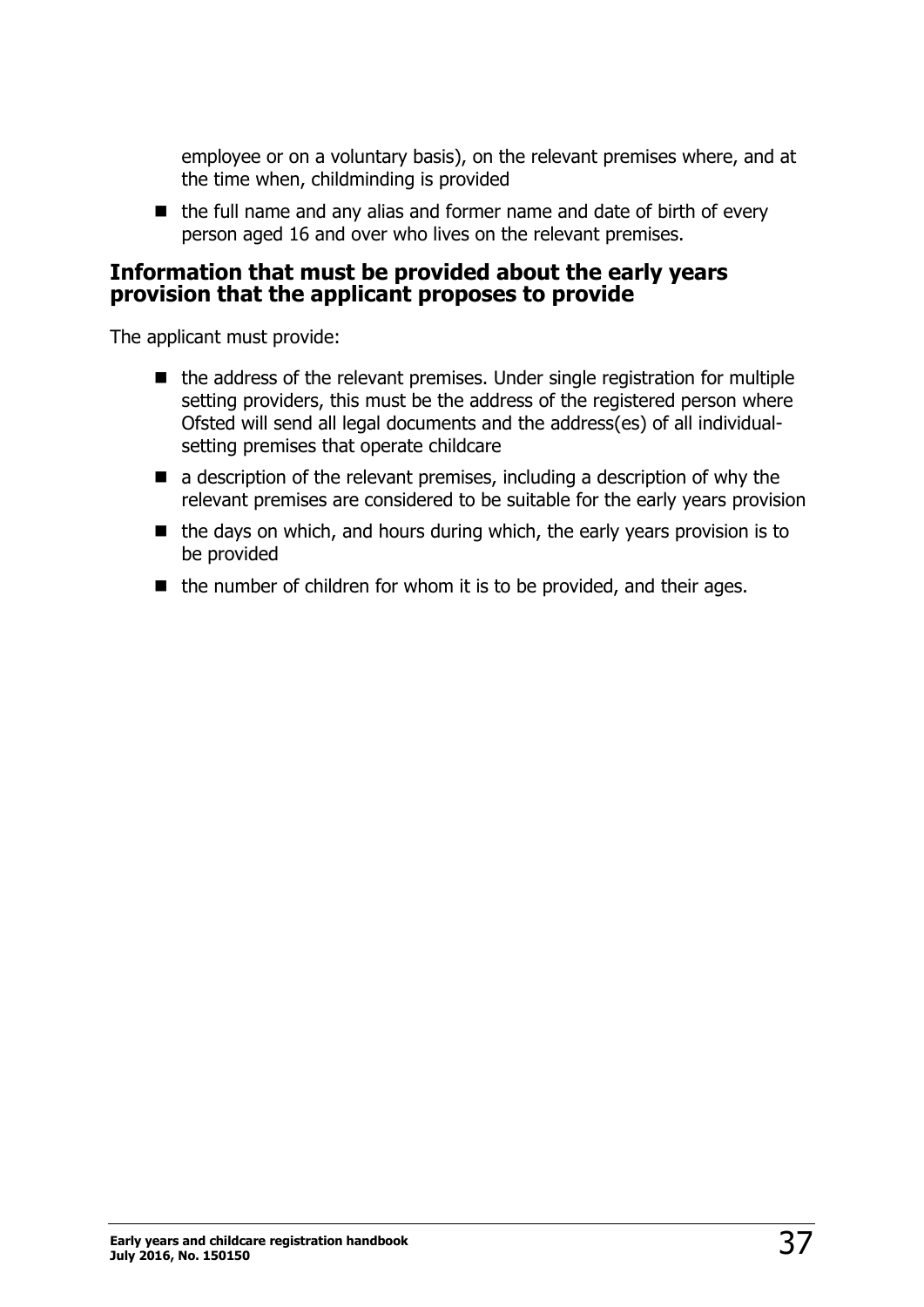

### **Annex C: Registration requirements for the Childcare Register**

The table below describes the requirements for childcare as set out in regulations for both parts of the Childcare Register (compulsory and voluntary). Where requirements are common across all types of providers, these are recorded across the table and where a requirement does not apply this is indicated by N/A. Applicants wishing to be included on either part of the register must meet these requirements at all times when providing childcare.

<span id="page-37-0"></span>

|                      | <b>Childminders and home childcarers</b>                                                                                                                                               |                               | Childcare providers on non-domestic or domestic premises                                                                                                                                                            |                               |
|----------------------|----------------------------------------------------------------------------------------------------------------------------------------------------------------------------------------|-------------------------------|---------------------------------------------------------------------------------------------------------------------------------------------------------------------------------------------------------------------|-------------------------------|
| <b>Ofsted</b><br>ref | <b>Requirement</b>                                                                                                                                                                     | Which part of<br>the Register | <b>Requirement</b>                                                                                                                                                                                                  | Which part of<br>the Register |
| CR1.1                | safe from harm.                                                                                                                                                                        |                               | Childminders/home childcarers/the registered person must ensure that children receiving childcare are kept                                                                                                          | Both parts                    |
| <b>CR1.2</b>         | Every person caring for children is<br>alert to any indications that a child<br>may be suffering from harm.                                                                            | Compulsory                    | The registered person must ensure that every<br>person caring for children is alert to any<br>indications that a child may be suffering from<br>harm.                                                               | Both parts                    |
| <b>CR1.3</b>         | Childminders and home childcarers<br>must ensure that they have an<br>appropriate first aid qualification.                                                                             | Both parts                    | The registered person must ensure that at least<br>one person caring for children has an appropriate<br>first aid qualification.                                                                                    | Both parts                    |
| CR1.4                | Childminders/home childcarers/the registered person must ensure that they do not use corporal punishment.                                                                              |                               |                                                                                                                                                                                                                     | Both parts                    |
| <b>CR1.5</b>         | The registered person must ensure<br>that no person caring for children, or<br>living or working on the relevant<br>premises where childcare is provided,<br>uses corporal punishment. | Both parts                    | The registered person must ensure that no<br>person caring for, or in regular contact with,<br>children, or living or working on the relevant<br>premises where childcare is provided, uses<br>corporal punishment. | Both parts                    |
| CR1.6                | Childminders and home childcarers<br>must ensure that they are present on<br>the premises at all times when                                                                            | Both parts                    | N/A                                                                                                                                                                                                                 |                               |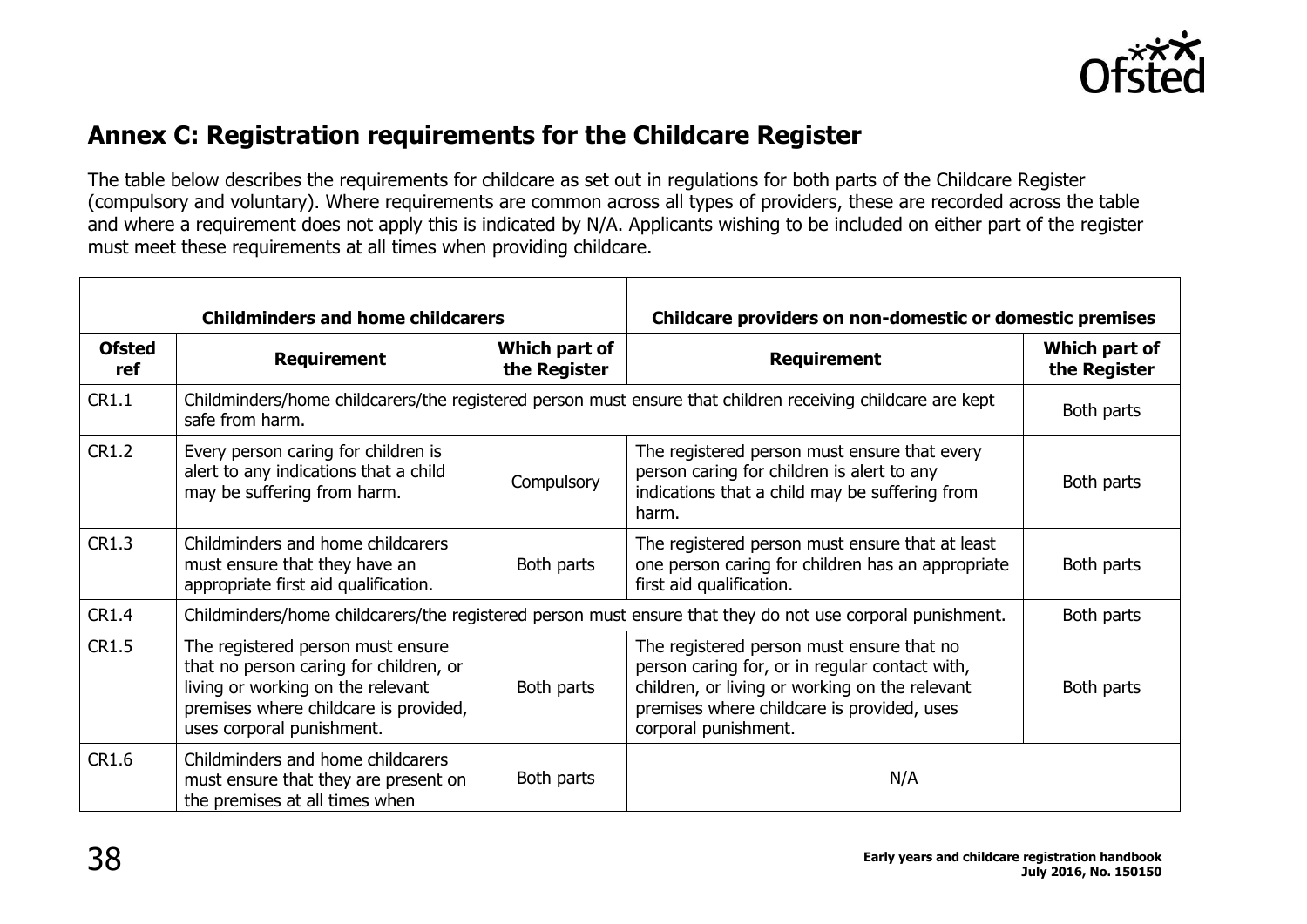

|              | childcare is being provided, unless for<br>a maximum of two hours per day a<br>childminding assistant is present and<br>the parents or carers of the child have<br>given their consent for the child to be<br>left with the assistant.                                                                                                                                                                                                        |            |                                                                                                                                                                                                                                                                                                                                                  |            |
|--------------|-----------------------------------------------------------------------------------------------------------------------------------------------------------------------------------------------------------------------------------------------------------------------------------------------------------------------------------------------------------------------------------------------------------------------------------------------|------------|--------------------------------------------------------------------------------------------------------------------------------------------------------------------------------------------------------------------------------------------------------------------------------------------------------------------------------------------------|------------|
| CR1.7        | N/A                                                                                                                                                                                                                                                                                                                                                                                                                                           |            | The registered person must ensure that a<br>sufficient number of persons is present at all<br>times on the relevant premises to ensure the<br>safety and welfare of the children for whom the<br>childcare is provided. At least one person must be<br>the provider, manager, or a person who works for<br>the provider caring for the children. | Both parts |
| <b>CR1.8</b> | N/A                                                                                                                                                                                                                                                                                                                                                                                                                                           |            | The registered person must ensure that there is<br>no fewer than one person caring for every 30<br>children.                                                                                                                                                                                                                                     | Compulsory |
| CR1.9        | Childminders/the registered person must ensure that neither they or any other person smokes, or consumes<br>or is under the influence of drugs (including medication that may have an adverse effect on the individual's<br>ability to provide childcare) or alcohol in or on the relevant premises at all times while childcare is provided,<br>when children are or about to be present, or in the presence of a child receiving childcare. |            |                                                                                                                                                                                                                                                                                                                                                  | Both parts |
| CR1.10       | Home childcarers must not smoke, or<br>consume or be under the influence of<br>drugs (including medication that may<br>have an adverse effect on their ability<br>to provide childcare) or alcohol while<br>providing childcare.                                                                                                                                                                                                              | Voluntary  | N/A                                                                                                                                                                                                                                                                                                                                              |            |
| CR1.11       | The registered person must be aged<br>18 or over and ensure that any person<br>aged under 17 caring for children is<br>supervised at all times by a person<br>aged 18 or over.                                                                                                                                                                                                                                                                | Both parts | The registered person must ensure that any<br>person aged under 17 caring for children is<br>supervised at all times by a person aged 18 or<br>over.                                                                                                                                                                                             | Both parts |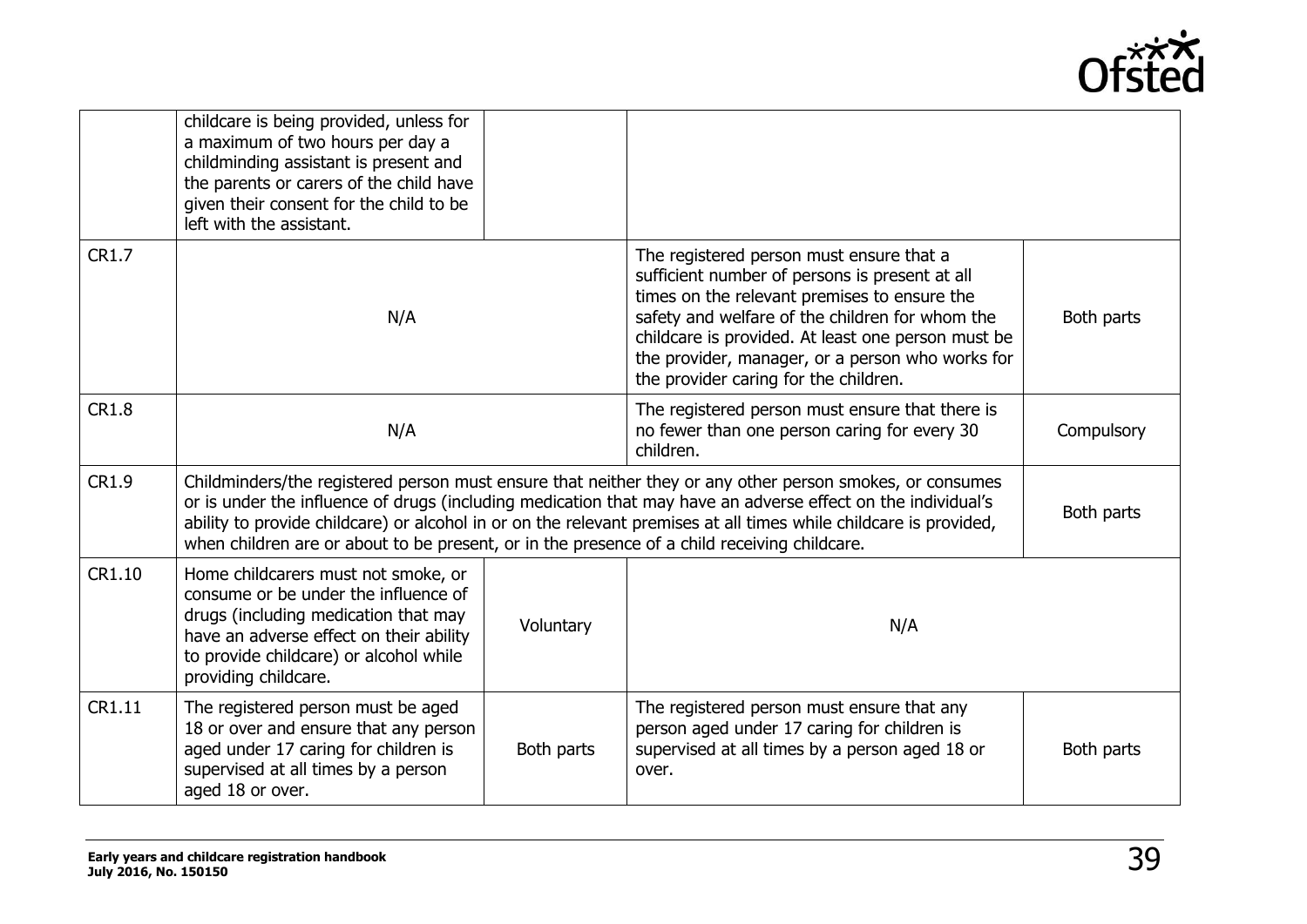

| CR1.12       | For every six children for whom the<br>childminding is provided, at least one<br>person providing care must be aged<br>18 or over.                                                                                                                                          | Compulsory | N/A                                                                                                                                                                                                                            |            |
|--------------|-----------------------------------------------------------------------------------------------------------------------------------------------------------------------------------------------------------------------------------------------------------------------------|------------|--------------------------------------------------------------------------------------------------------------------------------------------------------------------------------------------------------------------------------|------------|
|              |                                                                                                                                                                                                                                                                             |            | <b>Arrangements for safeguarding children</b>                                                                                                                                                                                  |            |
| <b>CR2.1</b> | Childminders must keep and<br>implement a written statement of<br>procedures to be followed for the<br>protection of children, intended to<br>safeguard the children being cared for<br>from abuse or neglect.                                                              | Both parts | The registered person must keep and implement<br>a written record of policies and procedures to be<br>followed for the protection of children, intended<br>to safeguard the children being cared for from<br>abuse or neglect. |            |
| <b>CR2.2</b> | Home childcarers must ensure that<br>they are familiar with issues of child<br>protection and procedures to<br>safeguard children from abuse or<br>neglect.                                                                                                                 | Voluntary  | N/A                                                                                                                                                                                                                            |            |
| <b>CR2.3</b> | Childminders must ensure that any<br>person having unsupervised contact<br>with children is suitable to be in<br>regular contact with children and an<br>enhanced Disclosure and Barring<br>Service check has been obtained<br>through Ofsted in respect of that<br>person. | Both parts | The registered person must ensure that no<br>individual who is unsuitable to work with children<br>has unsupervised access to a child receiving<br>childcare.                                                                  | Both parts |
| <b>CR2.4</b> | Childminders/the registered person must train all staff on the written statement of procedures to be followed<br>to safeguard children from abuse or neglect                                                                                                                |            |                                                                                                                                                                                                                                | Compulsory |
| <b>CR2.5</b> | Childminders must have particular<br>responsibility for ensuring the welfare                                                                                                                                                                                                | Compulsory | The registered person must designate a lead<br>practitioner to have particular responsibility for<br>ensuring the welfare and safety of the children.                                                                          | Compulsory |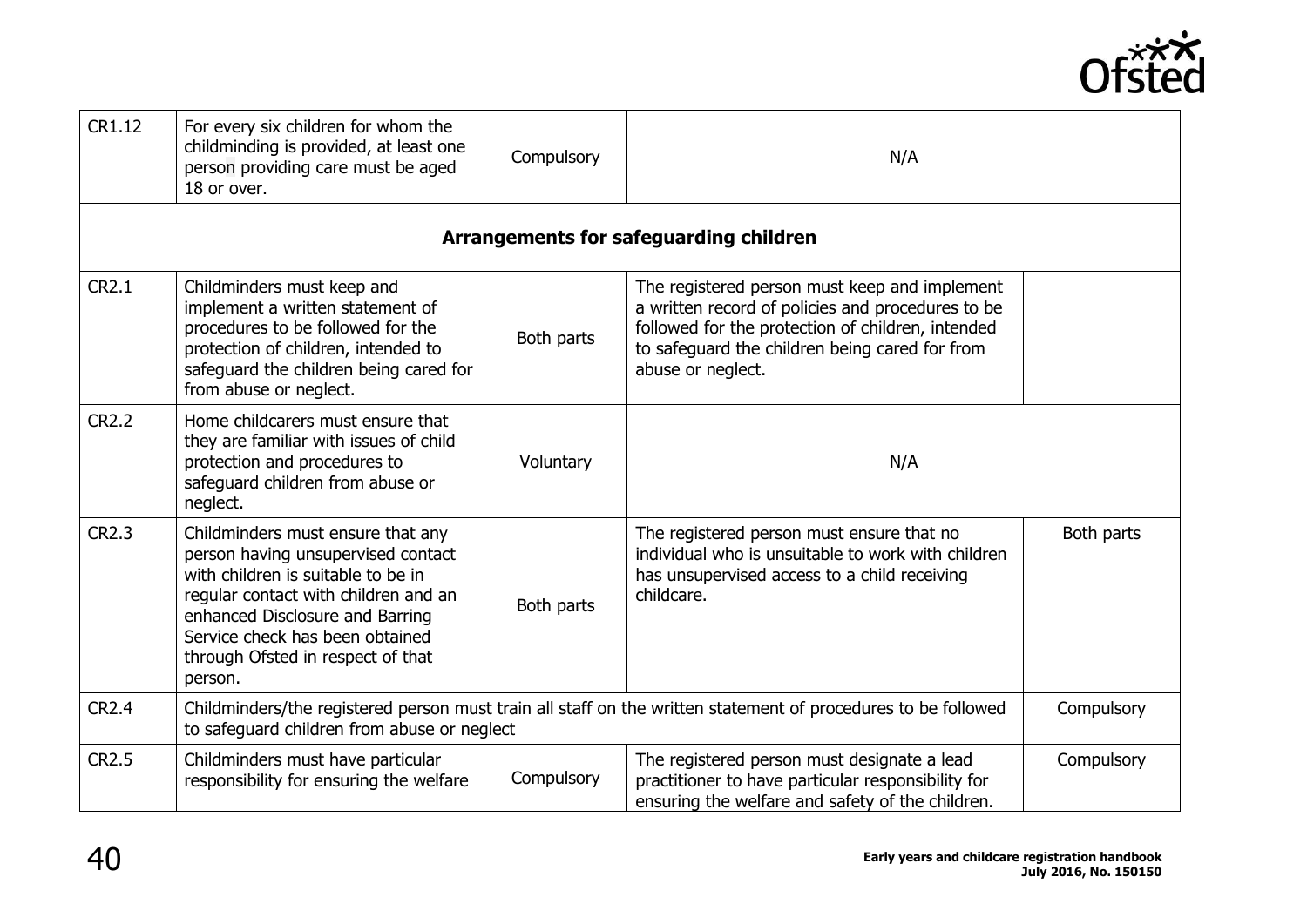

|              | and safety of the children.                                                                                                                                                                                                           |            | The lead practitioner must be the provider, the<br>manager or any person who cares for children.                                                                                                                                                                                                                                                                                                                          |            |
|--------------|---------------------------------------------------------------------------------------------------------------------------------------------------------------------------------------------------------------------------------------|------------|---------------------------------------------------------------------------------------------------------------------------------------------------------------------------------------------------------------------------------------------------------------------------------------------------------------------------------------------------------------------------------------------------------------------------|------------|
| <b>CR2.6</b> | Childminders must attend child<br>protection training to enable them to<br>identify and act on any indications<br>that a child may be suffering from<br>harm.                                                                         | Compulsory | The lead practitioner must be responsible for<br>ensuring the safety and welfare of children. They<br>must attend child protection training to enable<br>them to identify and act on any indications that a<br>child may be suffering from harm.                                                                                                                                                                          | Compulsory |
| <b>CR2.7</b> | Childminders must provide support<br>and guidance in relation to child<br>protection matters to any person who<br>cares for children.                                                                                                 | Compulsory | The lead practitioner must be responsible for<br>ensuring the safety and welfare of children. They<br>must provide support and guidance in relation to<br>child protection matters to any person who cares<br>for children.                                                                                                                                                                                               | Compulsory |
| <b>CR2.8</b> | Childminders must liaise with any local<br>Safeguarding Children Board and<br>Director of Children's Services as<br>appropriate.                                                                                                      | Compulsory | The lead practitioner must liaise with any local<br>Safeguarding Children Board and Director of<br>Children's Services as appropriate.                                                                                                                                                                                                                                                                                    | Compulsory |
|              |                                                                                                                                                                                                                                       |            | Suitability of persons to care for, or be in regular contact with children                                                                                                                                                                                                                                                                                                                                                |            |
| CR3.1        | Childminders must have effective<br>systems to ensure that any person<br>caring for children is suitable to work<br>with children. This must include<br>obtaining an enhanced Disclosure and<br>Barring Service check through Ofsted. | Both parts | The registered person must have effective<br>systems to ensure that they, the manager and<br>any person caring for, or in regular contact with,<br>children and any person who lives or works on<br>the premises where childcare is provided<br>(including on a voluntary basis) is suitable to work<br>with children. This must include obtaining an<br>enhanced Disclosure and Barring Service check<br>through Ofsted. | Both parts |
| <b>CR3.2</b> | Childminders must have effective<br>systems to ensure that any person<br>caring for children has sufficient                                                                                                                           | Compulsory | The registered person must have effective<br>systems to ensure that the registered person, the<br>manager and any person caring for, or in regular                                                                                                                                                                                                                                                                        | Compulsory |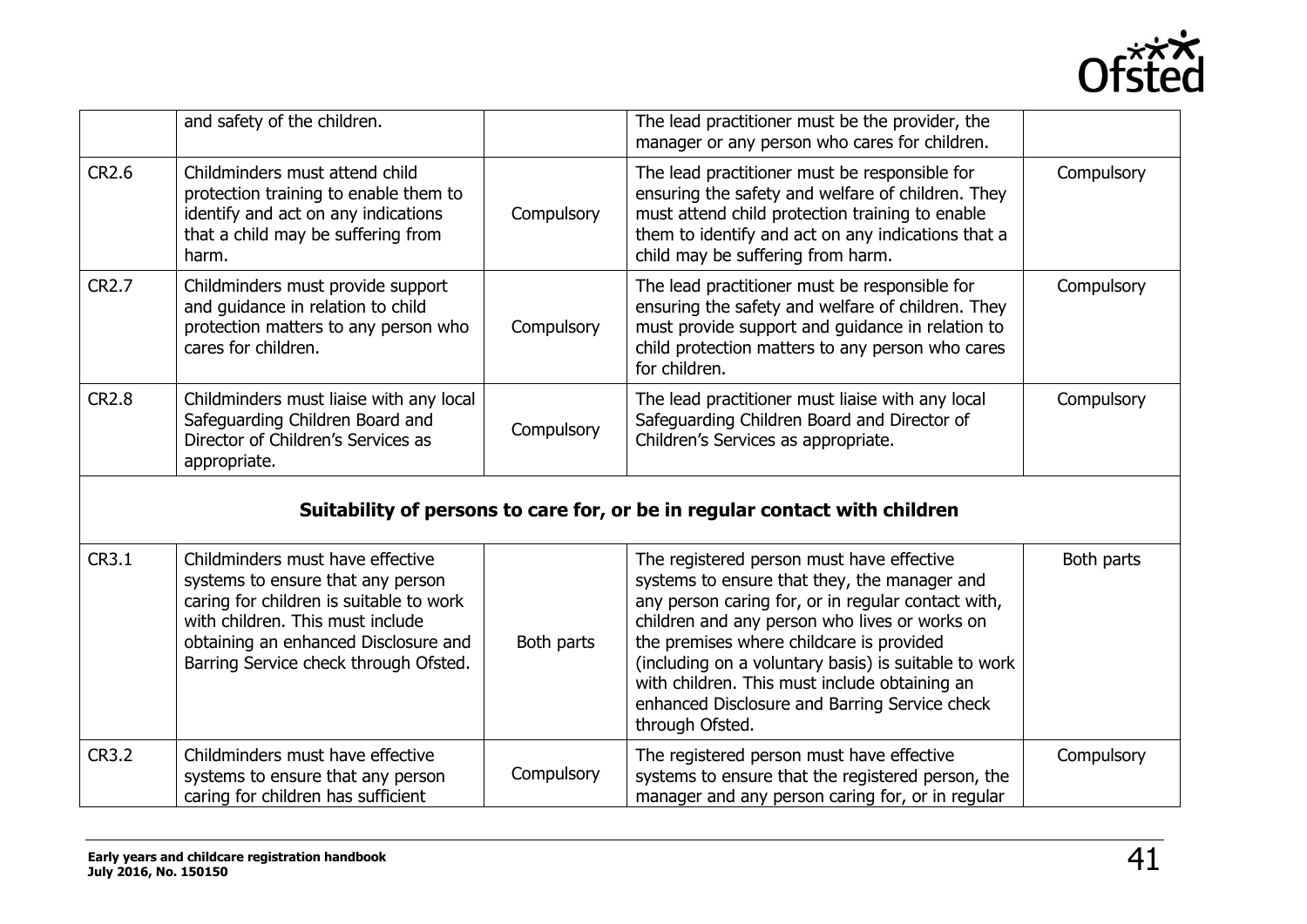

|              | command of the English language to<br>ensure the welfare and safety of the<br>children being cared for.                                                                                                    |            | contact with, children has a sufficient command<br>of the English language to ensure the welfare and<br>safety of the children being cared for.                                                                                |            |
|--------------|------------------------------------------------------------------------------------------------------------------------------------------------------------------------------------------------------------|------------|--------------------------------------------------------------------------------------------------------------------------------------------------------------------------------------------------------------------------------|------------|
|              |                                                                                                                                                                                                            |            | <b>Qualifications and training</b>                                                                                                                                                                                             |            |
| <b>CR4.1</b> | Childminders/the registered person must provide or secure the provision of any training that is necessary to<br>ensure that all staff have suitable skills and experience to care for children.            |            | Compulsory                                                                                                                                                                                                                     |            |
| <b>CR4.2</b> | Childminders and home childcarers<br>must have successfully completed a<br>qualification at a minimum of level 2<br>in an area of work relevant to<br>childcare, or training in the common<br>core skills. | Voluntary  | The registered person must ensure that at least<br>one person has successfully completed a<br>qualification at a minimum of level 2 in an area of<br>work relevant to the childcare, or training in the<br>common core skills. | Voluntary  |
|              |                                                                                                                                                                                                            |            | Suitability and safety of premises and equipment                                                                                                                                                                               |            |
| CR5.1        | Childminders must ensure the relevant<br>premises and equipment used for the<br>purposes of the childcare are safe and<br>suitable for that childcare.                                                     | Both parts | The registered person must ensure that the<br>relevant premises, including overall floor space,<br>outdoor spaces and equipment used for the<br>purposes of the childcare are safe and suitable for<br>that childcare.         | Both parts |
| <b>CR5.2</b> | Childminders must ensure that a child<br>is unable to leave the relevant<br>premises unsupervised.                                                                                                         | Compulsory | The registered person must ensure that a child is<br>unable to leave the relevant premises without a<br>person who is caring for children on those<br>premises becoming aware of the child leaving.                            | Compulsory |
| <b>CR5.3</b> | Childminders must ensure that a child<br>is unable to leave the relevant<br>premises unsupervised except where<br>the child is aged eight or over and the                                                  | Voluntary  | The registered person must ensure that a child is<br>unable to leave the relevant premises<br>unsupervised except where the childcare is open-<br>access childcare, or where the child is aged eight                           | Voluntary  |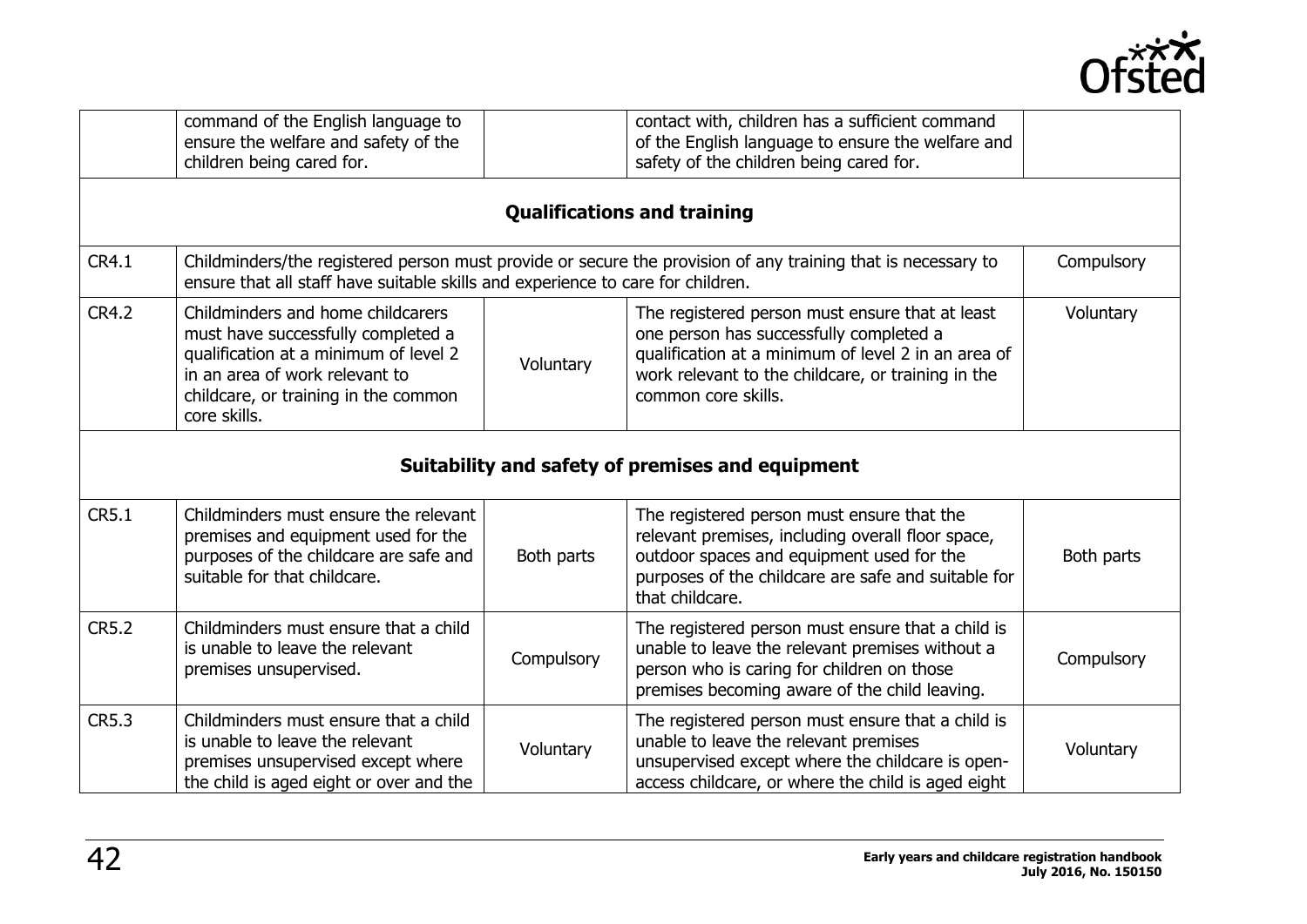

|                                          | parent of the child has agreed that<br>they may leave the provision<br>unaccompanied.                                                                                                                                 |           | or over and the parent of the child has agreed<br>that they may leave the provision<br>unaccompanied. |            |
|------------------------------------------|-----------------------------------------------------------------------------------------------------------------------------------------------------------------------------------------------------------------------|-----------|-------------------------------------------------------------------------------------------------------|------------|
| <b>CR5.4</b>                             | Childminders/the registered person must ensure that no one can enter the relevant premises without the<br>knowledge of a person who is caring for children on the relevant premises.                                  |           | Both parts                                                                                            |            |
| <b>CR5.5</b>                             | Childminders/the registered person must take all necessary measures to minimise any risks to the health or<br>safety of the children and staff in their care.                                                         |           | Both parts                                                                                            |            |
| <b>CR5.6</b>                             | Home childcarers must advise<br>parents/guardians/carers of any<br>health and safety risks.                                                                                                                           | Voluntary | N/A                                                                                                   |            |
| <b>CR5.7</b>                             | Childminders/the registered person must ensure that there are suitable facilities for the preparation of food<br>where food is provided.                                                                              |           |                                                                                                       | Compulsory |
| <b>CR5.8</b>                             | Childminders/the registered person must ensure that any food and drink provided is properly prepared,<br>wholesome and nutritious.                                                                                    |           | Compulsory                                                                                            |            |
| <b>CR5.9</b>                             | Childminders/the registered person must ensure that children have access to drinking water.                                                                                                                           |           | Compulsory                                                                                            |            |
| CR5.10                                   | Childminders/the registered person must have a sufficient number of toilet and hand-washing facilities<br>suitable for the use of children.                                                                           |           | Compulsory                                                                                            |            |
| CR5.11                                   | Childminders/the registered person must provide access to a secure outdoor space, or where this is not<br>practicable, reasonable arrangements must be made for activities to take place outdoors.                    |           | Compulsory                                                                                            |            |
| How the childcare provision is organised |                                                                                                                                                                                                                       |           |                                                                                                       |            |
| CR6.1                                    | Childminders/the registered person must make arrangements with other childcare providers or with parents<br>for occasions on which the childminders/registered person is not able to provide childcare.               |           | Both parts                                                                                            |            |
| CR6.2                                    | Childminders/the registered person must ensure that children's behaviour is managed in a suitable manner.                                                                                                             |           | Both parts                                                                                            |            |
| CR6.3                                    | Childminders/the registered person must ensure that the childcare is accessible and inclusive by not refusing<br>to provide childcare or treat any child less favourably than another child by reason of the child's: |           | Both parts                                                                                            |            |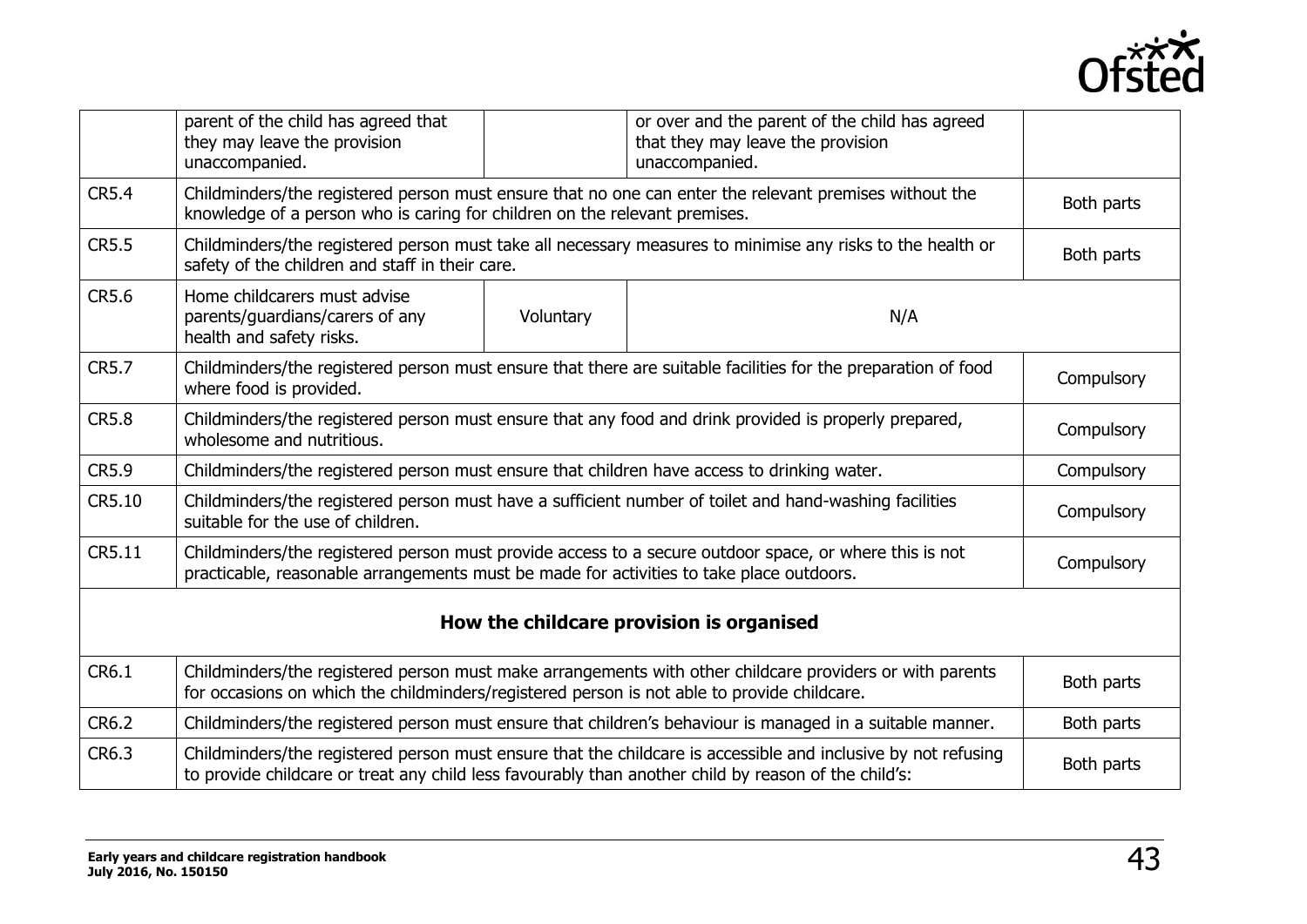

|              | race<br>■                                                                                                                                                                                                                                               |  |  |
|--------------|---------------------------------------------------------------------------------------------------------------------------------------------------------------------------------------------------------------------------------------------------------|--|--|
|              | religion                                                                                                                                                                                                                                                |  |  |
|              | home language                                                                                                                                                                                                                                           |  |  |
|              | family background                                                                                                                                                                                                                                       |  |  |
|              | gender                                                                                                                                                                                                                                                  |  |  |
|              | disability and/or special educational needs.                                                                                                                                                                                                            |  |  |
|              | Childminders/the registered person must take all reasonable steps to ensure that disabled children have<br>access to the relevant premises.                                                                                                             |  |  |
|              | Procedures for dealing with complaints                                                                                                                                                                                                                  |  |  |
| CR7.1        | Childminders/the registered person must have a written statement of procedures to be followed in relation to<br>complaints which relate to the requirements of the Childcare Register and which a parent makes in writing or<br>Both parts<br>by email. |  |  |
| <b>CR7.2</b> | Childminders/the registered person must ensure that each complaint is fully investigated.<br>Both parts                                                                                                                                                 |  |  |
| <b>CR7.3</b> | Childminders/the registered person must keep a written record, for a period of three years, of these<br>Both parts<br>complaints including the outcome of the investigation and the action the provider took in response.                               |  |  |
| <b>CR7.4</b> | Childminders/the registered person must inform the parent who made the complaint (in writing or by email if<br>the parent requests this) of the outcome of the complaint, within 28 days of the date of the complaint was<br>Both parts<br>made.        |  |  |
| <b>CR7.5</b> | Childminders/the registered person must make available to Ofsted, on request, a summary of complaints<br>made in relation to the requirements during the past 12 months and the action that was taken as a<br>Both parts<br>consequence.                |  |  |
| CR7.6        | Childminders/the registered person must produce for Ofsted, on request, a list of complaints made during the<br>Both parts<br>previous three years.                                                                                                     |  |  |
|              |                                                                                                                                                                                                                                                         |  |  |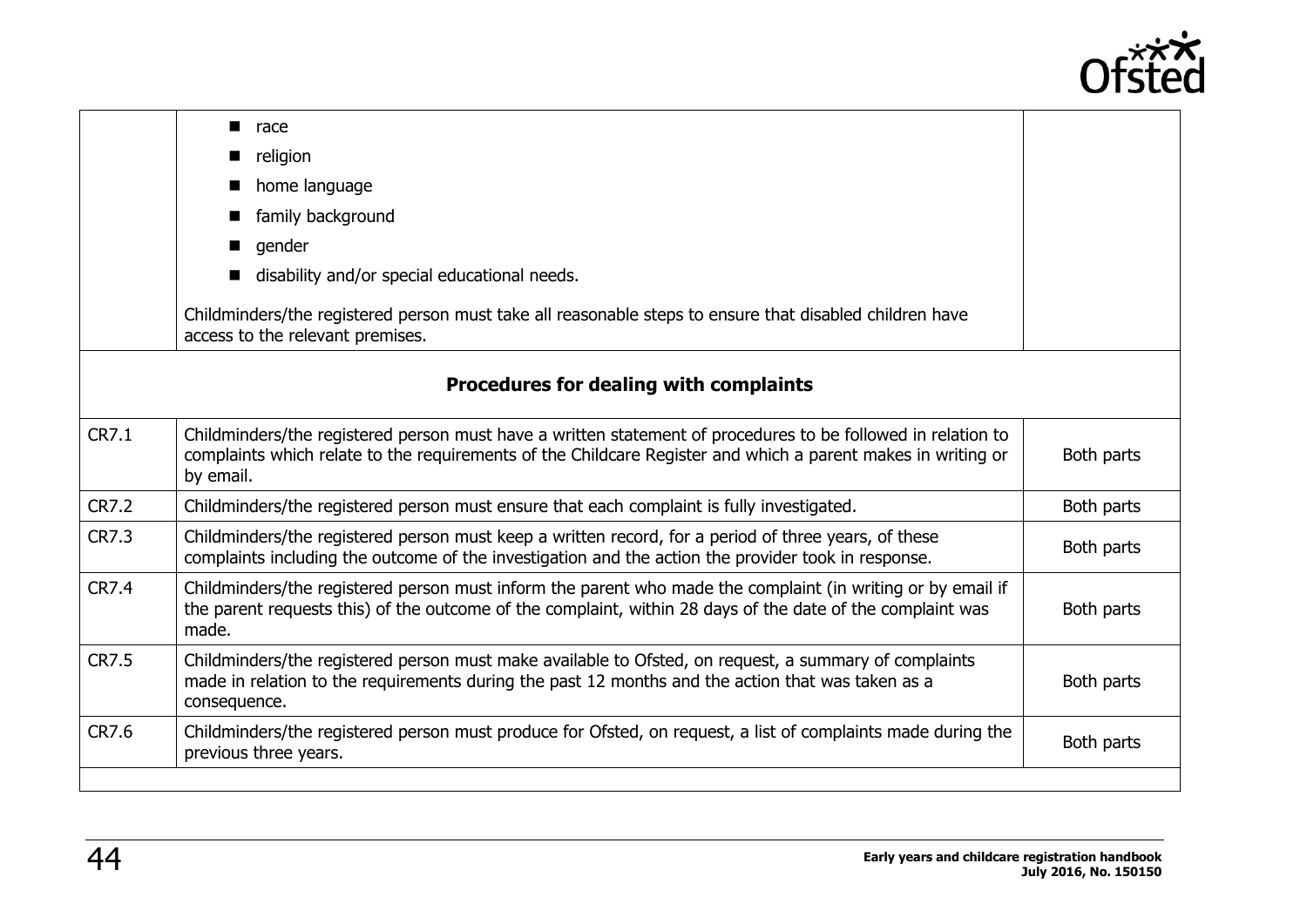

|                                         |                                                                                                                                      | <b>Records to be kept</b>                                                                                                                                                                                   |            |  |
|-----------------------------------------|--------------------------------------------------------------------------------------------------------------------------------------|-------------------------------------------------------------------------------------------------------------------------------------------------------------------------------------------------------------|------------|--|
| CR8                                     | Childminders/the registered person must keep records of the following and retain them for a period of two<br>years:                  |                                                                                                                                                                                                             |            |  |
|                                         | the name, home address and date of birth of each child who is looked after on the relevant<br>$\blacksquare$<br>premises             |                                                                                                                                                                                                             |            |  |
|                                         | the name, home address and telephone number of a parent/guardian/carer of each child who is<br>looked after on the relevant premises |                                                                                                                                                                                                             |            |  |
|                                         | attendance                                                                                                                           | a daily record of the names of the children looked after on the relevant premises and their hours of                                                                                                        |            |  |
|                                         | accidents which occur on the relevant premises where childcare is provided                                                           |                                                                                                                                                                                                             | Both parts |  |
|                                         | administer, together with a record of a parent/guardian/carer's consent                                                              | any medicine administered to any child who is cared for on the relevant premises, including the date<br>and circumstances and who administered it, including medicine which the child is permitted to self- |            |  |
|                                         | • the name, home address and telephone number of every person living or working on the relevant<br>are used for childcare).          | premises on which and when childcare is provided (or part of the premises where the childcare is<br>held, in the case of premises such as community/leisure centres, where only parts of the premises       |            |  |
| <b>Providing information to parents</b> |                                                                                                                                      |                                                                                                                                                                                                             |            |  |
| CR9.1                                   | Childminders/the registered person must make the following information available to parents:                                         |                                                                                                                                                                                                             |            |  |
|                                         | information about the activities the children will undertake<br>$\blacksquare$                                                       |                                                                                                                                                                                                             | Both parts |  |
|                                         | copies of the written statements of safeguarding procedures and complaints procedures.                                               |                                                                                                                                                                                                             |            |  |
| <b>CR9.2</b>                            | N/A                                                                                                                                  | The registered person must make the following<br>information available to parents:                                                                                                                          | Voluntary  |  |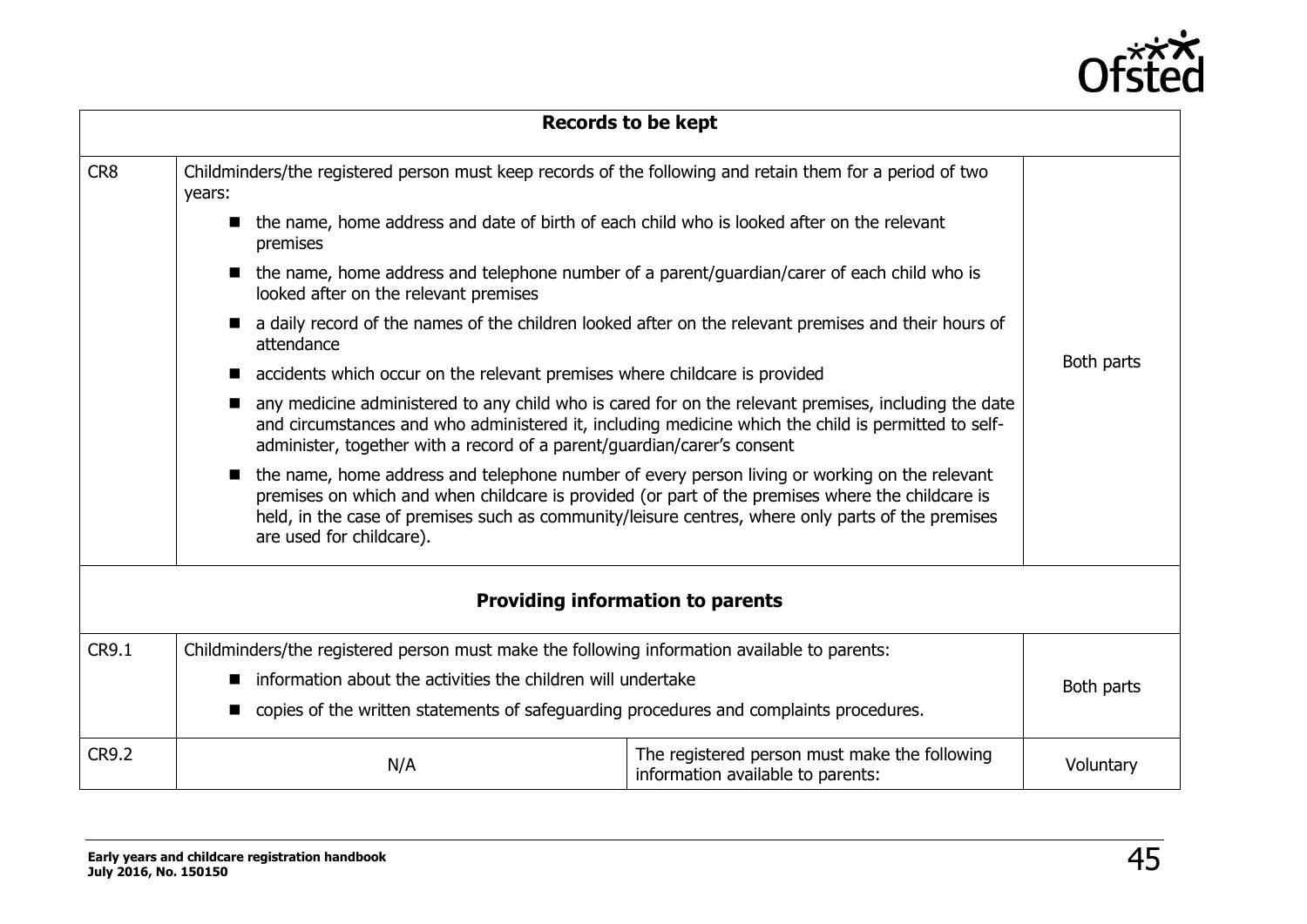

|             |                                                                                                                                                                                                                                                                                                                                   | a statement to tell parents that the<br>childcare is open access. |            |
|-------------|-----------------------------------------------------------------------------------------------------------------------------------------------------------------------------------------------------------------------------------------------------------------------------------------------------------------------------------|-------------------------------------------------------------------|------------|
| CR9.3       | Childminders, home childcarers and the registered person must make the following information available to<br>parents:                                                                                                                                                                                                             |                                                                   |            |
|             | information about the registration system for the Childcare Register<br>ш                                                                                                                                                                                                                                                         |                                                                   | Both parts |
|             | Ofsted's address.                                                                                                                                                                                                                                                                                                                 |                                                                   |            |
|             | <b>Providing information to Ofsted</b>                                                                                                                                                                                                                                                                                            |                                                                   |            |
| <b>CR10</b> | Childminders/the registered person must inform Ofsted of changes to circumstance as soon as possible and<br>no later than 14 days after the change occurs.                                                                                                                                                                        |                                                                   | Both parts |
|             | <b>Changes to premises and provision</b>                                                                                                                                                                                                                                                                                          |                                                                   |            |
| <b>CR11</b> | Childminders/the registered person must inform Ofsted of any change:                                                                                                                                                                                                                                                              |                                                                   |            |
|             | to the registered address where Ofsted sends all legal documents                                                                                                                                                                                                                                                                  |                                                                   |            |
|             | to the address of any premises where they are providing childcare                                                                                                                                                                                                                                                                 |                                                                   |            |
|             | in the type of childcare they provide. For childminders for example, if someone is registered as a<br>childminder and starts to care for a child or children in the home of the child, thereby becoming a<br>home childcarer. For non-domestic/domestic providers, a change to the days and hours that<br>children are cared for. |                                                                   | Both parts |
|             | <b>Changes to people</b>                                                                                                                                                                                                                                                                                                          |                                                                   |            |
| CR12.1      | Childminders/the registered person must inform Ofsted of the following:                                                                                                                                                                                                                                                           |                                                                   | Both parts |
|             | ■ any change to their name, address or telephone number                                                                                                                                                                                                                                                                           |                                                                   |            |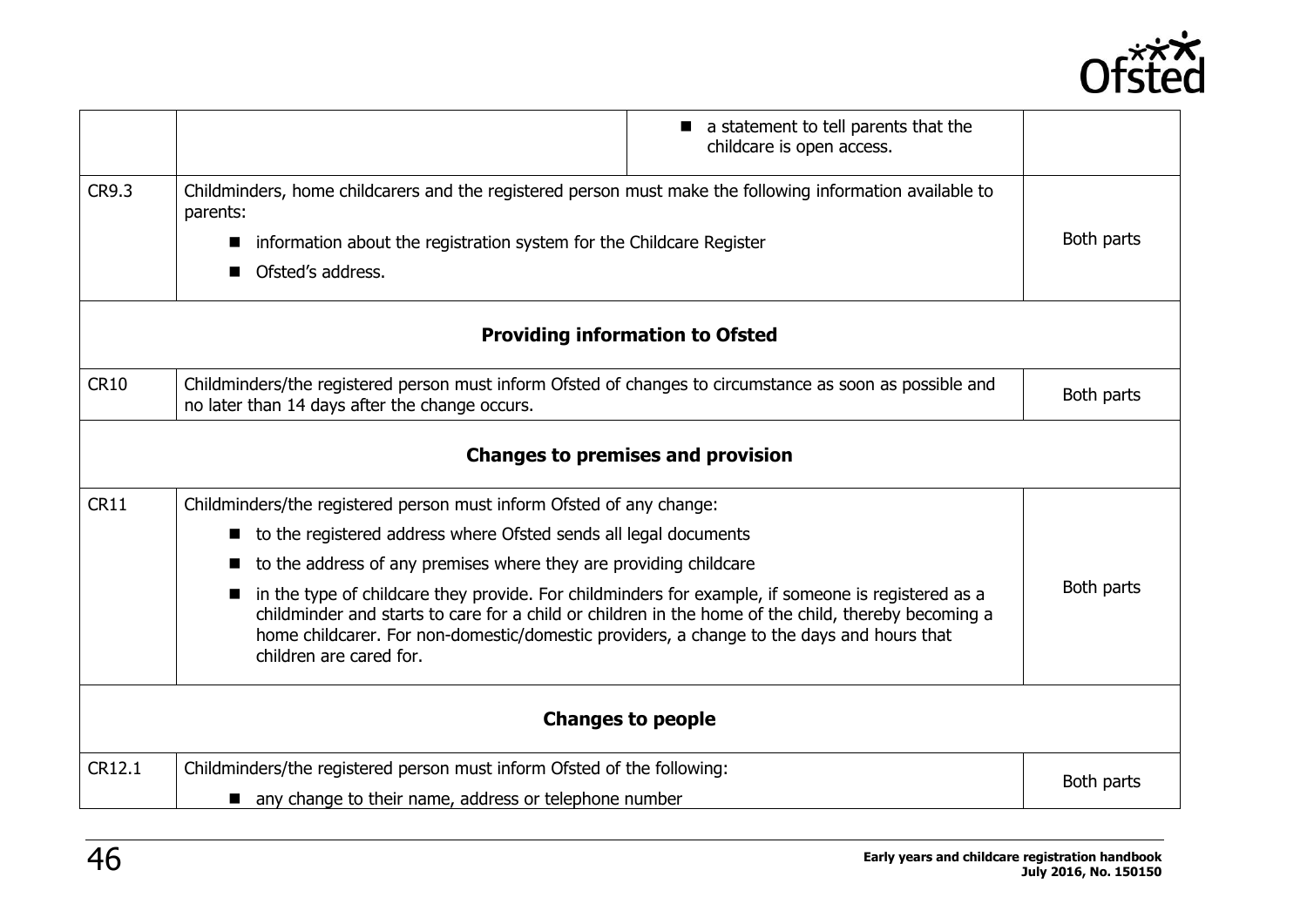

|                                           | any significant event that is likely to affect their suitability or that of any person caring for children<br>on the relevant premises, such as any offences or orders that may disqualify them<br>the name, date of birth, address and telephone number of any person aged 16 or over working or<br>$\blacksquare$<br>living on the premises where and when childcare is provided. This does not apply to the non-<br>domestic premises under the 50% rule unless those persons are connected to the provision of<br>childcare. |                                                                                                                                                                                                                                        |            |  |
|-------------------------------------------|----------------------------------------------------------------------------------------------------------------------------------------------------------------------------------------------------------------------------------------------------------------------------------------------------------------------------------------------------------------------------------------------------------------------------------------------------------------------------------------------------------------------------------|----------------------------------------------------------------------------------------------------------------------------------------------------------------------------------------------------------------------------------------|------------|--|
| CR12.2                                    | N/A                                                                                                                                                                                                                                                                                                                                                                                                                                                                                                                              | The registered person must inform Ofsted of:<br>• the appointment of a new manager of<br>childcare on domestic or non-domestic<br>premises<br>changes to the nominated individual.                                                     | Both parts |  |
| CR12.3                                    | N/A                                                                                                                                                                                                                                                                                                                                                                                                                                                                                                                              | Where the main purpose is childcare, the<br>registered person must inform Ofsted of:<br>the name, date of birth, address and<br>telephone number of any partner,<br>director, senior officer or other member<br>of the governing body. | Compulsory |  |
| Matters affecting the welfare of children |                                                                                                                                                                                                                                                                                                                                                                                                                                                                                                                                  |                                                                                                                                                                                                                                        |            |  |
| <b>CR13</b>                               | Childminders/the registered person must inform Ofsted of the following:<br>■ any incident of food poisoning affecting two or more children in the provider's care<br>any serious accident or injury to, or the death of, any child while receiving childcare<br>any serious accident or injury to, or the death of, any other person on the relevant premises on<br>which childcare is provided<br>any allegation of serious harm to, or abuse of, a child committed by any person looking after                                 |                                                                                                                                                                                                                                        | Both parts |  |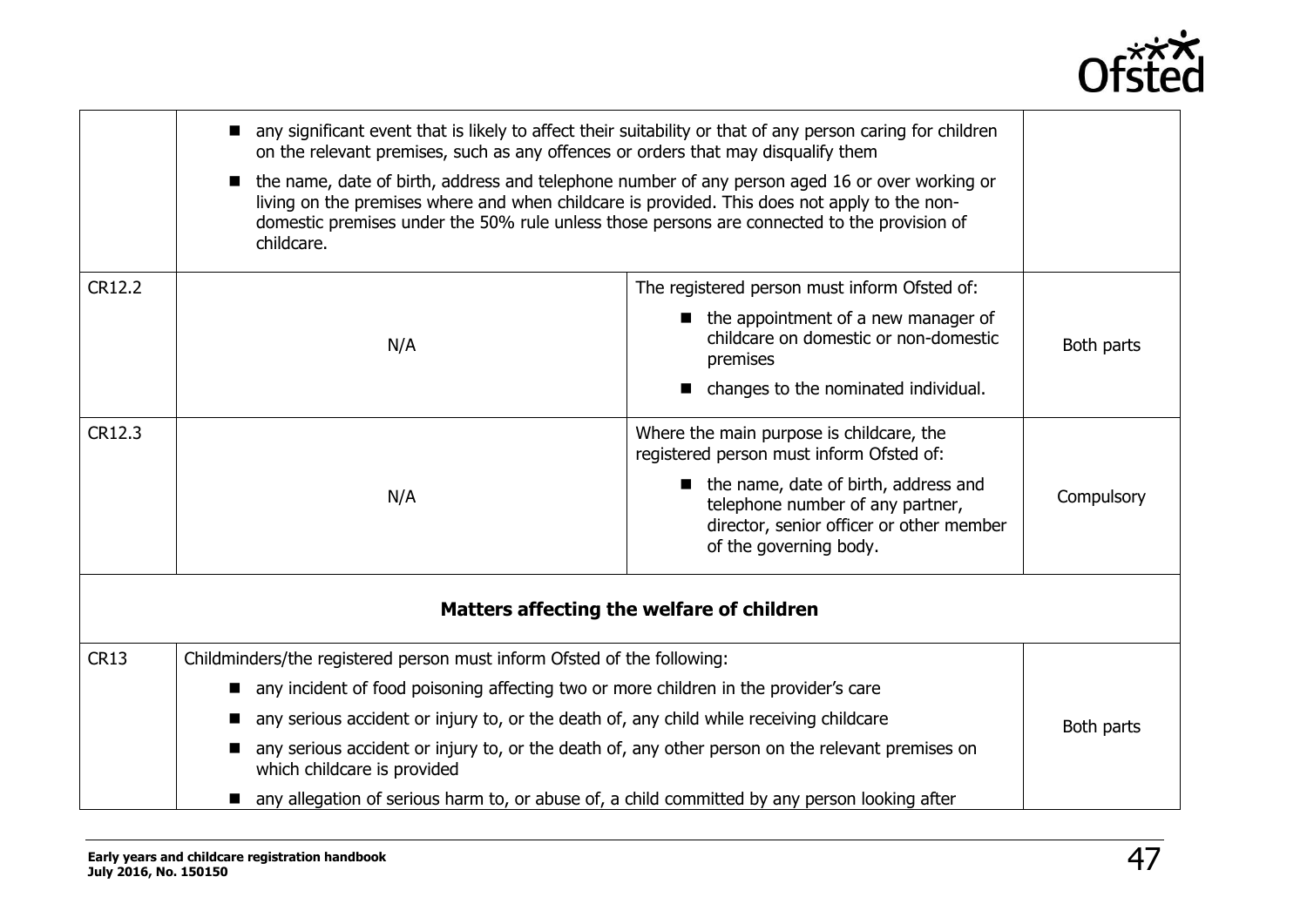

|        | children on the relevant premises (whether that allegation relates to harm or abuse committed on<br>the relevant premises or elsewhere), or by any person, where the allegation relates to harm or<br>abuse occurring on those relevant premises.<br>Note: Home childcarers are only required to report the above events to Ofsted if they occur while they are<br>providing childcare. |           |                                                                                                                                                      |            |
|--------|-----------------------------------------------------------------------------------------------------------------------------------------------------------------------------------------------------------------------------------------------------------------------------------------------------------------------------------------------------------------------------------------|-----------|------------------------------------------------------------------------------------------------------------------------------------------------------|------------|
|        |                                                                                                                                                                                                                                                                                                                                                                                         |           | <b>Insurance</b>                                                                                                                                     |            |
| CR14.1 | Childminders and home childcarers<br>must be covered by their own<br>personal liability insurance, which may<br>be incurred for death, injury, public<br>liability, damage or other loss.                                                                                                                                                                                               |           | The registered person must be covered by liability<br>insurance, which may be incurred for death,<br>injury, public liability, damage or other loss. | Both parts |
|        |                                                                                                                                                                                                                                                                                                                                                                                         |           | <b>Certificate of registration</b>                                                                                                                   |            |
| CR15.1 | Childminders/the registered person must:<br>display the certificate of registration in the relevant premises on which childcare is provided<br>Both parts<br>display any notice of suspension of registration.                                                                                                                                                                          |           |                                                                                                                                                      |            |
| CR15.2 | Home childcarers must:<br>give a copy of the certificate<br>$\blacksquare$<br>of registration to a parent on<br>request<br>show any notice of<br>$\blacksquare$<br>suspension to the parent of<br>each child who is provided<br>with childcare.                                                                                                                                         | Voluntary | N/A                                                                                                                                                  |            |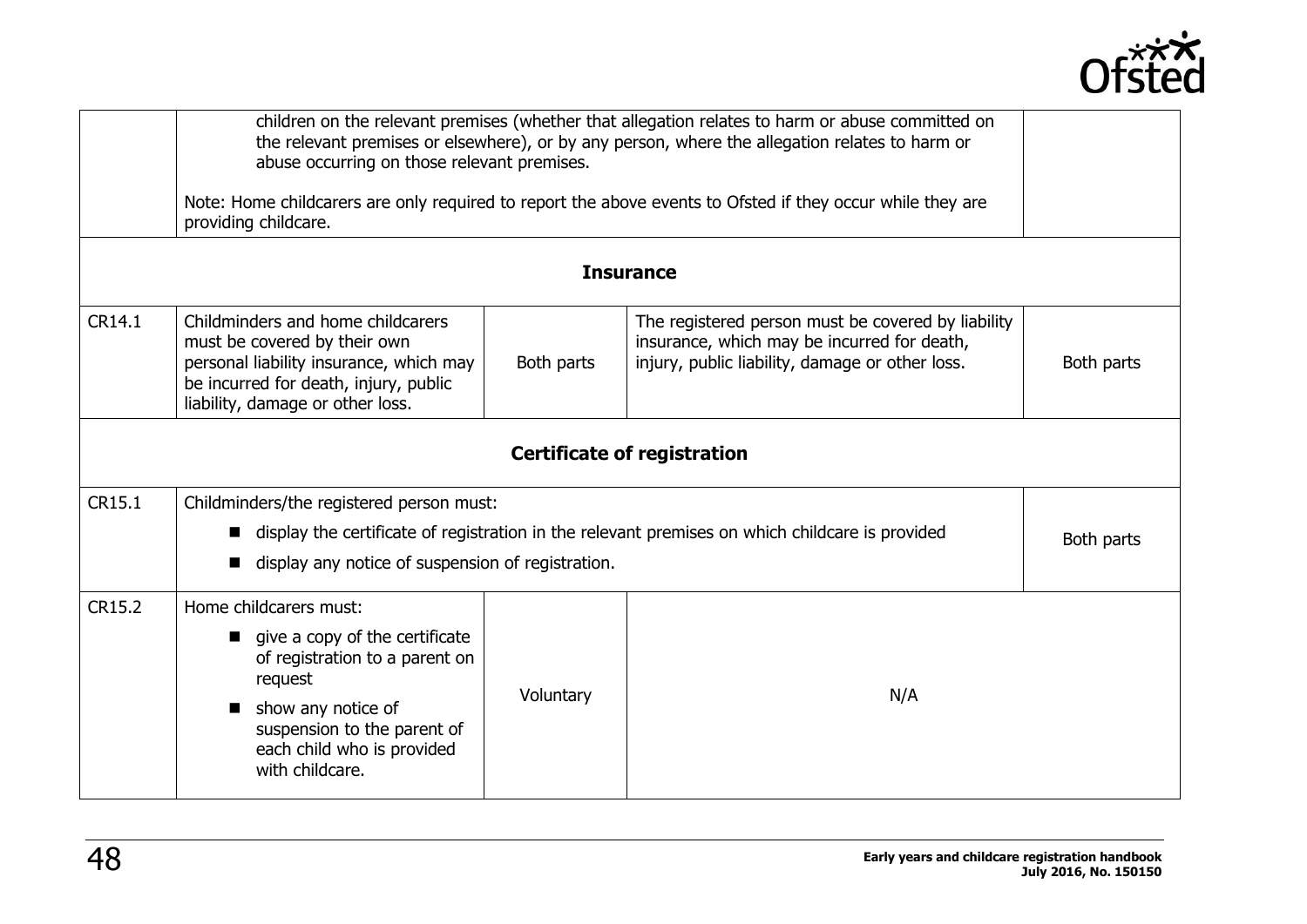

All registered childcare providers must also comply with other relevant legislation including that covering health and safety, disability discrimination, food hygiene, fire and planning requirements.